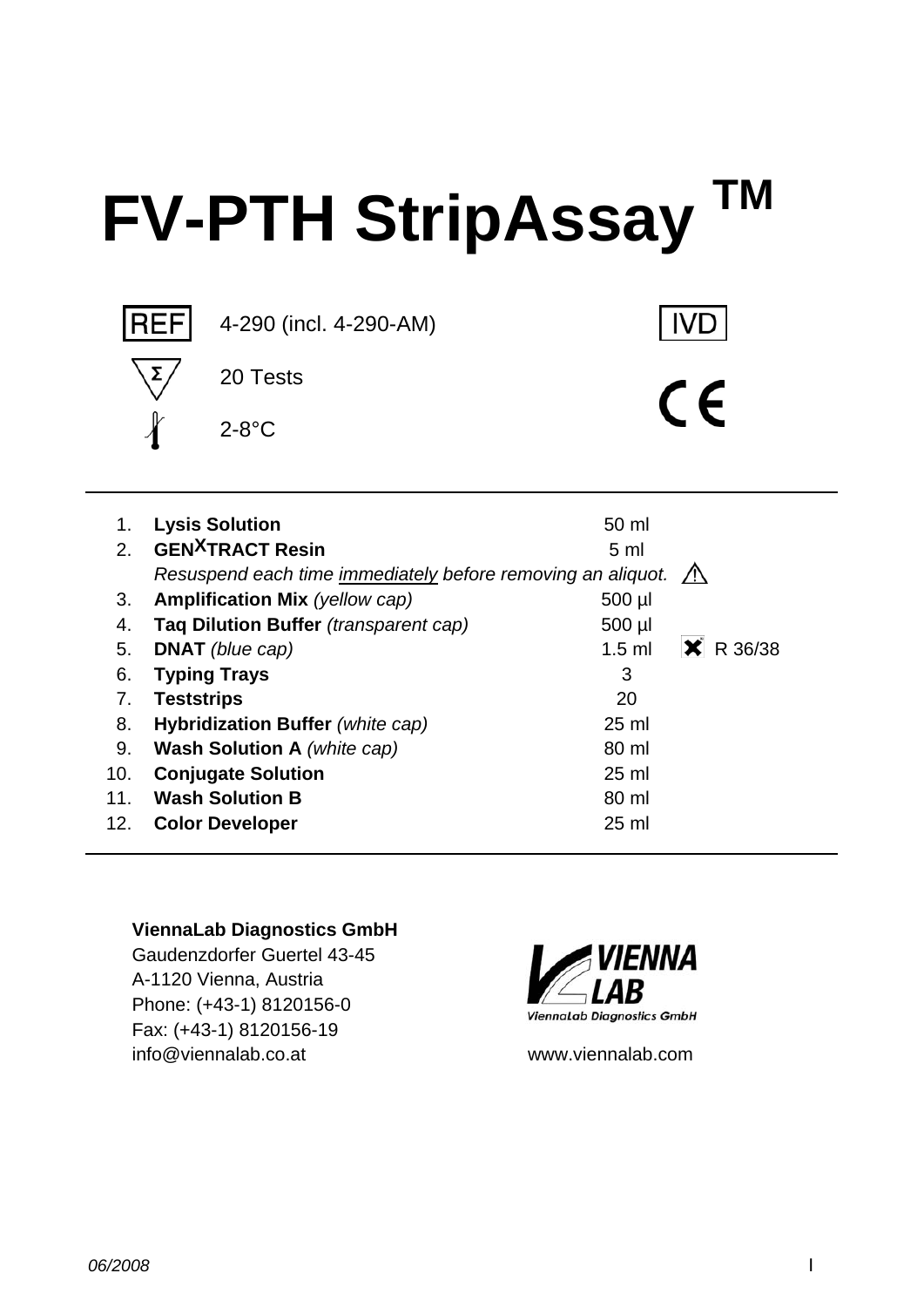

*Note: Teststrip is not drawn in real size and must not be used for interpretation of results! Fig. 1: Teststrip Design*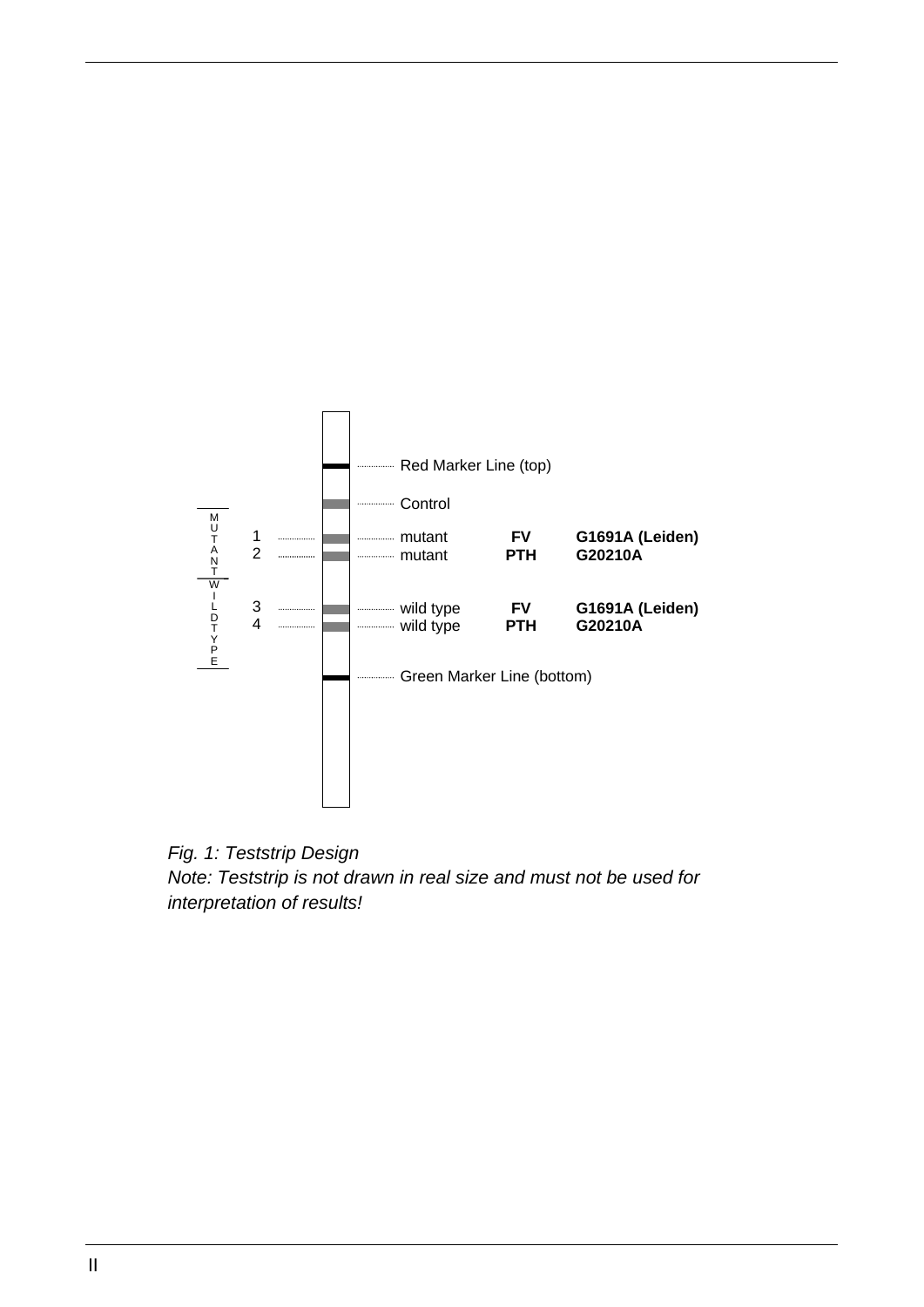# Instructions for use

# **I. INTENDED USE**

Assay for the identification of factor V (FV) and prothrombin (PTH) gene mutations based on polymerase chain reaction (PCR) and reverse-hybridization.

#### **II. METHODOLOGY**

The procedure includes three steps: (1) DNA isolation, (2) PCR amplification using biotinylated primers, (3) hybridization of amplification products to a test strip containing allele-specific oligonucleotide probes immobilized as an array of parallel lines (Fig. 1). Bound biotinylated sequences are detected using streptavidin-alkaline phosphatase and color substrates.

The assay covers 2 mutations: FV G1691A (Leiden) and PTH G20210A. Further genetic information is available at OMIM Online Mendelian Inheritance in Man: www.ncbi.nlm.nih.gov/entrez/query.fcgi?db=OMIM

#### **III. KIT COMPONENTS**

See list of all kit components on page I.

**\*** DNAT contains 1.6% NaOH (R 36/38).

Amplification Mix, Taq Dilution Buffer, Conjugate Solution, Wash Solution B contain 0.05% NaN3. Conjugate Solution contains streptavidin-alkaline phosphatase. Color Developer contains nitro blue tetrazolium (NBT) and 5-bromo-4-chloro-3-indolyl phosphate (BCIP).

#### *Store all reagents at 2-8°C when not in use !*

# **IV. MATERIALS REQUIRED BUT NOT SUPPLIED**

In addition to standard molecular biology laboratory equipment, the following is needed:

- Adjustable microcentrifuge capable of  $3,000-12,000$  rpm  $(1,000-12,000 \times g)$
- Incubator (e.g. heating block, water bath) capable of 56°C and 98°C ( $\pm 2$ °C)
- Thermocycler and suitable thin-walled plastic reaction tubes/strips
- Taq DNA polymerase
- Waterbath with shaking platform and adjustable temperature  $(45^{\circ}C \pm 0.5^{\circ}C)$
- Vacuum aspiration apparatus
- Shaker (rocker or orbital shaker)
- • *Optional: agarose gel electrophoresis equipment (for control of amplification products)*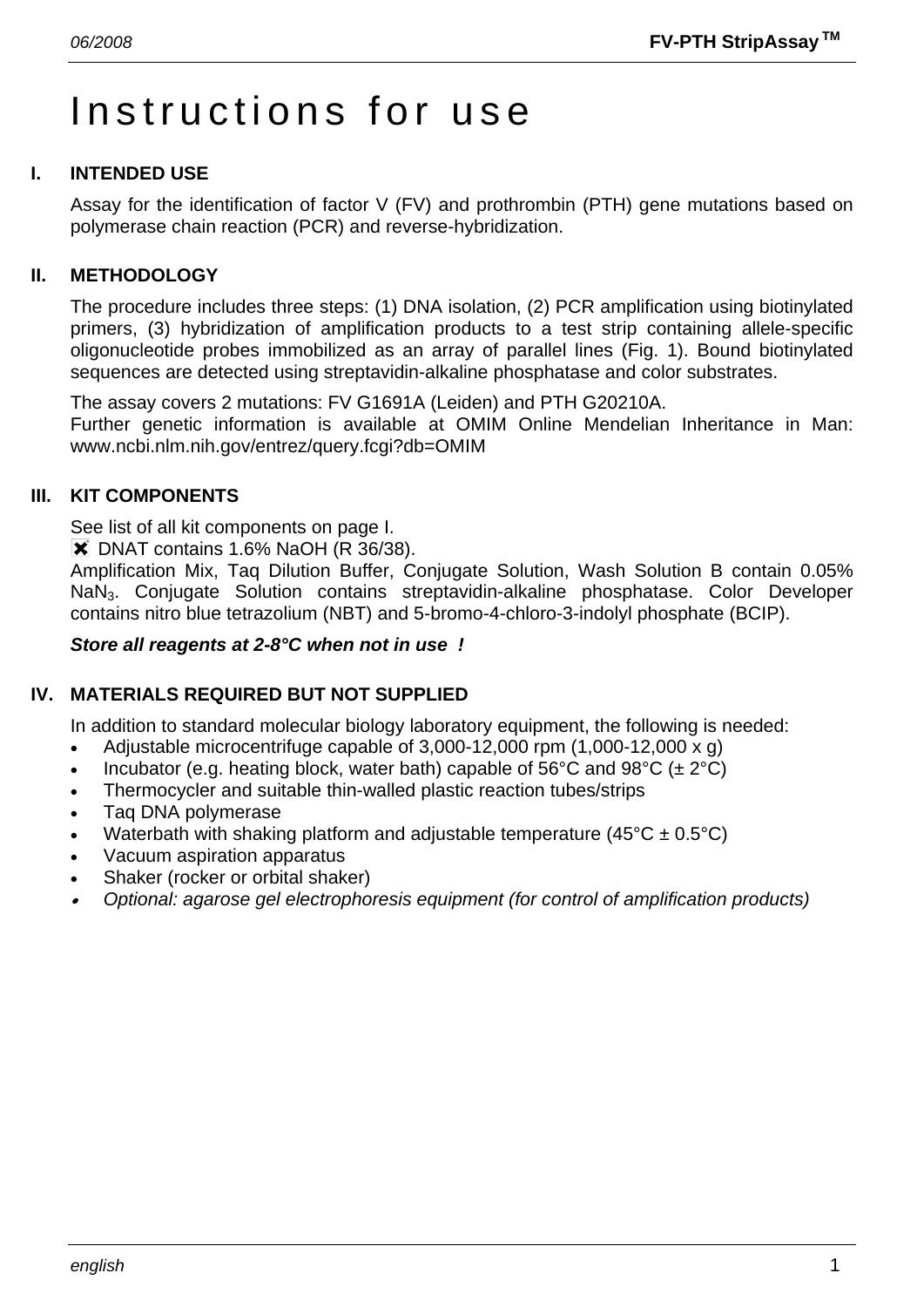# **V. ASSAY PROCEDURE**

### **1. DNA Isolation**

*Use fresh or frozen blood with EDTA or citrate anticoagulant; avoid blood containing heparin. Do not store blood for more than 3 days at ambient temperature or more than 1 week at 2-8°C before use. Blood which has been kept frozen for more than one year, or gone through more than three freeze-thaw cycles is unsuitable to be used in this procedure.* 

*Bring blood samples to room temperature. Mix well by carefully inverting blood collection tubes several times. Repeat mixing each time before withdrawing an aliquot of blood. Allow Lysis Solution and GENxTRACT Resin to reach room temperature.*

- Pipette **100 µl blood sample** into a 1.5 ml microtube with screw cap.
- Add **1 ml Lysis Solution**, close tube and mix by inverting several times.
- Let stand for **15 min.** at room temperature.
- Centrifuge for **5 min.** at **3,000 rpm** (approx. 1,000 x g) in a microcentrifuge.
- Remove and discard the upper (top) 1 ml of supernatant.
- Add **1 ml Lysis Solution**, close tube and mix by inverting several times.
- Centrifuge for **5 min.** at **12,000 rpm** (approx. 12,000 x g) in a microcentrifuge.
- Remove and discard the supernatant except for approx. 50 µl of a visible, soft pellet.
- Resuspend GEN<sup>X</sup>TRACT Resin by swirling the bottle thoroughly.
- Add **200 µl GEN<sup>X</sup>TRACT Resin** to the pellet. Close tube and vortex for 10 sec. *GENxTRACT Resin sediments quickly. Repeat resuspension each time immediately before removing another aliquot.*
- Incubate for **20 min.** at **56°C**. Vortex for 10 sec.
- Incubate for **10 min.** at **98°C**. Vortex for 10 sec.
- Centrifuge for **5 min.** at **12,000 rpm** in a microcentrifuge. Cool on ice.

*The resulting supernatant contains DNA template suitable for immediate use in PCR. For further storage, the supernatant should be transferred into a fresh tube and kept refrigerated (2-8°C; up to one week) or frozen at -20°C.* 

# **2.** *In Vitro* **Amplification (PCR)**

*Keep all PCR reagents and DNA templates refrigerated throughout. Perform all steps until start of the thermal cycling program on ice (0-4°C).* 

- Prepare a fresh working dilution (0.2 U/µl) of **Taq DNA polymerase** in **Taq Dilution Buffer** (transparent cap).
- Prepare one reaction tube for each sample to be amplified. Place tubes on ice.
- For each sample prepare a final PCR reaction mix on ice:
	- **15 µl Amplification Mix** (yellow cap)
		- **5 µl diluted Taq DNA polymerase** (1U)
		- **5 µl DNA template**

 *If DNA templates not prepared by the kit isolation protocol (chapter V/1) are used, a DNA concentration range of 5-40 µg/ml (= 25-200 ng DNA per reaction) is recommended.*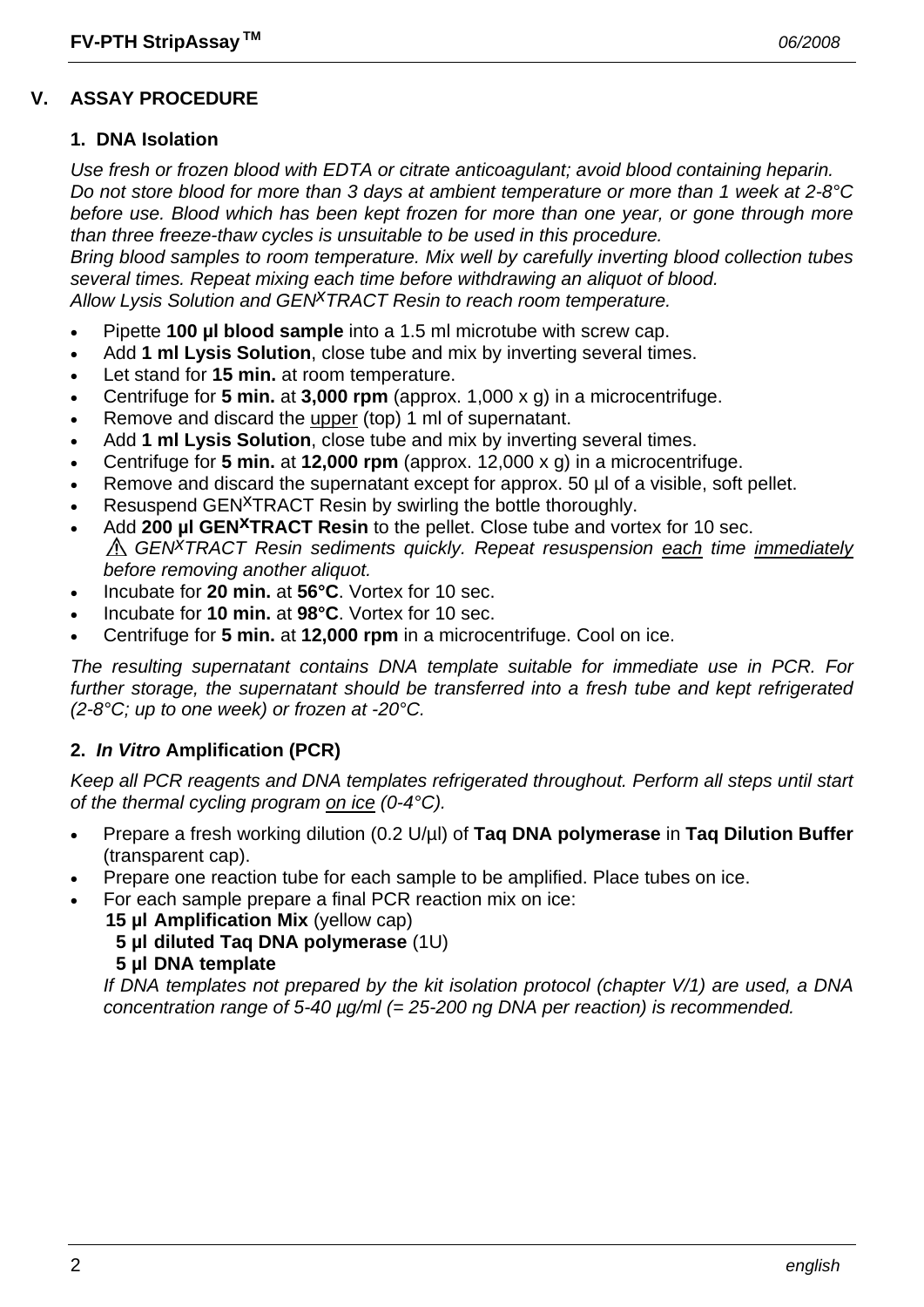- Cap tubes tightly. Preheat the thermocycler to 94°C.
- Insert reaction tubes and run the following thermocycling program:

pre-PCR: 94°C/2 min.

 thermocycling: 94°C/15 sec. - 58°C/30 sec. - 72°C/30 sec. (30 cycles) final extension: 72°C/3 min.

*Store amplification products on ice or at 2-8°C for further use.* 

*Optional: Analyze amplification products by gel electrophoresis (e.g. 3% agarose gel). Fragment lengths: 173, 223 bp* 

#### **3. Hybridization** (45°C; shaking waterbath)

*Adjust the water level of the waterbath to approx. ½ of the height of the Typing Tray.* 

*Heat the waterbath to exactly 45°C (± 0.5°C). Check water temperature with a calibrated thermometer.* 

*Prewarm Hybridization Buffer and Wash Solution A to 45°C. (Take care that all precipitates formed at 2-8°C become completely dissolved.)* 

*Allow Teststrips, DNAT, Conjugate Solution, Wash Solution B and Color Developer to reach room temperature. Prepare Typing Tray(s).* 

*Remove one Teststrip for each sample using clean tweezers. (Touch Teststrips with gloves only!) Label Teststrips outside of the marker lines with a pencil. (No ballpoint pens, markers, etc.)* 

- Pipette **10 µl DNAT** (blue cap) into the lower corner of each lane to be used in the Typing Trays (one lane per sample).
- Add **10 µl amplification product** into the corresponding drop of DNAT. Mix thoroughly with a pipette. *(The solution will remain blue.)*
- Let stand for **5 min.** at room temperature.
- Add **1 ml Hybridization Buffer** (prewarmed to 45°C) into each lane. Gently agitate tray. *(The blue color will disappear.)*
- Insert **Teststrips** with marked side up (lines visible!) into the respective lanes. Submerge completely.
- Incubate for **30 min.** at **45°C** on the shaking platform of the waterbath.  *Set moderate shaking frequency (approx. 50 rpm) to avoid spilling. Keep the cover of the waterbath closed to avoid variations in temperature.*
- At the end of incubation remove hybridization solutions by vacuum aspiration.  *Proceed immediately. Do not allow Teststrips to run dry during the entire procedure.*
- **4. Stringent Wash** (45°C; shaking waterbath)
- Add **1 ml Wash Solution A** (prewarmed to 45°C). Rinse briefly (10 sec.). Remove liquids by vacuum aspiration.
- Add **1 ml Wash Solution A** (45°C).
- Incubate for **15 min.** at **45°C** in the shaking waterbath. Remove liquids by vacuum aspiration.
- Add **1 ml Wash Solution A** (45°C).
- Incubate for **15 min.** at **45°C** in the shaking waterbath. Remove liquids by vacuum aspiration.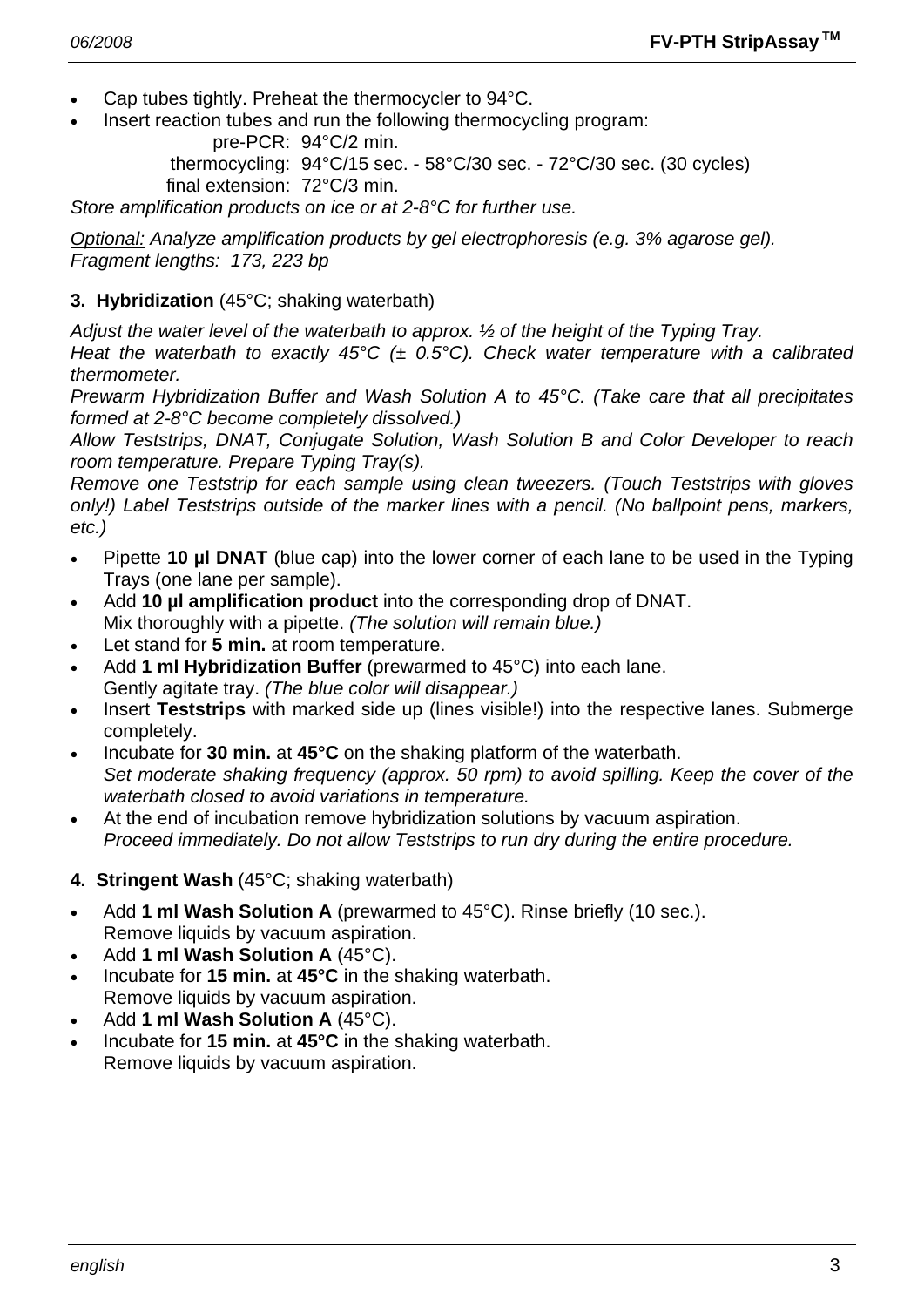- **5. Color development** (room temperature)
- Add **1 ml Conjugate Solution**.
- Incubate for **15 min.** at **room temperature** on a rocker or orbital shaker. Remove liquids by vacuum aspiration.
- Add **1 ml Wash Solution B**. Rinse briefly (10 sec.). Remove liquids by vacuum aspiration.
- Add **1 ml Wash Solution B**.
- Incubate for **5 min.** at **room temperature** on a rocker or orbital shaker. Remove liquids by vacuum aspiration.
- Add **1 ml Wash Solution B**.
- Incubate for **5 min.** at **room temperature** on a rocker or orbital shaker. Remove liquids by vacuum aspiration.
- Add **1 ml Color Developer**.
- Incubate for **15 min.** at **room temperature** in the dark on a rocker or orbital shaker.  *A purple staining will appear upon positive reaction.*
- Wash Teststrips several times with distilled water. Let strips dry in the dark on absorbent paper.  *Do not expose Teststrips to intense light after Color Development.*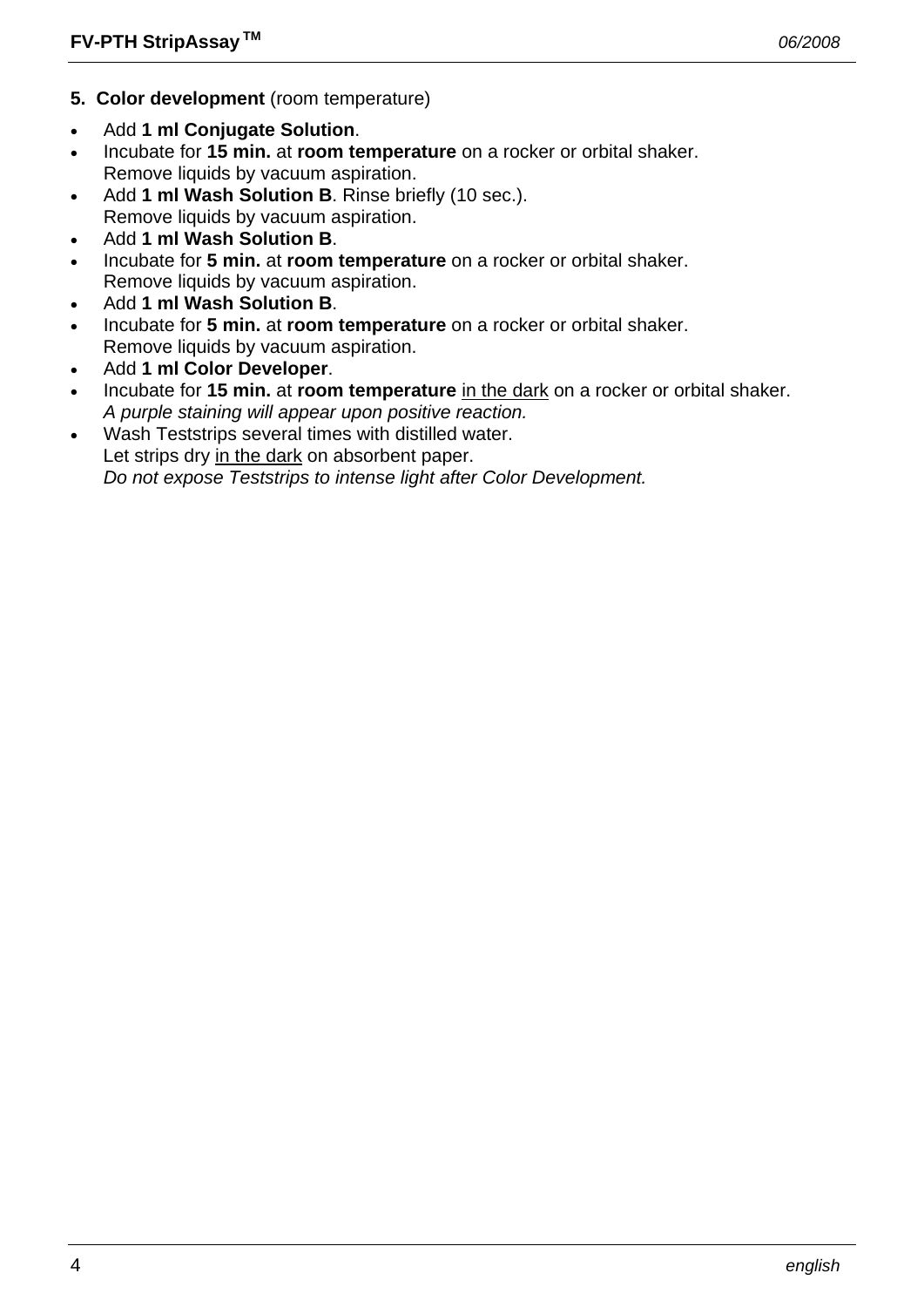# **VI. INTERPRETATION OF RESULTS**

The genotype of a sample is determined using the enclosed Collector<sup>TM</sup> sheet.

Place the processed Teststrip into one of the designated fields, align it to the schematic drawing using the red marker line (top) and the green marker line (bottom), and fix it with adhesive tape.

A positive reaction of the uppermost Control line indicates the correct function of Conjugate Solution and Color Developer. This line should always stain positive.

For each polymorphic position, one of the following staining patterns should be obtained: *Note: Staining intensities of positive lines may vary. This is of no significance for the result.* 



|            | wild type line | mutant line | genotype          |  |
|------------|----------------|-------------|-------------------|--|
| <b>NOR</b> | positive       | negative    | normal            |  |
| HET        | positive       | positive    | heterozygous      |  |
| HOM        | negative       | positive    | homozygous mutant |  |

See examples of StripAssay results on page III (Fig. 3).

A detailed Technical Handbook for StripAssays is available for download at: www.viennalab.com. Advise on throubleshooting may be obtained from there, as well as by contacting ViennaLab through the local distributor or directly at the address provided on page I.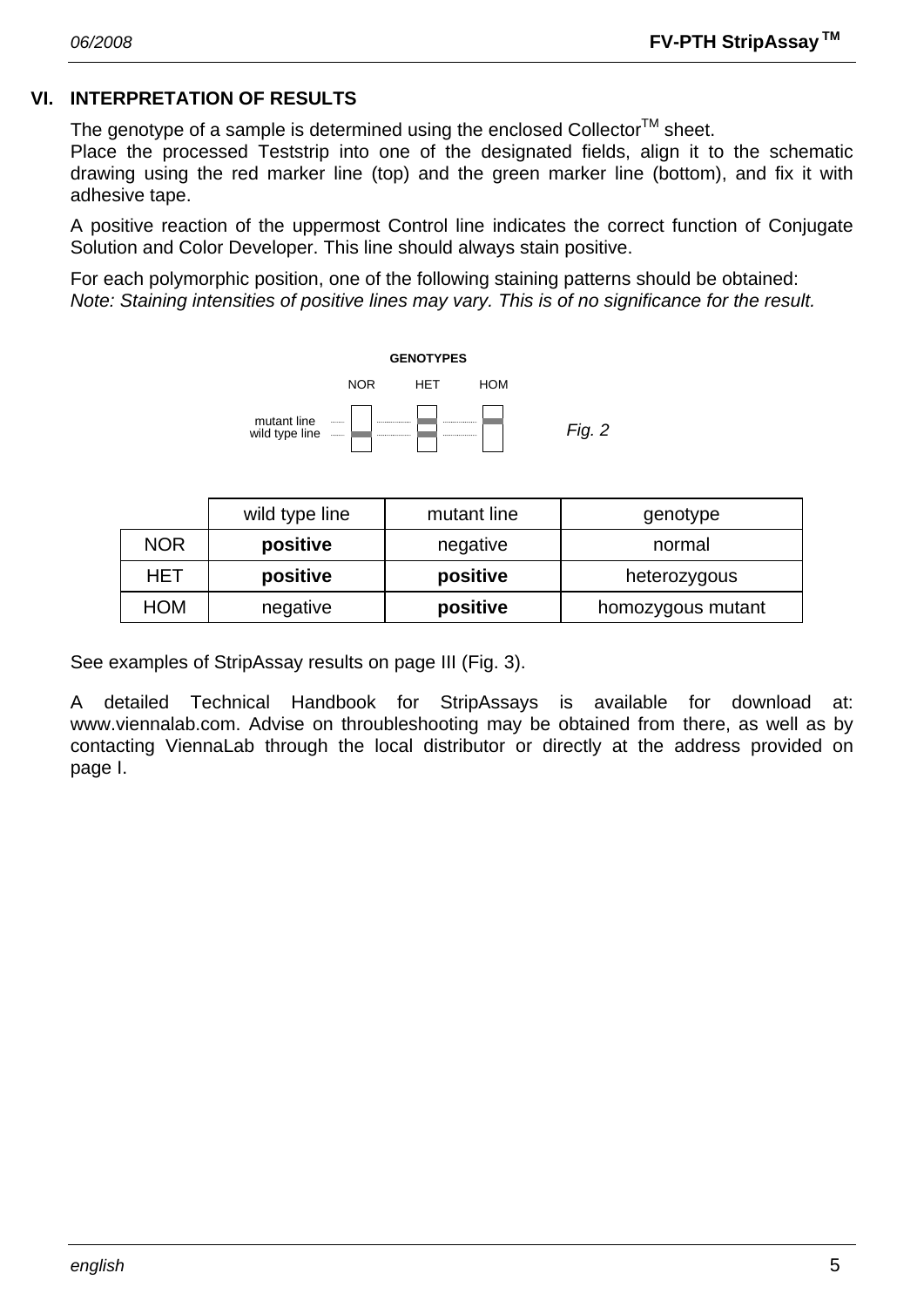# **VII. QUALITY CONSIDERATIONS**

- A thorough understanding of the procedure outlined here, and precise laboratory equipment and techniques are required to obtain reliable results. Use of the StripAssay for human *in vitro* diagnostics needs to be limited to appropriately trained personnel.
- Do not use StripAssay components beyond the expiration date printed on the outside of the kit box. Do not mix reagents from different lots.
- Avoid microbial contamination and cross-contamination of reagents or samples by using sterile disposable pipette tips throughout. Do not interchange bottle caps.
- The Control line immobilized on each Teststrip allows a performance control of the chromogenic detection system. To monitor and validate the specificity of the hybridization and washing steps, control DNAs of known genotype should be included into each individual experiment.

# **VIII. SAFETY**

- Do not drink, eat, smoke, or apply cosmetics in designated work areas. Wear laboratory coats and disposable gloves when handling specimens and kit reagents. Wash hands thoroughly afterwards.
- Handle specimens as if capable of transmitting infectious agents. Thoroughly clean and disinfect all materials and surfaces that have been in contact with specimens. Discard all waste associated with clinical specimens in a biohazard waste container.
- Avoid contact of DNAT with skin, eyes, or mucous membranes. If contact does occur, immediately wash with large amounts of water. If spilled, dilute with water before wiping dry.
- Adhere to all local and federal safety and environmental regulations which may apply.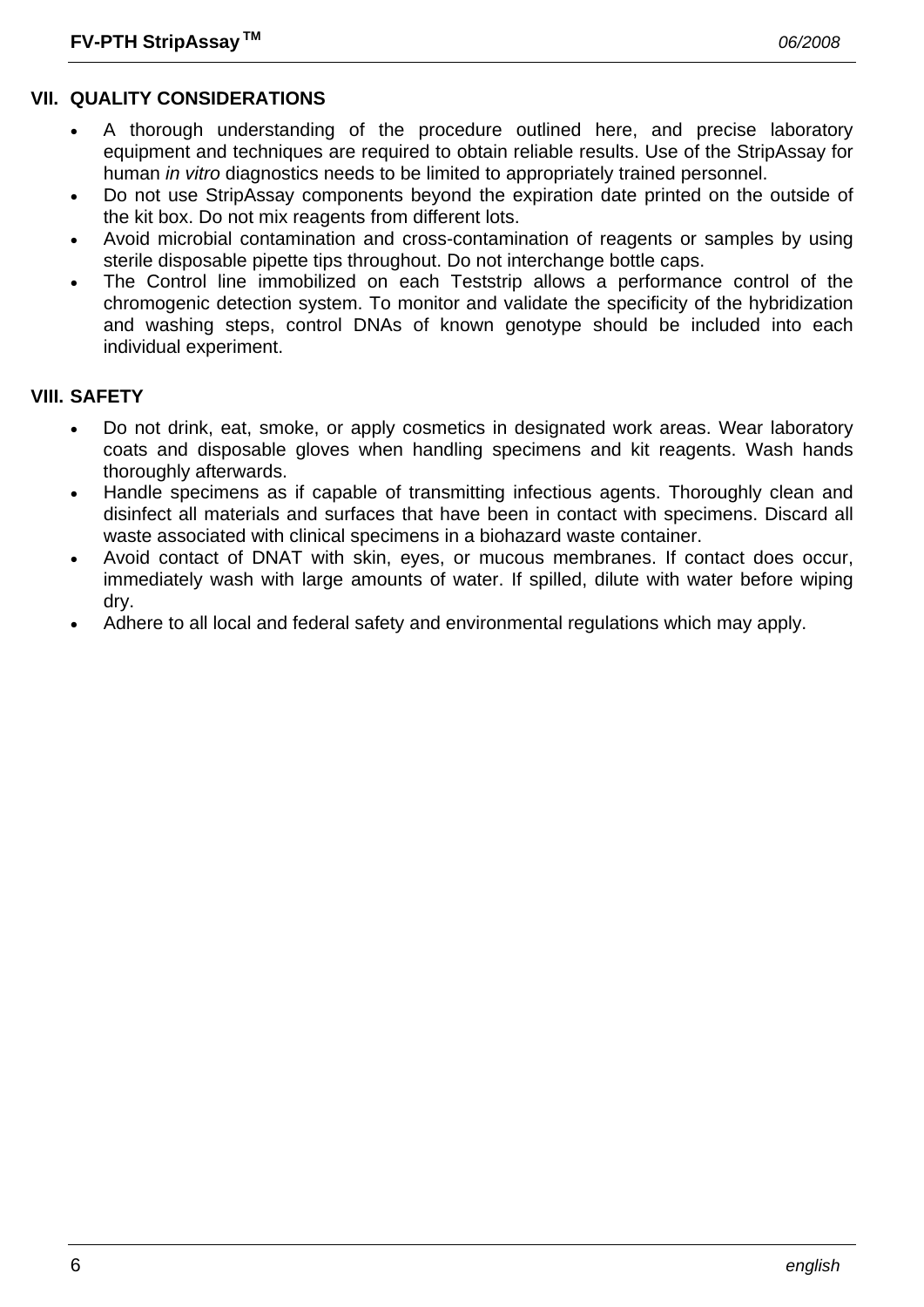# Gebrauchsanweisung

# **I. VERWENDUNGSZWECK**

Test zum Nachweis von Faktor V (FV) und Prothrombin (PTH) Gen-Mutationen basierend auf Polymerase-Kettenreaktion (PCR) und reverser Hybridisierung.

## **II. METHODIK**

Das Verfahren besteht aus drei Schritten: (1) DNA Isolierung, (2) PCR Amplifizierung mittels biotin-markierter Primer, (3) Hybridisierung der Amplifizierungsprodukte an allel-spezifische Oligonukleotid-Sonden, welche als parallele Linien auf einem Teststreifen fixiert vorliegen (Fig. 1). Gebundene, biotin-markierte Sequenzen werden mittels Streptavidin-Alkalischer Phosphatase und Farbsubstraten nachgewiesen.

Der Test erfasst 2 Mutationen: FV G1691A (Leiden) und PTH G20210A. Darüberhinausgehende genetische Information unter OMIM Online Mendelian Inheritance in Man: www.ncbi.nlm.nih.gov/entrez/query.fcgi?db=OMIM

# **III. KIT BESTANDTEILE**

Siehe Liste aller Bestandteile des Kits auf Seite I.

**X** DNAT enthält 1,6% NaOH (R 36/38).

Amplification Mix, Taq Dilution Buffer, Conjugate Solution, Wash Solution B enthalten 0,05% NaN3. Conjugate Solution enthält Streptavidin-Alkalische Phosphatase. Color Developer enthält Nitro Blue Tetrazolium (NBT) and 5-Brom-4-Chlor-3-Indolylphosphat (BCIP).

#### *Alle Bestandteile sind bei 2-8°C aufzubewahren wenn sie nicht in Gebrauch sind !*

# **IV. ERFORDERLICHE ABER NICHT BEREITGESTELLTE MATERIALIEN**

Über die in einem Molekularbiologielabor gebräuchliche Basisausrüstung hinaus benötigt man:

- Tischzentrifuge mit variabler Drehzahl von 3.000-12.000 U/min (1.000-12.000 x g)
- Inkubator (z.B. Heizblock, Wasserbad) für 56°C und 98°C ( $\pm 2$ °C)
- Thermocycler und passende dünnwandige Plastik-Reaktionsgefässe bzw. -strips
- Taq DNA Polymerase
- Schüttelwasserbad mit einstellbarer Temperatur (45°C ± 0,5°C)
- Vakuum-Absaugapparatur
- Schüttler (Wippe oder Kreisschüttler)
- • *Optional: Ausrüstung für Agarose-Gelelektrophorese (Kontrolle der Amplifikate)*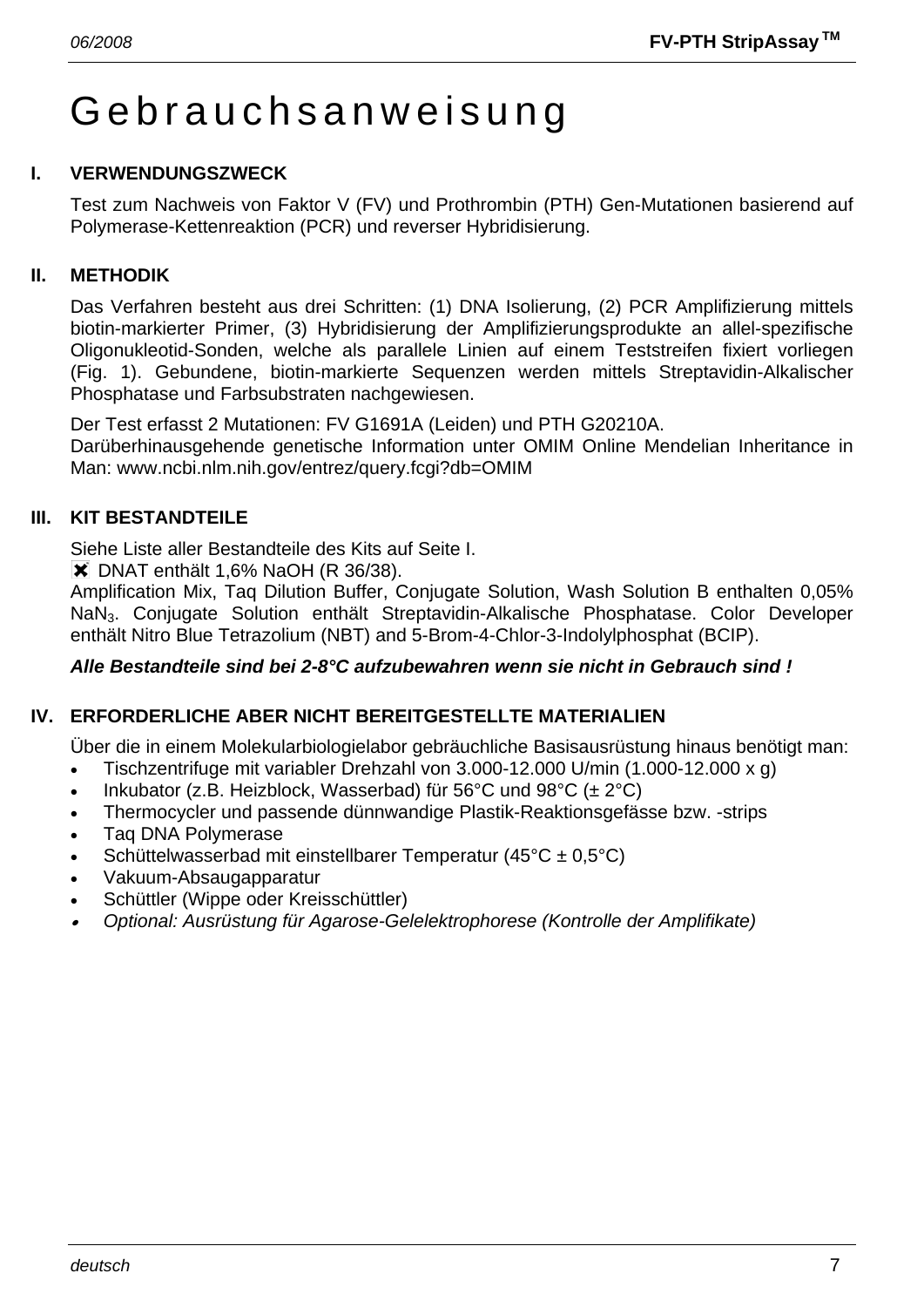#### **V. ARBEITSANLEITUNG**

#### **1. DNA Isolierung**

*Verwenden Sie frisches oder gefrorenes Blut mit EDTA oder Zitrat als Antikoagulans; vermeiden Sie Blut das Heparin enthält.* 

*Lagern Sie Blut vor der Verarbeitung nicht länger als 3 Tage bei Raumtemperatur oder nicht länger als 1 Woche bei 2-8°C. Blut das länger als ein Jahr tiefgefroren aufbewahrt, oder mehr als dreimal aufgetaut und wieder eingefroren wurde ist für die folgende Methode ungeeignet. Bringen Sie die Blutproben auf Raumtemperatur. Durchmischen Sie die Proben sorgfältig* 

*indem Sie die Blutabnahme-Röhrchen mehrmals kippen. Wiederholen Sie das Mischen jedesmal vor Entnahme eines Aliquots an Blut.* 

*Bringen Sie Lysis Solution und GEN<sup>X</sup>TRACT Resin auf Raumtemperatur.* 

- **100 µl Blutprobe** in ein 1,5 ml verschraubbares Reaktionsgefäss pipettieren.
- **1 ml Lysis Solution** zugeben, Deckel aufschrauben und zum Mischen mehrmals kippen.
- **15 min.** bei Raumtemperatur stehen lassen.
- **5 min.** bei **3.000** U/min (ca. 1.000 x g) in einer Tischzentrifuge abzentrifugieren.
- Den obersten 1 ml Überstand abheben und verwerfen.
- **1 ml Lysis Solution** zugeben, Deckel aufschrauben und zum Mischen mehrmals kippen.
- **5 min.** bei **12.000** U/min (ca. 12.000 x g) in einer Tischzentrifuge abzentrifugieren.
- Den Überstand bis auf ca. 50 µl sichtbares, lockeres Pellet abheben und verwerfen.
- GENxTRACT Resin gründlich aufwirbeln.
- 200 µl GEN<sup>X</sup>TRACT Resin zum Pellet zugeben, Deckel aufschrauben und 10 sec. vortexen.

*GENxTRACT Resin sedimentiert rasch. Das Aufwirbeln muss jedesmal unmittelbar vor Entnahme eines Aliquots wiederholt werden.* 

- **20 min.** bei **56°C** inkubieren. 10 sec. vortexen.
- **10 min.** bei **98°C** inkubieren. 10 sec. vortexen.
- **5 min.** bei **12.000** U/min in einer Tischzentrifuge abzentrifugieren. Auf Eis abkühlen.

*Der gewonnene Überstand enthält DNA Vorlage die unmittelbar für PCR geeignet ist. Für darüberhinausgehende Lagerung sollte der Überstand in ein frisches Gefäss übergeführt werden und darin gekühlt (2-8°C; max. eine Woche) oder bei -20°C gefroren aufbewahrt werden.* 

#### **2.** *In Vitro* **Amplifizierung (PCR)**

*Verwahren Sie sämtliche PCR Reagenzien und DNA Vorlagen permanent gekühlt. Führen Sie alle Schritte bis zum Start des Thermocycling-Programms auf Eis (0-4°C) aus.* 

- Eine frische gebrauchsfertige Verdünnung (0,2 U/µl) von **Taq DNA Polymerase** in **Taq Dilution Buffer** (transparenter Deckel) herstellen.
- Für jede zu amplifizierende Probe ein Reaktionsgefäss auf Eis bereitstellen.
- Pro Probe einen PCR Reaktionsmix auf Eis ansetzen:
	- **15 µl Amplification Mix** (gelber Deckel)
		- **5 µl verd. Taq DNA Polymerase** (1U)
		- **5 µl DNA Vorlage**

Falls DNA Vorlagen verwendet werden, die nicht nach dem Kit Isolierungsprotokoll *(Kap. V/1) gewonnen wurden, wird empfohlen die DNA in einem Konzentrationsbereich von 5-40 µg/ml (= 25-200 ng DNA pro Reaktion) einzusetzen.*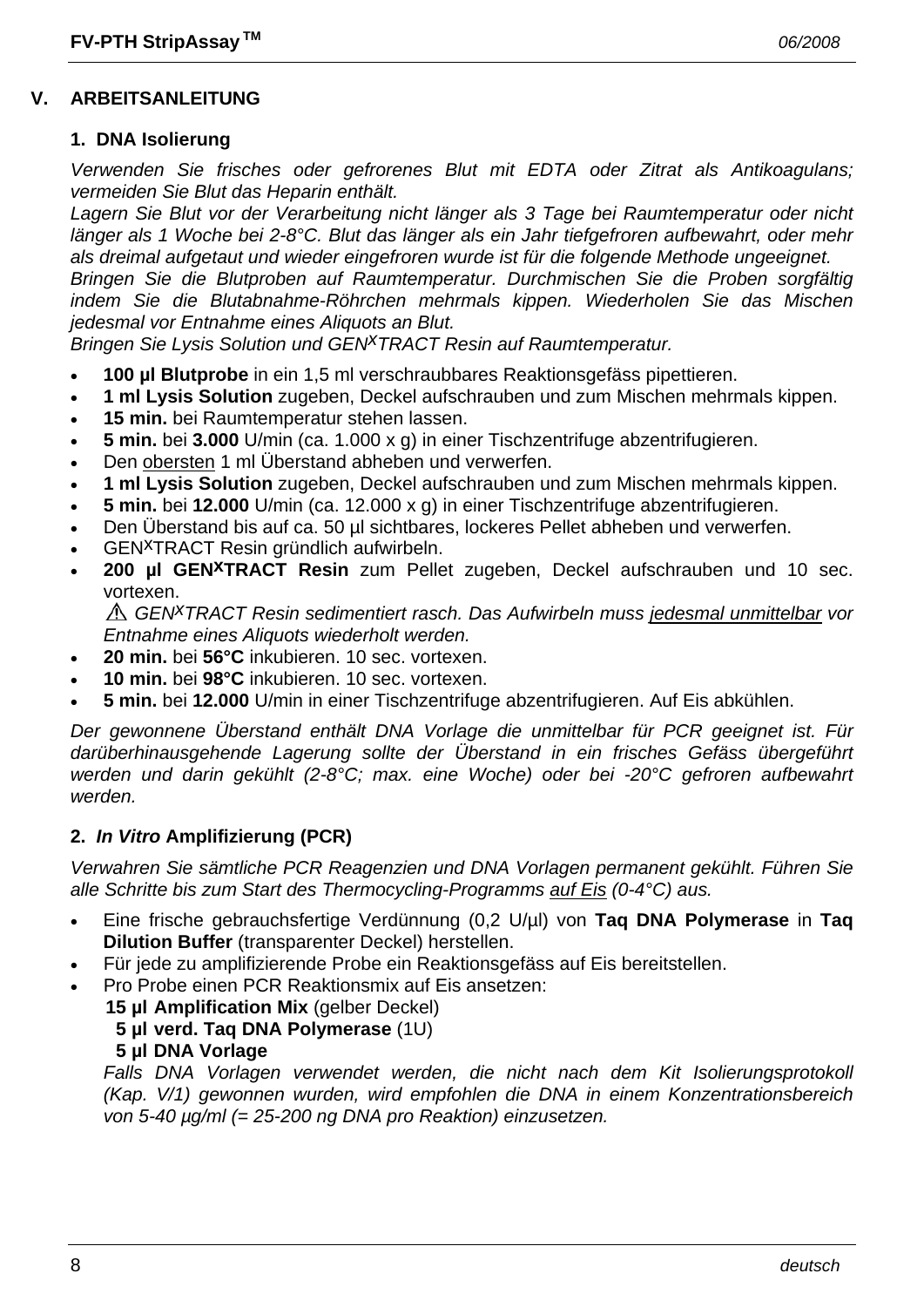- Reaktionsgefässe dicht verschliessen. Den Thermocycler auf 94°C vorheizen.
- Reaktionsgefässe einsetzen und das folgende Thermocycling-Programm starten: prä-PCR: 94°C/2 min.

 Thermocycling: 94°C/15 sec. - 58°C/30 sec. - 72°C/30 sec. (30 Zyklen) Finale Extension: 72°C/3 min.

*Amplifizierungsprodukte auf Eis oder bei 2-8°C für weitere Verwendung aufbewahren.* 

*Optional: Amplifizierungsprodukte mittels Gelelektrophorese (z.B. 3% Agarose-Gel) analysieren.* 

*Fragmentlängen: 173, 223 bp* 

## **3. Hybridisierung** (45°C; Schüttelwasserbad)

*Befüllen Sie das Wasserbad bis etwa zur halben Höhe eines Typing Trays.* 

*Heizen Sie das Wasserbad auf exakt 45°C (± 0,5°C) auf. Überprüfen Sie die Wassertemperatur mit einem geeichten Thermometer.* 

*Wärmen Sie Hybridization Buffer und Wash Solution A auf 45°C vor. (Achten Sie darauf dass sämtliche bei 2-8°C gebildeten Trübungen vollständig aufgelöst werden.)* 

*Bringen Sie Teststrips, DNAT, Conjugate Solution, Wash Solution B und Color Developer auf Raumtemperatur. Stellen Sie Typing Tray(s) bereit.* 

*Entnehmen Sie mit Hilfe einer sauberen Pinzette für jede Probe einen Teststrip. (Berühren Sie Teststrips nur mit Handschuhen!) Beschriften Sie die Teststrips ausserhalb der Markerlinien mit einem Bleistift. (Keine Kugelschreiber, Filzstifte, etc.)* 

- **10 µl DNAT** (blauer Deckel) in die untere Ecke jeder Vertiefung, die in den Typing Trays benutzt werden soll, pipettieren (eine Vertiefung pro Probe).
- **10 µl Amplifizierungsprodukt** zum entsprechenden DNAT Tropfen zugeben. Mit Hilfe einer Pipette gründlich durchmischen. *(Die Lösung bleibt dabei blau gefärbt.)*
- **5 min.** bei Raumtemperatur stehen lassen.
- **1 ml Hybridization Buffer** (vorgewärmt auf 45°C) in jede Vertiefung zugeben. Das Typing Tray vorsichtig hin- und herbewegen. *(Die blaue Färbung verschwindet dabei.)*
- **Teststrips** mit der markierten Seite nach oben (Linien sichtbar!) in die entsprechenden Vertiefungen einlegen und vollständig untertauchen.
- **30 min.** bei **45°C** auf der Schüttelplattform des Wasserbads inkubieren.  *Eine mässige Schüttelfrequenz (ca. 50 U/min) einstellen um ein Überlaufen zu verhindern. Deckel des Wasserbads geschlossen halten um Temperaturschwankungen zu vermeiden.*
- Am Ende der Inkubation Hybridisierlösungen mittels Vakuumabsaugung entfernen.  *Fahren Sie zügig fort. Achten Sie darauf dass die Teststrips während des gesamten Ablaufs nicht austrocknen.*

# **4. Stringente Waschschritte** (45°C; Schüttelwasserbad)

- **1 ml Wash Solution A** (vorgewärmt auf 45°C) zugeben. Kurz (10 sec.) schwenken. Flüssigkeiten mittels Vakuumabsaugung entfernen.
- **1 ml Wash Solution A** (45°C) zugeben.
- **15 min.** bei **45°C** im Schüttelwasserbad inkubieren. Flüssigkeiten mittels Vakuumabsaugung entfernen.
- **1 ml Wash Solution A** (45°C) zugeben.
- **15 min.** bei **45°C** im Schüttelwasserbad inkubieren. Flüssigkeiten mittels Vakuumabsaugung entfernen.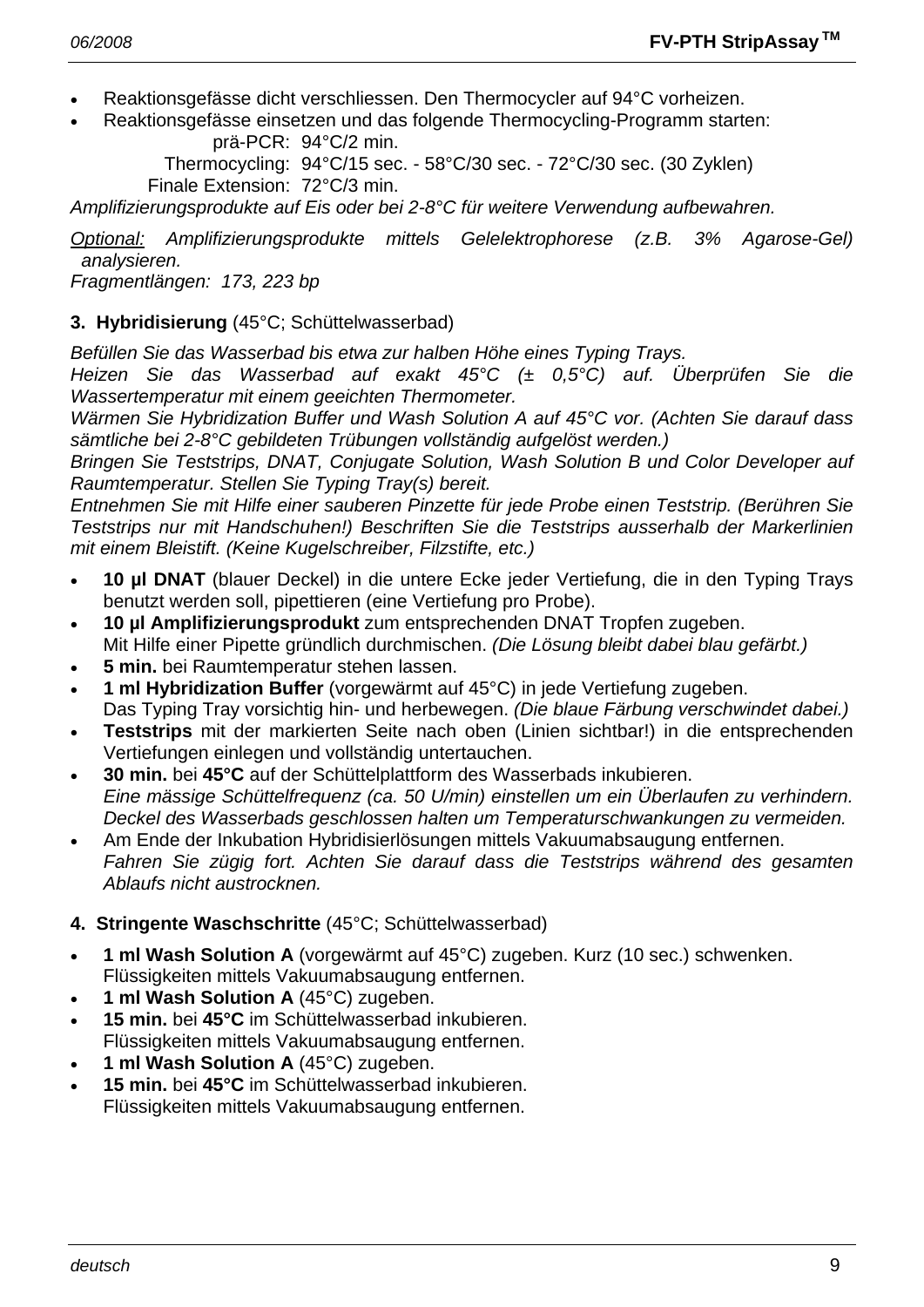- **5. Farbentwicklung** (Raumtemperatur)
- **1 ml Conjugate Solution** zugeben.
- **15 min.** bei **Raumtemperatur** auf einer Wippe oder einem Kreisschüttler inkubieren. Flüssigkeiten mittels Vakuumabsaugung entfernen.
- **1 ml Wash Solution B** zugeben. Kurz (10 sec.) schwenken.
- Flüssigkeiten mittels Vakuumabsaugung entfernen.
- **1 ml Wash Solution B** zugeben.
- **5 min.** bei **Raumtemperatur** auf einer Wippe oder einem Kreisschüttler inkubieren. Flüssigkeiten mittels Vakuumabsaugung entfernen.
- **1 ml Wash Solution B** zugeben.
- **5 min.** bei **Raumtemperatur** auf einer Wippe oder einem Kreisschüttler inkubieren. Flüssigkeiten mittels Vakuumabsaugung entfernen.
- **1 ml Color Developer** zugeben.
- **15 min.** bei **Raumtemperatur** im Dunkeln auf einer Wippe oder einem Kreisschüttler inkubieren.
- *Bei positiver Reaktion erscheint dabei eine violette Färbung.*
- Teststrips mehrmals mit destilliertem Wasser spülen.

 Anschliessend Teststrips im Dunkeln auf Saugpapier trocknen lassen.  *Setzen Sie Teststrips nach der Farbentwicklung keiner intensiven Lichtstrahlung aus.*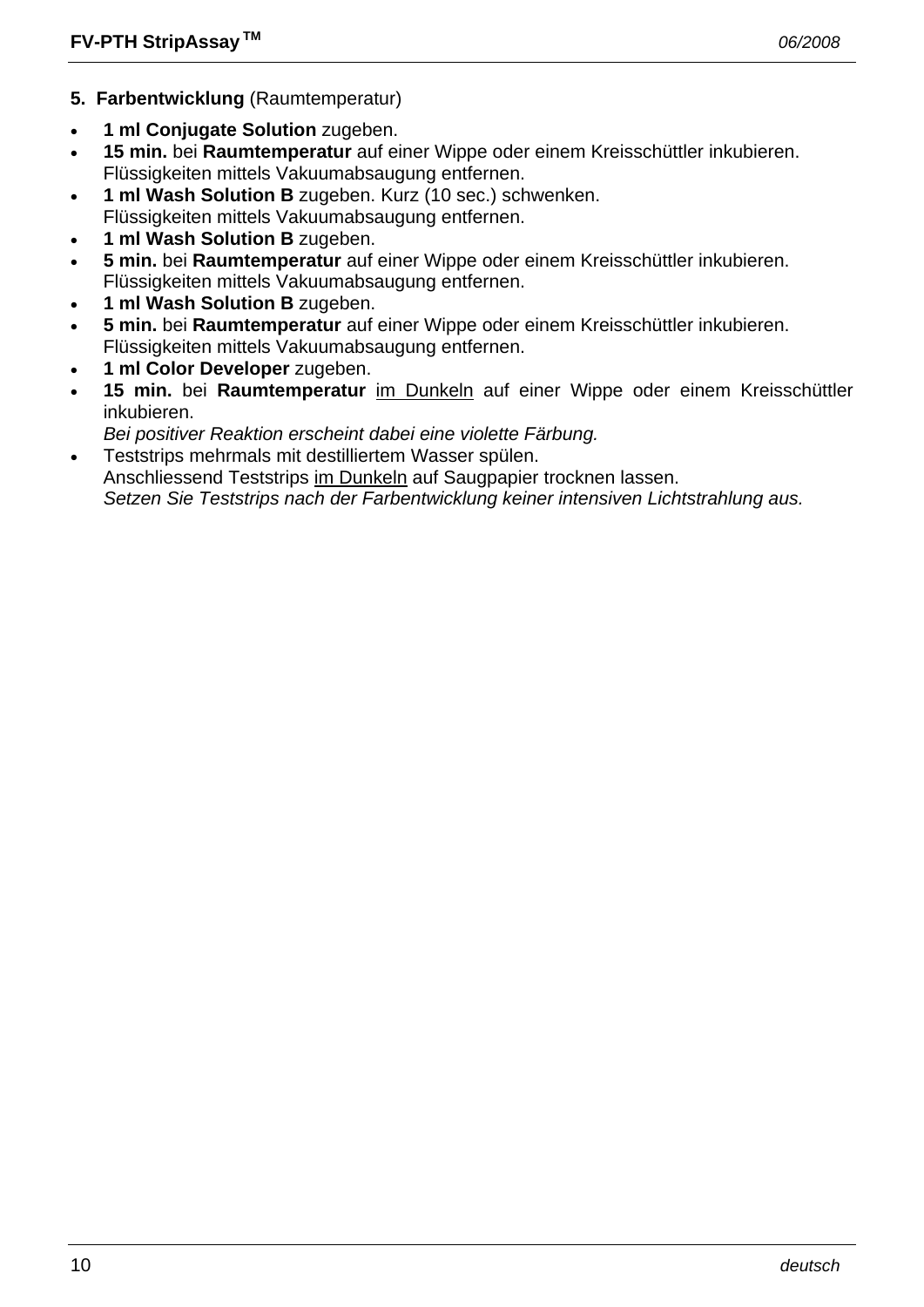# **VI. INTERPRETATION DER ERGEBNISSE**

Der Genotyp einer Probe wird mit Hilfe des beiliegenden Collector™ Blattes ermittelt. Legen Sie den entwickelten Teststrip in eines der vorgesehenen Felder, richten Sie ihn entlang der schematischen Zeichnung mit Hilfe der roten (oben) und grünen (unten) Markerlinie aus, und fixieren Sie ihn mit Klebeband.

Ein positives Signal der obersten Control Linie zeigt das einwandfreie Funktionieren von Conjugate Solution und Color Developer an. Diese Linie sollte immer positiv reagieren.

Für jede polymorphe Position sollte eines der folgenden Färbemuster erhalten werden: *Achtung: Farbintensitäten der positiven Linien können variieren. Dies ist ohne Bedeutung für das Ergebnis.* 



|            | Linie "wild type" | Linie "mutant" | Genotyp           |  |
|------------|-------------------|----------------|-------------------|--|
| <b>NOR</b> | positiv           | negativ        | normal            |  |
| HET        | positiv           | positiv        | heterozygot       |  |
| HOM        | negativ           | positiv        | homozygot mutiert |  |

Siehe Beispiele von StripAssay Ergebnissen auf Seite III (Fig. 3).

Ein ausführliches "Technical Handbook" für StripAssays finden Sie unter: www.viennalab.com. Ratschläge zur Problembehebung erhalten Sie sowohl dort, als auch durch Kontaktaufname mit ViennaLab über den lokalen Distributor oder direkt unter der auf Seite I angegebenen Adresse.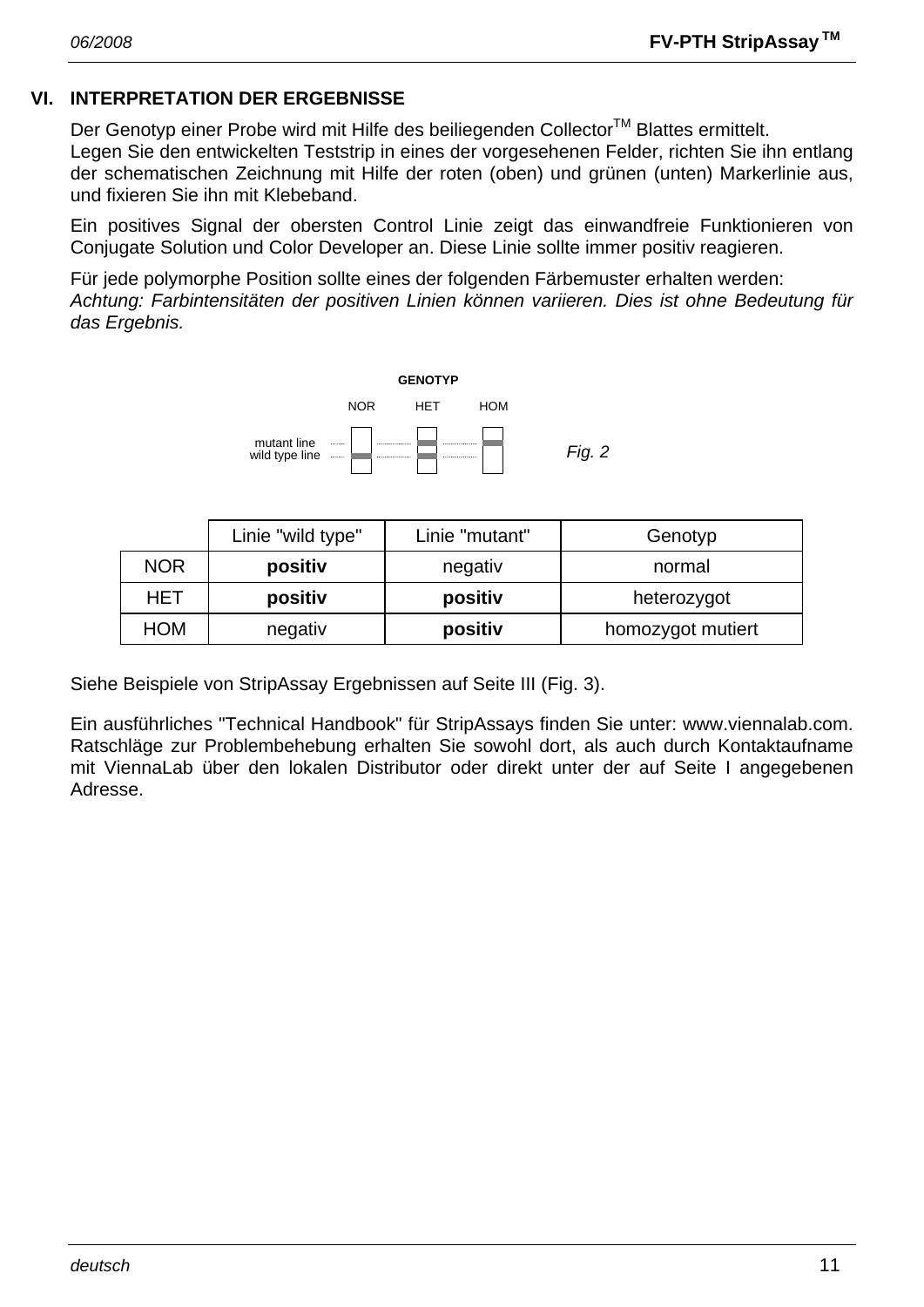# **VII. QUALITÄTSÜBERLEGUNGEN**

- Gründliches Verständnis des hier beschriebenen Verfahrens, sowie präzise Laborausrüstung und Techniken sind erforderlich um zuverlässige Ergebnisse zu erhalten. Die Verwendung des StripAssays für humane *in vitro* Diagnostik ist ausschliesslich entsprechend ausgebildetem Laborpersonal vorbehalten.
- Verwenden Sie StripAssay Komponenten nicht nach dem auf dem Schachteletikett aufgedruckten Ablaufdatum. Mischen Sie keine Reagenzien aus unterschiedlichen Lots.
- Vermeiden Sie mikrobielle Kontamination und Querverunreinigung von Reagenzien und Proben, indem Sie durchgehend sterile Einweg-Pipettenspitzen verwenden. Vertauschen Sie keine Flaschenverschlüsse.
- Die Control Linie auf jedem Teststrip ermöglicht eine Funktionskontrolle des Farb-Detektionssystems. Um die Spezifität der Hybridisier- und Waschschritte zu überwachen und zu bestätigen, sollten bei jedem einzelnen Experiment Kontroll-DNAs mit bekanntem Genotyp mitgeführt werden.

#### **VIII. SICHERHEIT**

- In den vorgesehenen Arbeitsräumen ist Essen, Trinken und Rauchen, sowie die Anwendung von Kosmetika untersagt. Tragen Sie Labormäntel und Einweghandschuhe wenn Sie Proben und Reagenzien handhaben. Waschen Sie sich anschliessend gründlich die Hände.
- Behandeln Sie Proben als potentiell infektiös. Säubern und desinfizieren Sie alle Materialien und Oberflächen gründlich, die mit Proben in Kontakt waren. Entsorgen Sie sämtlichen Müll in Zusammenhang mit klinischen Proben in spezielle Müllcontainer für biologische Risikoabfälle.
- Bringen Sie DNAT nicht in Berührung mit Haut, Augen und Schleimhäuten. Falls dennoch Kontakt erfolgt, waschen Sie es sofort mit viel Wasser ab. Sollten Sie DNAT verschütten, verdünnen Sie es vor dem Aufwischen mit Wasser.
- Befolgen Sie alle gültigen lokalen und staatlichen Sicherheits- und Umweltbestimmungen.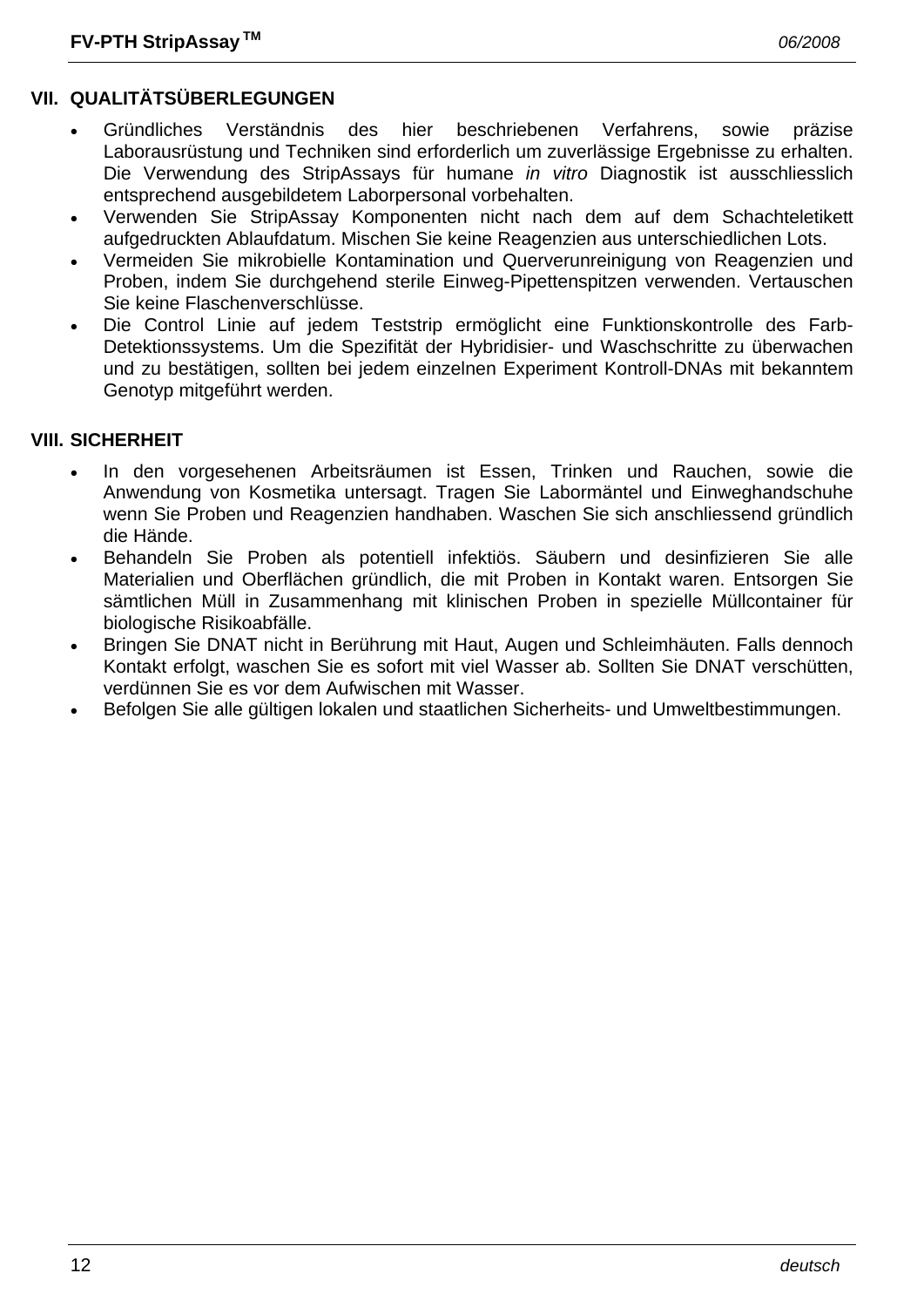# Instructions

# **I. UTILISATION**

Coffret pour l'identification des mutations génétiques du facteur V (FV) et de la prothrombine (PTH), basé sur la réaction en chaîne de polymérase (PCR) et l'hybridation réverse.

# **II. METHODE**

Trois étapes sont incluses à la procédure: (1) isolation de l'ADN, (2) amplification PCR en utilisant des primers biotinylés, (3) hybridisation des produits d'amplification sur une bandelette contenant des sondes allèle-spécifiques, immobilisées sur un arrangement de bandes parallèles (fig. 1). Des séquences biotinylées liées à la bandelette sont détectées en utilisant de la streptavidine-phosphatase alcaline et des substrats chromogènes.

Le test comprend 2 mutations: FV G1691A (Leiden) et PTH G20210A.

D'autres informations d'ordre génétique se trouvent chez OMIM Online Mendelian Inheritance in Man: www.ncbi.nlm.nih.gov/entrez/query.fcgi?db=OMIM

# **III. CONTENU DU COFFRET**

Voir page I pour la liste des composants du coffret.

 $\overline{\mathsf{X}}$  « DNAT » contient 1.6% NaOH (R 36/38).

« Amplification Mix », « Taq Dilution Buffer », « Conjugate Solution » et « Wash Solution B » contiennent 0.05% NaN<sub>3</sub>. « Conjugate Solution » contient de la streptavidine-phosphatase alcaline. « Color Developer » contient du Nitro Bleu de Tetrazolium (NBT) et du 5-bromo-4 chloro-3-indolyl phosphate (BCIP).

# *Conserver tous les réactifs à 2-8°C jusqu'à l'utilisation !*

# **IV. MATERIEL NECESSAIRE MAIS NON FOURNI**

En plus de l'équipement standard d'un laboratoire de biologie moléculaire le matériel suivant est nécessaire:

- Micro-centrifugeuse réglable de 3'000 à 12'000 rpm (1'000 à 12'000 x g)
- Incubateur (p.ex. bloc chauffant, bain-marie) de 56°C à 98°C (± 2°C)
- Thermocycleur et bandelettes ou tubes à réaction à parois minces adéquats
- Taq DNA Polymerase
- Bain-marie avec agitateur et température réglable (45°C ± 0.5°C)
- Appareil pour l'aspiration à vide
- Agitateur (agitateur basculant ou rotatif)
- • *Facultatif: équipement pour l'électrophorèse sur gel d'agarose (pour le contrôle des produits d'amplification)*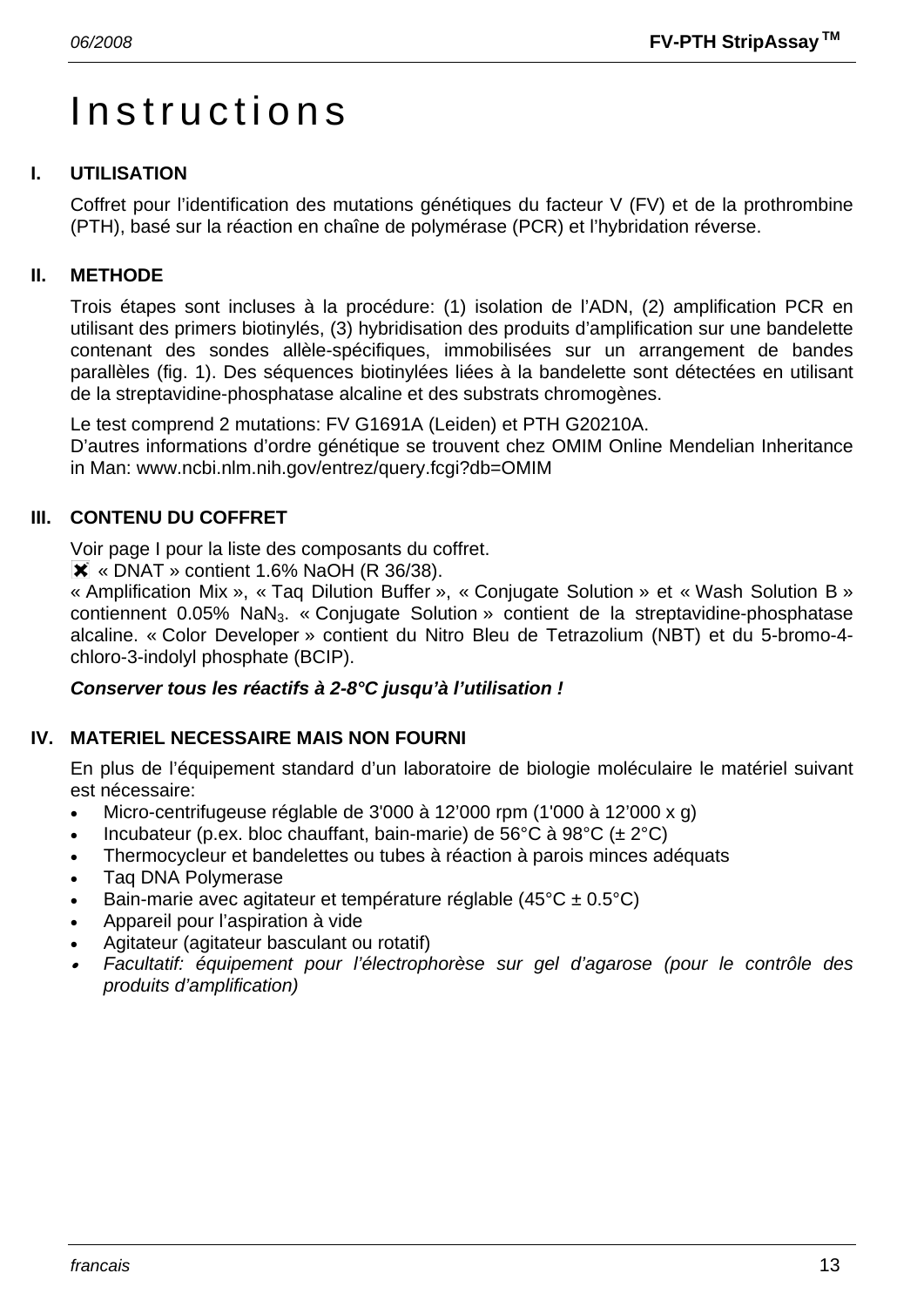### **V. PROCEDURE**

#### **1. Isolation de l'ADN**

*Utiliser du sang frais ou congelé prélevé sur EDTA ou anticoagulant citraté; éviter le sang contenant de l'héparine.* 

*Ne pas conserver le sang pendant plus de 3 jours à température ambiante ou plus d'une semaine à 2-8°C avant usage. Le sang conservé pendant plus d'un an au congélateur, ou congelé et décongelé plus d'une fois n'est pas approprié à ce procédé.* 

*Amener les échantillons de sang à température ambiante. Bien mixer en retournant avec précaution plusieurs fois les tubes à prélèvement. Agiter chaque fois avant le prélèvement d'un aliquot de sang.* 

*Amener la « Lysis Solution » et le « GENxTRACT Resin » à température ambiante.*

- Pipeter **100 µl** d'**échantillon de sang** dans un microtube de 1.5 ml à couvercle fileté.
- Ajouter **1 ml** de **« Lysis Solution »**, fermer le tube et agiter en retournant plusieurs fois.
- Laisser reposer pendant **15 min** à température ambiante.
- Centrifuger pendant **5 min** à **3'000 rpm** (env. 1'000 x g) dans une micro-centrifugeuse.
- Enlever et éliminer 1 ml de la partie supérieure du surnageant
- Ajouter **1 ml** de **« Lysis Solution »**, fermer le tube et agiter en retournant plusieurs fois.
- Centrifuger pendant **5 min** à **12'000 rpm** (env. 12'000 x g) dans une micro-centrifugeuse.
- Enlever et éliminer le surnageant à l'exception d'environ 50 µl d'un culot cellulaire.
- Remettre en suspension le « GEN<sup>X</sup>TRACT Resin » en agitant le flacon soigneusement.
- Ajouter **200 µl** de **« GENxTRACT Resin »** au culot.
- Fermer le tube et vortexer pendant 10 sec.

*« GENxTRACT Resin » sédimente vite. Répéter la remise en suspension à chaque traitement d'un nouveau aliquot.* 

- Incuber pendant **20 min** à **56°C**. Vortexer pendant 10 sec.
- Incuber pendant **10 min** à **98°C**. Vortexer pendant 10 sec.
- Centrifuger pendant **5 min** à **12'000 rpm** dans une micro-centrifugeuse. Refroidir sur de la glace pilée.

*Le surnageant résultant contient de la matrice d'ADN approprié à l'usage immédiat avec PCR. Pour un stockage ultérieur, transférer le surnageant dans un nouveau tube et garder au frais (à 2-8°C jusqu'à une semaine) ou congelé (à -20°C).* 

#### **2. Amplification** *In Vitro* **(PCR)**

*Tenir tous les réactifs PCR et la matrice d'ADN au frais pendant la procédure. Exécuter toutes les étapes jusqu'au commencement du programme du thermocycleur sur glace pilée (0-4°C).* 

- Préparer une nouvelle solution de travail (0.2 U/µl) de **Taq DNA Polymerase** dans du **« Taq Dilution Buffer »** (couvercle transparent).
- Préparer un tube à réaction par échantillon à amplifier. Placer les tubes sur glace pilée.
- Préparer sur glace un mix de réaction PCR final par échantillon:
	- **15 µl Amplification Mix** (couvercle jaune)
		- **5 µl Taq DNA Polymerase diluée** (1U)
		- **5 µl matrice d'ADN**

 *Si de la matrice d'ADN préparé autrement que selon le protocole d'isolation de ce coffret (chapitre V/1) est utilisé, une série de concentrations ADN de 5-40 µg/ml (= 25-200 ng DNA par réaction) est recommandée.*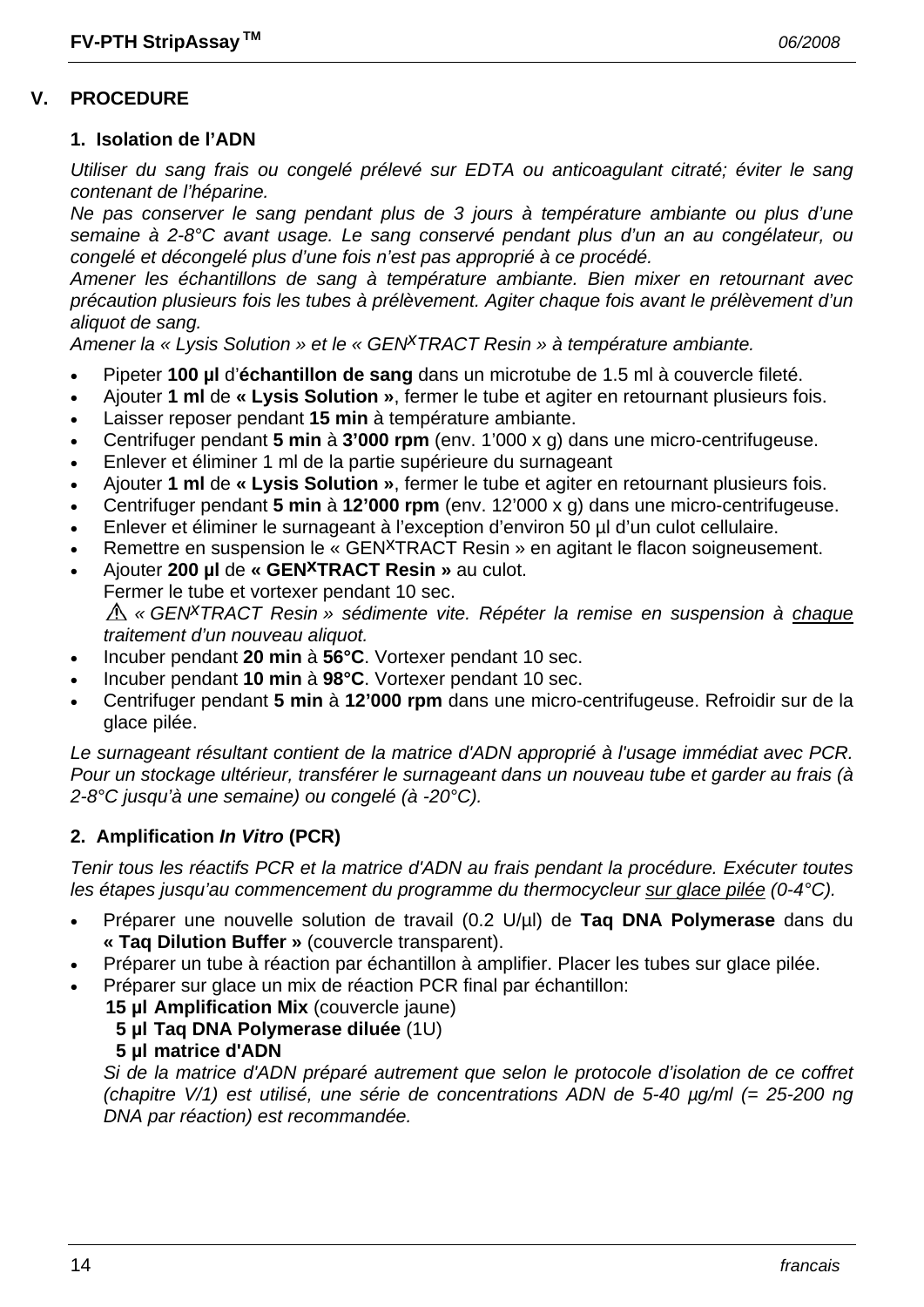- Bien fermer les tubes. Préchauffer le thermocycleur à 94°C.
- Introduire les tubes à réaction et dérouler le programme thermocycleur comme suit:

 pré-PCR: 94°C/2 min thermocyclage: 94°C/15 sec - 58°C/30 sec - 72°C/30 sec (30 cycles) extension finale: 72°C/3 min

*Conserver les produits d'amplification sur glace ou à 2-8°C pour un usage ultérieur.* 

*Facultatif: Analyser les produits d'amplification par gel électrophorèse (p.ex. 3% gel d'agarose).* 

*Longueur des fragments: 173, 223 bp* 

#### **3. Hybridisation** (45°C; bain-marie agitant)

*Ajuster le niveau d'eau du bain-marie à environ ½ de la hauteur du plateau de typage.* 

*Chauffer le bain-marie à exactement 45°C (± 0.5°C). Contrôler la température d'eau avec un thermomètre calibré.* 

*Préchauffer « Hybridization Buffer » et « Wash Solution A » à 45°C. (Attention: Toutes les précipitations formées à 2-8°C doivent être complètement solubilisèes.)* 

*Amener les « Teststrips », le « DNAT », le « Conjugate Solution », la « Wash Solution B » et le « Color Developer » à température ambiante. Préparer les plateaux de typage.* 

*Sortir une « Teststrip » par échantillon de l'emballage en utilisant des pinces propres. (Ne toucher les « Teststrips » qu'avec des gants!) Etiqueter les « Teststrips » en dehors des bandes de marquage avec un crayon. (Pas de stylo à bille, pas de marqueurs etc.)* 

- Pipeter **10 µl** de **« DNAT »** (couvercle bleu) au bas de chaque couloir prévu pour l'utilisation dans les plateaux de typage (un couloir par échantillon).
- Ajouter **10 µl** de **produit d'amplification** à la goutte correspondante de « DNAT ». Mélanger soigneusement en utilisant une pipette. *(La solution restera bleue.)*
- Laisser pendant **5 min** à température ambiante.
- Ajouter **1 ml** de **« Hybridization Buffer »** (préchauffé à 45°C) à chaque couloir. Agiter le plateau délicatement. *(La couleur bleue disparaîtra.)*
- Insérer les **« Teststrips »** avec la face marquée vers le haut (bandes visibles!) aux compartiments correspondants. Immerger complètement.
- Incuber pendant **30 min** à **45°C** sur la plaque d'agitation du bain-marie. *Mettre une fréquence d'agitation modérée (env. 50 rpm) pour éviter les pertes. Laisser fermé le couvercle du bain-marie pour éviter des variations de température.*
- A la fin de l'incubation, enlever les solutions d'hybridisation par aspiration à vide.  *Continuer immédiatement. Eviter l'assèchement des « Teststrips » durant la totalité de la procédure.*

#### **4. Lavage rigoureux** (45°C; bain-marie agitant)

- Ajouter **1 ml** de **« Wash Solution A »** (préchauffé à 45°C). Rincer brièvement (10 sec). Enlever les liquides par aspiration à vide.
- Ajouter **1 ml** de **« Wash Solution A »** (45°C).
- Incuber pendant **15 min** à **45°C** dans le bain-marie. Enlever les liquides par aspiration à vide.
- Ajouter **1 ml** de **« Wash Solution A »** (45°C).
- Incuber pendant **15 min** à **45°C** dans le bain-marie. Enlever les liquides par aspiration à vide.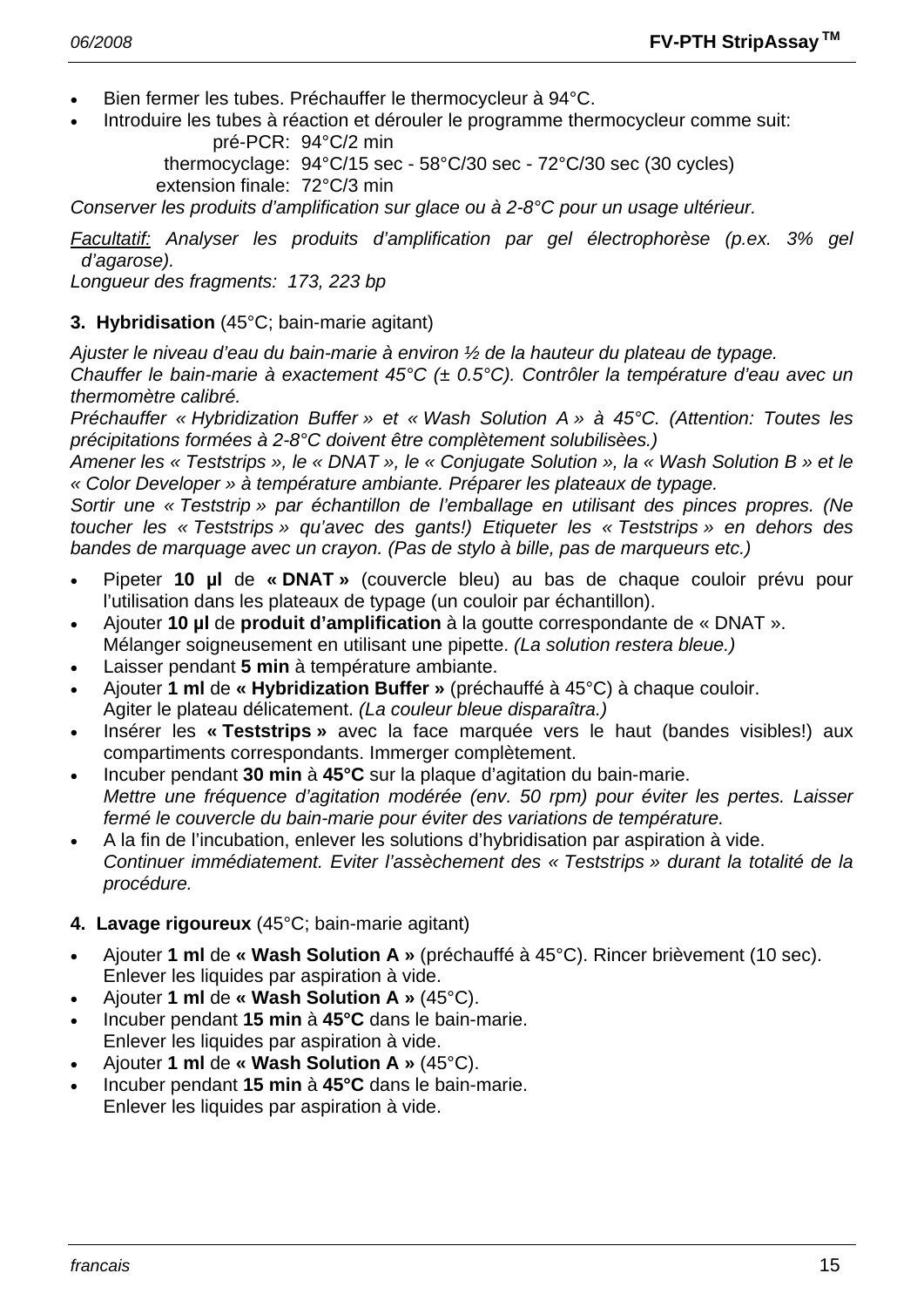- **5. Développement de la coloration** (température ambiante)
- Ajouter **1 ml** de **« Conjugate Solution »**.
- Incuber pendant **15 min** à **température ambiante** sur un agitateur basculant ou rotatif. Enlever les liquides par aspiration à vide.
- Ajouter **1 ml** de **« Wash Solution B »**. Rincer brièvement (10 sec). Enlever les liquides par aspiration à vide.
- Ajouter **1 ml** de **« Wash Solution B »**.
- Incuber pendant **5 min** à **température ambiante** sur un agitateur basculant ou rotatif. Enlever les liquides par aspiration à vide.
- Ajouter **1 ml** de **« Wash Solution B »**.
- Incuber pendant **5 min** à **température ambiante** sur un agitateur basculant ou rotatif. Enlever les liquides par aspiration à vide.
- Ajouter **1 ml** de **« Color Developer »**.
- Incuber pendant **15 min** à **température ambiante** à l'obscurité sur un agitateur basculant ou rotatif
- *Une couleur pourpre apparaîtra comme résultat d'une réaction positive.*
- Laver les « Teststrips » plusieurs fois avec de l'eau distillée.

Laisser sécher les « Teststrips » à l'obscurité sur du papier absorbant.

 *Eviter d'exposer les « Teststrips » à la pleine lumière après le développement de la coloration.*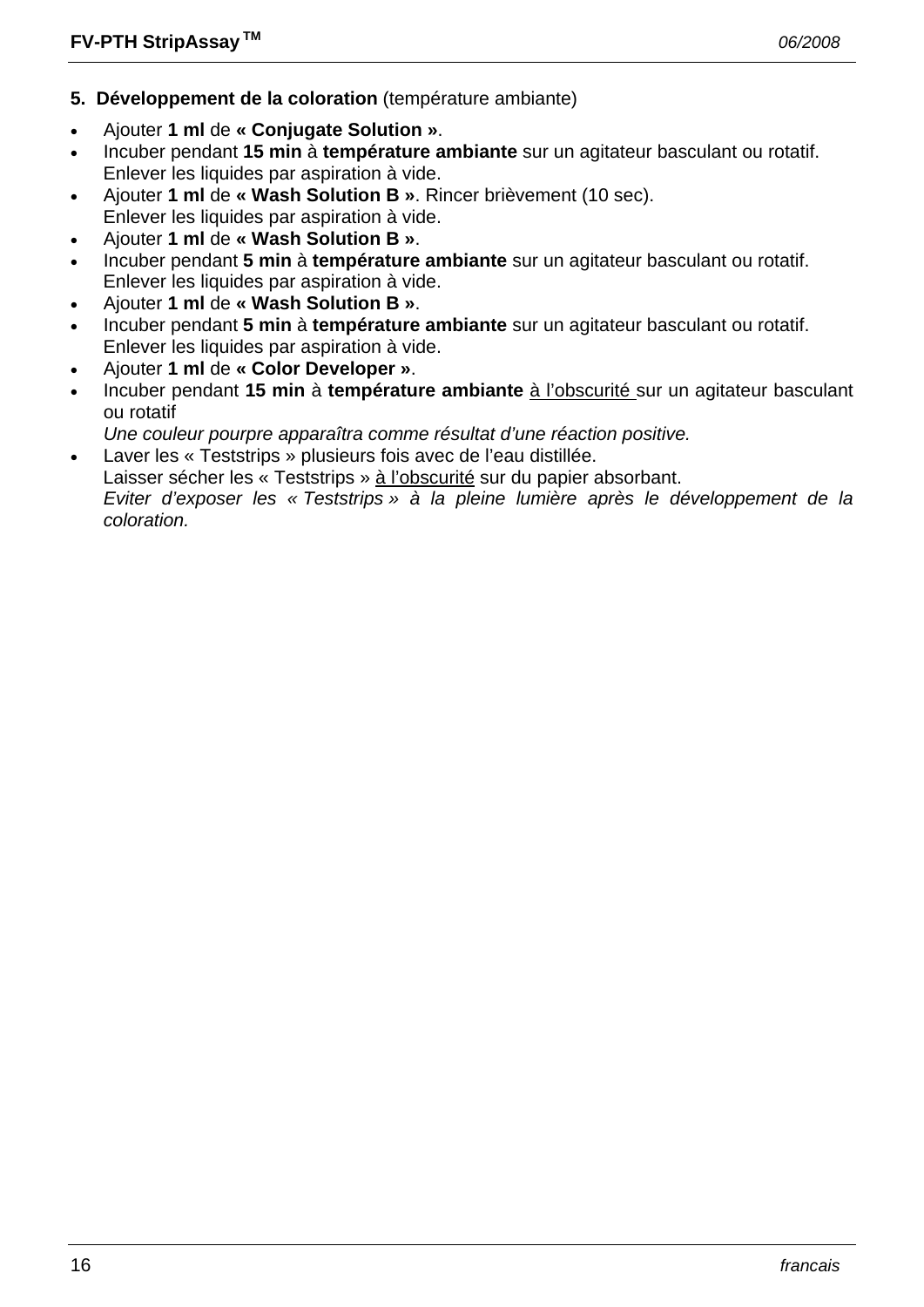#### **VI. INTERPRETATION DES RESULTATS**

Le génotype d'un échantillon est déterminé en utilisant le « Collector™ » inclus au coffret. Placer la « Teststrip » traité dans une des zones désignées, aligner sur le schéma en utilisant la bande de marquage rouge (en haut) et la bande de marquage verte (en bas), et fixer avec du ruban adhésif.

Une réaction positive de la bande de contrôle tout en haut indique le bon fonctionnement des réactifs « Conjugate Solution » et « Color Developer ». Cette bande devrait toujours être colorée positive.

Pour chaque position polymorphique, un des types de coloration suivants devrait être obtenu: *Note: Les intensités de coloration des bandes positives peuvent varier. Cela est sans aucune importance pour le résultat.* 



|            | bande « wild type » | bande « mutant » | génotype            |  |
|------------|---------------------|------------------|---------------------|--|
| <b>NOR</b> | positive            | négative         | normal              |  |
| HET        | positive            | positive         | hétérozygote        |  |
| <b>HOM</b> | négative            | positive         | mutation homozygote |  |

Voir exemples des résultats du StripAssay sur page III (fig. 3).

Un « Technical Handbook » détaillé sur les StripAssays peut être trouvé sur: www.viennalab.com. Des conseils sur les erreurs constatées peuvent être obtenus également en contactant ViennaLab par l'intermédiaire du distributeur local ou directement sous l'adresse qui se trouve sur page I.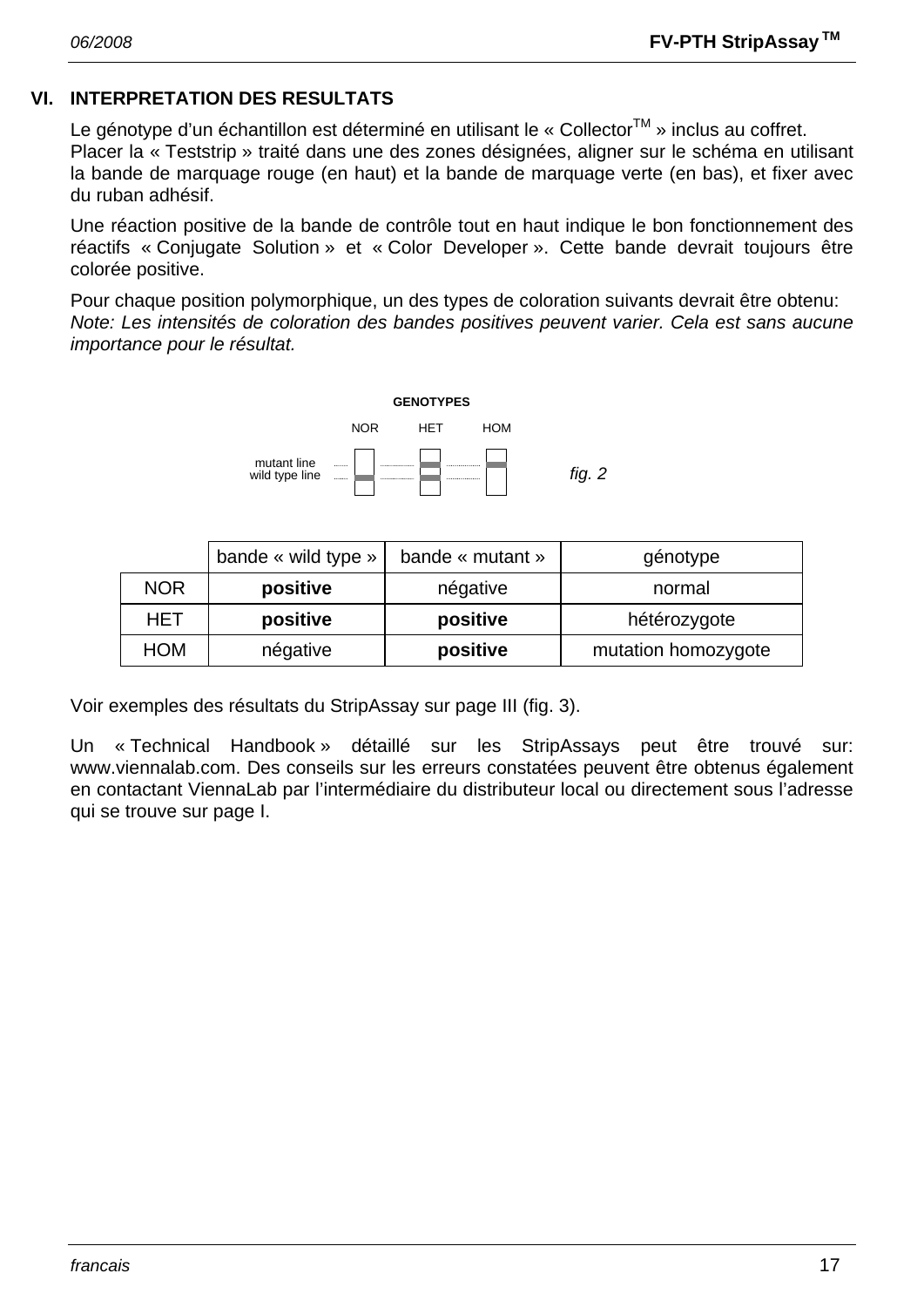# **VII. PRECAUTIONS D'EMPLOI**

- Une compréhension détaillée de la procédure décrite ici, ainsi qu'un équipement de laboratoire et des techniques précises sont nécessaires pour obtenir des résultats fiables. L'usage du StripAssay pour le diagnostic *in vitro* humain doit être limité au personnel bien entraîné.
- Ne pas utiliser des composants des StripAssay au-delà de la date de péremption imprimée sur le coffret. Ne pas mélanger les réactifs de différents lots.
- Utiliser des embouts de pipette stériles et jetables pendant toute la procédure pour éviter la contamination microbienne et la contamination croisée des réactifs et échantillons. Ne pas échanger les couvercles des flacons.
- La bande de contrôle immobilisée sur chaque « Teststrip » permet un contrôle performant du système de détection chromogénique. Pour surveiller et valider la spécificité des étapes de l'hybridisation et du lavage, des contrôles ADN d'un génotype connu devraient être inclus à chaque expérience individuelle.

# **VIII. SECURITE**

- Ne pas boire, manger ou appliquer des cosmétiques dans les secteurs réservés au travail. Porter des blouses de laboratoire et des gants à usage unique pendant le travail avec des échantillons et des réactifs. Se laver les mains soigneusement après la procédure.
- Traiter des échantillons comme tous produits potentiellement capables de communiquer des agents infectieux. Soigneusement nettoyer et désinfecter tout matériel et toutes surfaces qui ont été en contact avec des échantillons. Eliminer tous déchets associés avec des échantillons cliniques dans un container prévu à cet effet.
- Eviter tout contact du « DNAT » avec la peau, les yeux ou les muqueuses. En cas de contact, laver immédiatement avec beaucoup d'eau. Si le produit est renversé, diluer avec de l'eau avant d'essuyer.
- Se référer à toutes les réglementations locales et fédérales en cours sur l'environnement.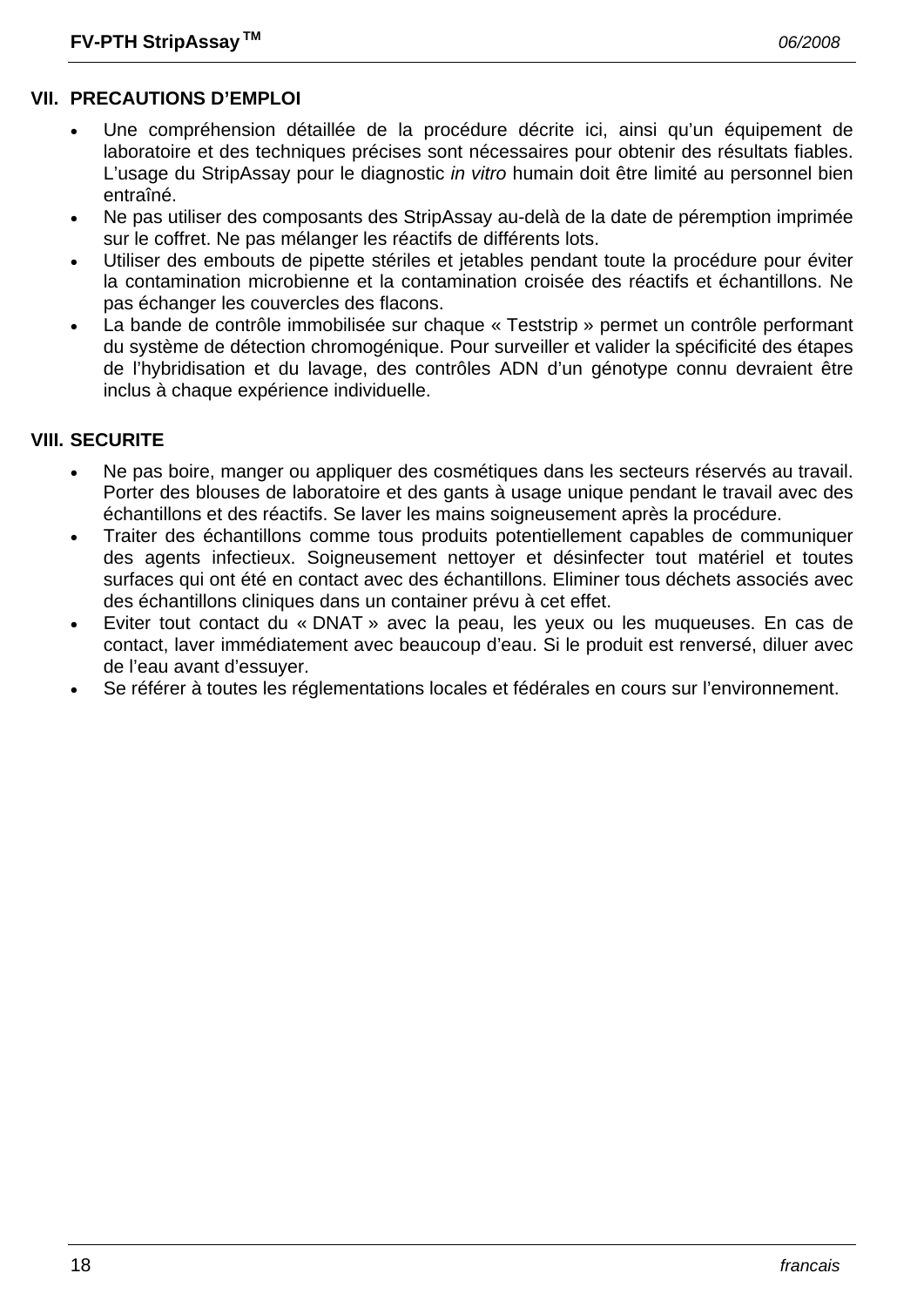# Istruzioni per l'uso

# **I. UTILIZZO**

Saggio per l'identificazione delle mutazioni dei geni del fattore V (FV), protrombina (PTH) basato sulla reazione a catena della polimerasi (PCR) e sull'ibridazione inversa.

#### **II. METODICA**

La procedura si articola in tre passaggi: (1) isolamento del DNA, (2) amplificazione tramite PCR con primer biotinilati, (3) ibridazione dei prodotti amplificati su una striscia contenente sonde oligonucleotidiche allele-specifiche immobilizzate secondo uno schema di bande parallele (Fig. 1). Le sequenze biotinilate legate alle sonde sono rivelate utilizzando fosfatasi alcalina coniugata con streptavidina e, in seguito, il relativo substrato.

Il saggio identifica 2 mutazioni: FV G1691A (Leiden) e PTH G20210A. Ulteriori informazioni sono disponibili su OMIM (Online Mendelian Inheritance in Man): www.ncbi.nlm.nih.gov/entrez/query.fcgi?db=OMIM

#### **III. COMPONENTI DEL KIT**

Vedi la lista di tutti i componenti a pagina I.

**X** DNAT contiene 1.6% NaOH (R 36/38).

Amplification Mix, Taq Dilution Buffer, Conjugate Solution, Wash Solution B contiene 0.05% NaN3. Conjugate Solution contiene fosfatasi alcalina coniugata con streptavidina. Color Developer contiene nitro blue tetrazolium (NBT) and 5-bromo-4-chloro-3-indolyl phosphate (BCIP).

#### *Conservare tutti i reagenti a 2-8°C quando non sono utilizzati !*

#### **IV. MATERIALE RICHIESTO MA NON FORNITO**

Oltre all'equipaggiamento standard per il laboratorio di biologia molecolare, è anche necessario:

- Microcentrifuga regolabile da  $3.000-12.000$  rpm  $(1.000-12.000 \times g)$
- Incubatori (es. termoblocco, bagnomaria) regolabili a 56°C e 98°C ( $\pm$  2°C)
- Thermociclatore e provette idonee per reazione in plastica sottile
- Taq DNA polymerase
- Bagnomaria con piattaforma basculante e temperatura regolabile (45 $^{\circ}$ C ± 0.5 $^{\circ}$ C)
- Pompa o sistema analogo aspirante
- Agitatore (orizzontale o orbitale)
- • *Opzionale: linea elettroforetica su gel di agarosio (per il controllo dei prodotti di amplificazione)*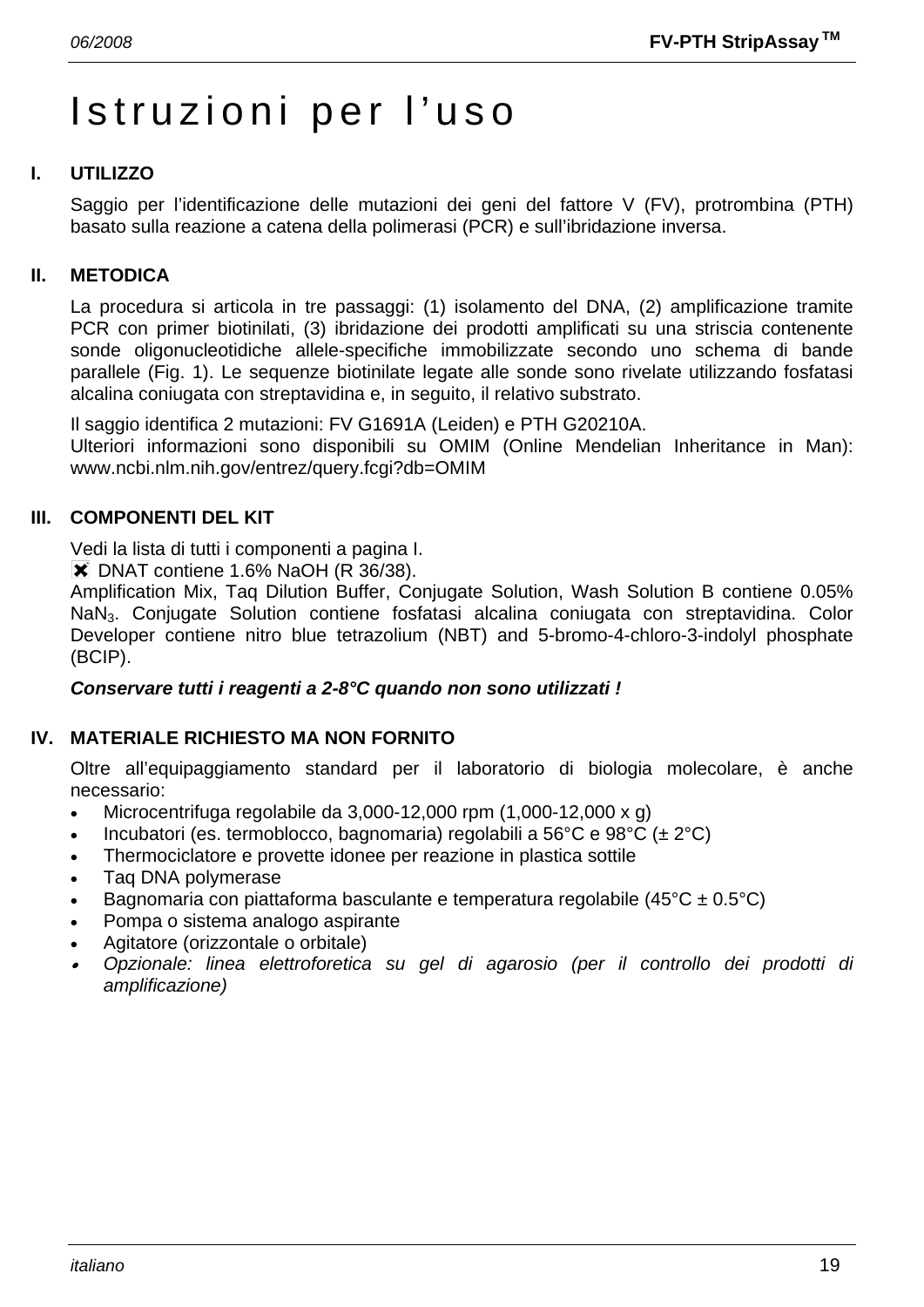# **V. PROCEDURA**

#### **1. Isolamento del DNA**

*Utilizzare sangue fresco o congelato con EDTA o citrato come anticoagulante; non usare sangue contenente eparina.* 

*Non conservare il sangue per più di 3 giorni a temperatura ambiente o per più di 1 settimana a 2-8°C prima dell'uso. Il sangue tenuto congelato per più di 1 anno, o sottoposto a più di 3 cicli di congelamento/scongelamento non è adatto per essere utilizzato in questa procedura.* 

*Portare i campioni di sangue a temperatura ambiente. Miscelare invertendo delicatamente più volte le provette di raccolta del sangue. Ripetere la miscelazione prima di prelevare ogni aliquota di sangue.* 

*Lasciare che Lysis Solution e GENxTRACT Resin raggiungano la temperatura ambiente.*

- Pipettare **100 µl** di **campione di sangue** in una provetta da 1.5 ml con tappo a vite.
- Aggiungere **1 ml Lysis Solution**, chiudere la provetta e miscelare per inversione diverse volte.
- Lasciare per **15 min.** a temperatura ambiente.
- Centrifugare per **5 min.** a **3,000 rpm** (ca. 1,000 x g) in una microcentrifuga.
- Rimuovere ed eliminare dalla parte superiore 1 ml di surnatante.
- Aggiungere **1 ml Lysis Solution**, chiudere la provetta e miscelare per inversione diverse volte.
- Centrifugare per **5 min.** a **12,000 rpm** (ca. 12,000 x g) in una microcentrifuga.
- Rimuovere ed eliminare il surnatante lasciando circa 50 µl di pellet visibile.
- Risospendere GEN<sup>X</sup>TRACT Resin agitando vigorosamente la bottiglia.
- Aggiungere **200 µl GENxTRACT Resin** al pellet. Chiudere la provetta e vortexare per 10 sec.

*GENxTRACT Resin si deposita rapidamente. Ripetere la risospensione ogni volta immediatamente prima di prelevare un'altra aliquota.* 

- Incubare per **20 min.** a **56°C**. Vortexare per 10 sec.
- Incubare per **10 min.** a **98°C**. Vortexare per 10 sec.
- Centrifugare per **5 min.** a **12,000 rpm** in una microcentrifuga. Raffreddare in ghiaccio.

*Il surnatante ottenuto contiene DNA idoneo per un uso immediato in PCR. Per essere conservato, il surnatante dovrebbe essere trasferito in una nuova provetta e tenuto refrigerato (2-8°C; fino a una settimana) o congelato a -20°C.* 

#### **2. Amplificazione** *In Vitro* **(PCR)**

*Conservare tutti i reagenti per la PCR e i DNA estratti refrigerati. Condurre tutti i passaggi fino alla partenza del programma del termociclatore in ghiaccio (0-4°C).* 

- Preparare una diluizione fresca (0.2 U/µl) di **Taq DNA polymerase** nel **Taq Dilution Buffer** (tappo trasparente).
- Preparare 1 provetta di reazione per ogni campione da amplificare. Mettere le provette in ghiaccio.
	- Per ogni campione preparare 1 mix di reazione per PCR in ghiaccio:
		- **15 µl Amplification Mix** (tappo giallo)
			- **5 µl Taq DNA polymerase diluita** (1U)

#### **5 µl DNA template**

 *Se i DNA estratti non sono stati ottenuti secondo il protocollo fornito (capitolo V/1), si raccomanda una concentrazione di DNA in un range di 5-40 µg/ml (= 25-200 ng DNA per reazione).*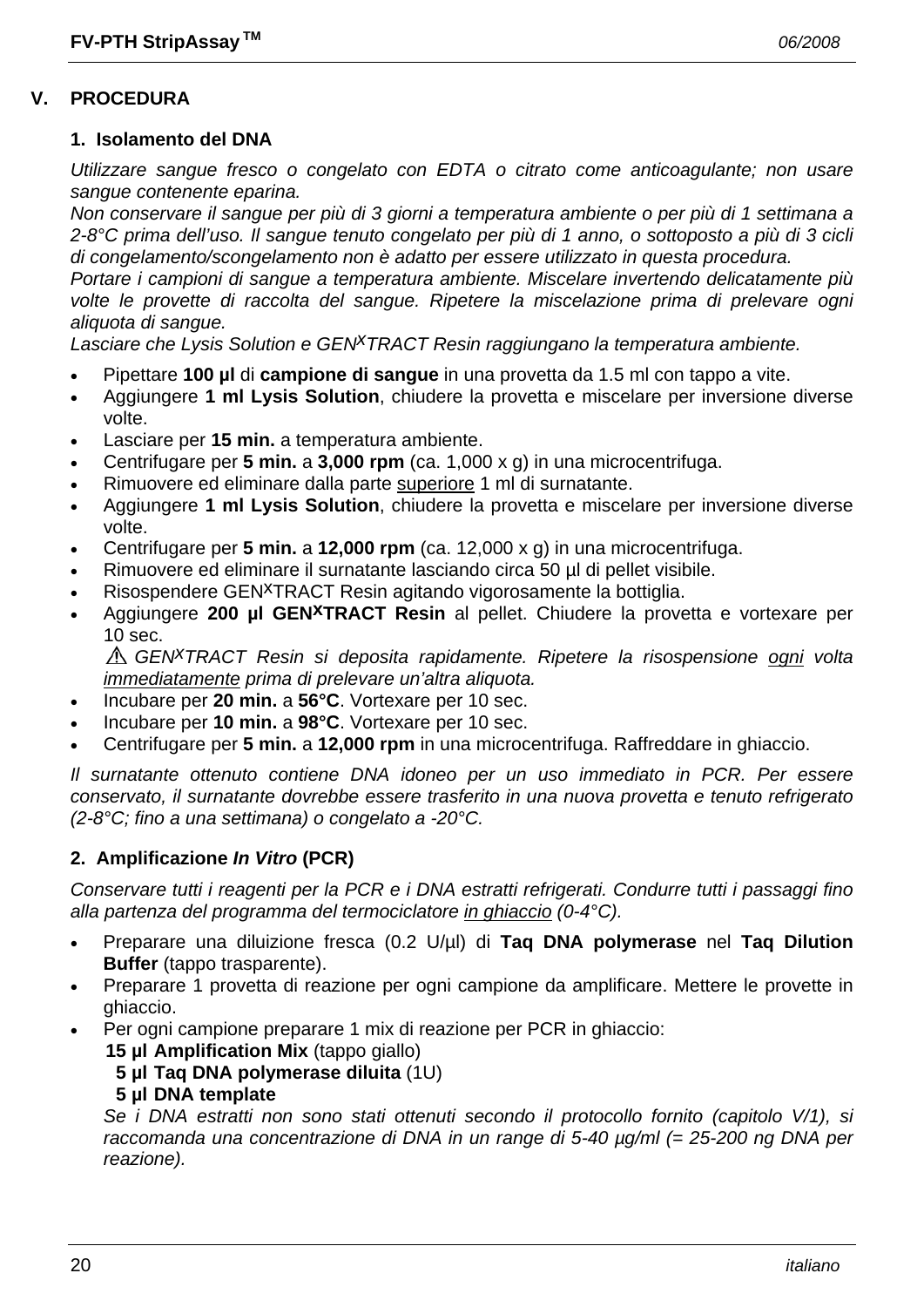- Chiudere bene le provette. Preriscaldare il termociclatore a 94°C.
- Inserire le provette e far partire il seguente programma:

```
 pre-PCR: 94°C/2 min.
```
cicli: 94°C/15 sec. - 58°C/30 sec. - 72°C/30 sec. (30 cicli)

estensione finale: 72°C/3 min.

*Conservare i prodotti amplificati in ghiaccio o a 2-8°C per utilizzi futuri.* 

*Opzionale: Analizzare i prodotti di amplificazione con elettroforesi su gel (e.g. 3% agarose gel). Lunghezze dei frammenti: 173, 223 bp* 

#### **3. Ibridazione** (45°C; bagnomaria basculante)

*Regolare il livello dell'acqua a circa ½ dell'altezza del Typing Tray (vassoio porta strisce).* 

*Scaldare il bagnomaria esattamente a 45°C (± 0.5°C). Controllare la temperatura dell'acqua con un termometro calibrato.* 

*Preriscaldare Hybridization Buffer e Wash Solution A a 45°C. (Assicurarsi che tutti i precipitati formatisi a 2-8°C siano completamente disciolti.)* 

*Lasciare che Teststrips, DNAT, Conjugate Solution, Wash Solution B e Color Developer raggiungano la temperatura ambiente. Preparare Typing Tray(s).* 

*Prendere una Teststrip per ogni campione utilizzando pinzette pulite. (Toccare le Teststrip solo coi guanti!) Contrassegnare le Teststrip oltre le linee colorate con una matita. (Non penne a sfera, pennarelli, ecc.)* 

- Pipettare **10 µl DNAT** (tappo blu) nell'angolo in basso di ogni corsia del Typing Trays (una corsia per campione).
- Aggiungere **10 µl amplification product** nella corrispondente goccia di DNAT. Miscelare bene con una pipetta. *(La soluzione rimarrà blu.)*
- Incubare per **5 min.** a temperatura ambiente.
- Aggiungere **1 ml Hybridization Buffer** (preriscaldata a 45°C) in ogni corsia. Agitare delicatamente il vassoio. *(Il colore blu scomparirà.)*
- Inserire le **Teststrip** con il lato contrassegnato verso l'alto (linee visibili!) nelle rispettive corsie. Immergere completamente.
- Incubare per **30 min.** a **45°C** nella piattaforma basculante del bagnomaria.  *Selezionare una frequenza di agitazione moderata (ca. 50 rpm) per evitare fuoruscita del liquido. Tenere il coperchio del bagnomaria chiuso per evitare variazioni di temperatura.*
- Alla fine dell'incubazione rimuovere la soluzione di ibridazione tramite aspirazione a vuoto.  *Procedere immediatamente. Non fare seccare le Teststrip durante l'intera procedura.*
- **4. Lavaggio stringente** (45°C; bagnomaria basculante)
- Aggiungere **1 ml Wash Solution A** (preriscaldata a 45°C). Lavare brevemente (10 sec.). Rimuovere i liquidi tramite aspirazione a vuoto.
- Aggiungere **1 ml Wash Solution A** (45°C).
- Incubare per **15 min.** a **45°C** nel bagnomaria basculante. Rimuovere i liquidi tramite aspirazione a vuoto.
- Aggiungere **1 ml Wash Solution A** (45°C).
- Incubare per **15 min.** a **45°C** nel bagnomaria basculante. Rimuovere i liquidi tramite aspirazione a vuoto.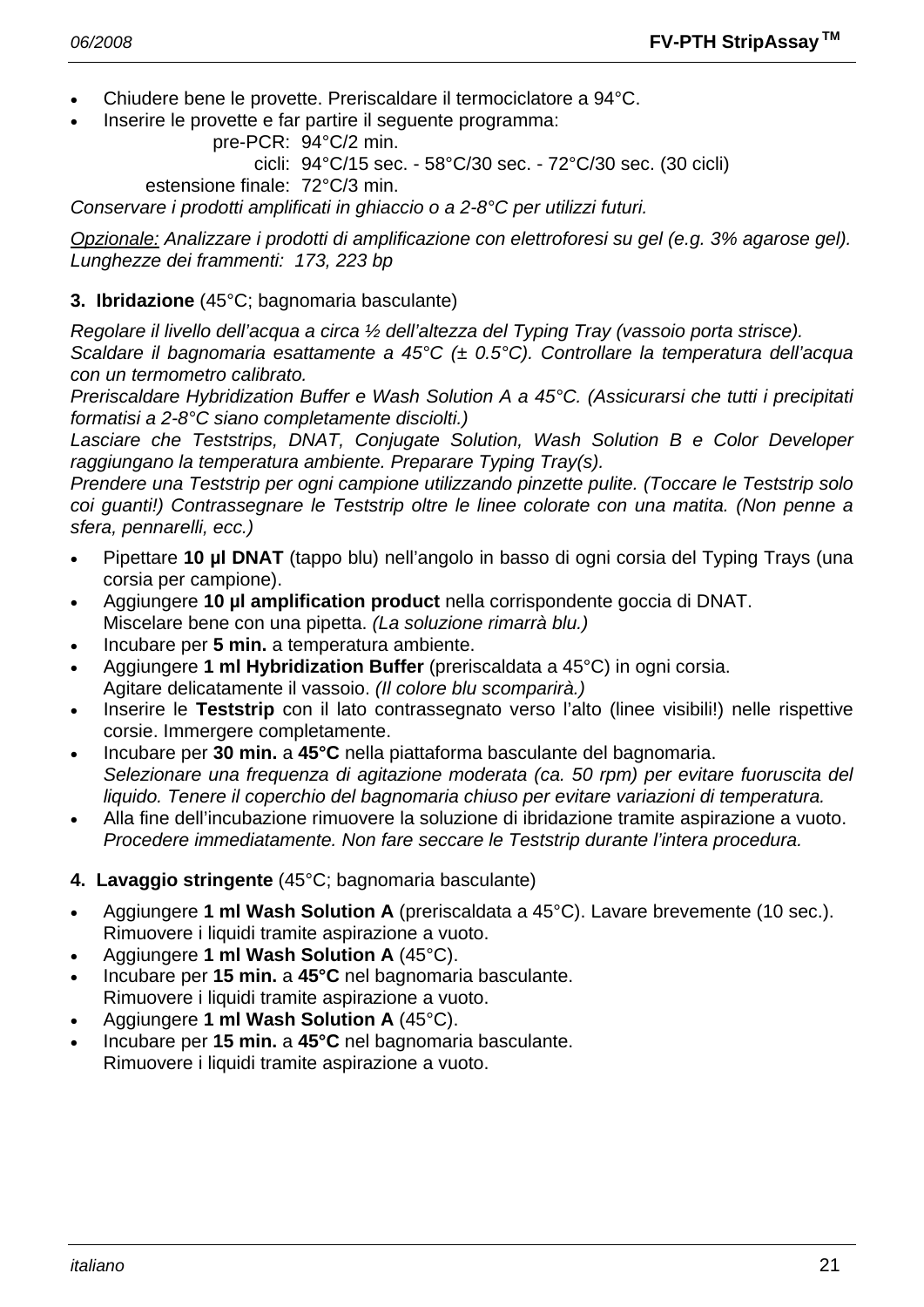- **5. Sviluppo del colore** (temperatura ambiente)
- Aggiungere **1 ml Conjugate Solution**.
- Incubare per **15 min.** a **temperatura ambiente** su un agitatore orizzontale o orbitale. Rimuovere i liquidi tramite aspirazione a vuoto.
- Aggiungere **1 ml Wash Solution B**. Lavare brevemente (10 sec.). Rimuovere i liquidi tramite aspirazione a vuoto.
- Aggiungere **1 ml Wash Solution B**.
- Incubare per **5 min.** a **temperatura ambiente** su un agitatore orizzontale o orbitale. Rimuovere i liquidi tramite aspirazione a vuoto.
- Aggiungere **1 ml Wash Solution B**.
- Incubare per **5 min.** a **temperatura ambiente** su un agitatore orizzontale o orbitale. Rimuovere i liquidi tramite aspirazione a vuoto.
- Aggiungere **1 ml Color Developer**.
- Incubare per **15 min.** a **temperatura ambiente** al buio su agitatore orizzontale o orbitale.  *Una colorazione viola apparirà in corrispondenza di una reazione positiva.*
- Lavare le Teststrip diverse volte con acqua distillata. Lasciare asciugare le Teststrip al buio su carta assorbente.  *Non esporre le Teststrip a luce intensa dopo lo sviluppo del colore.*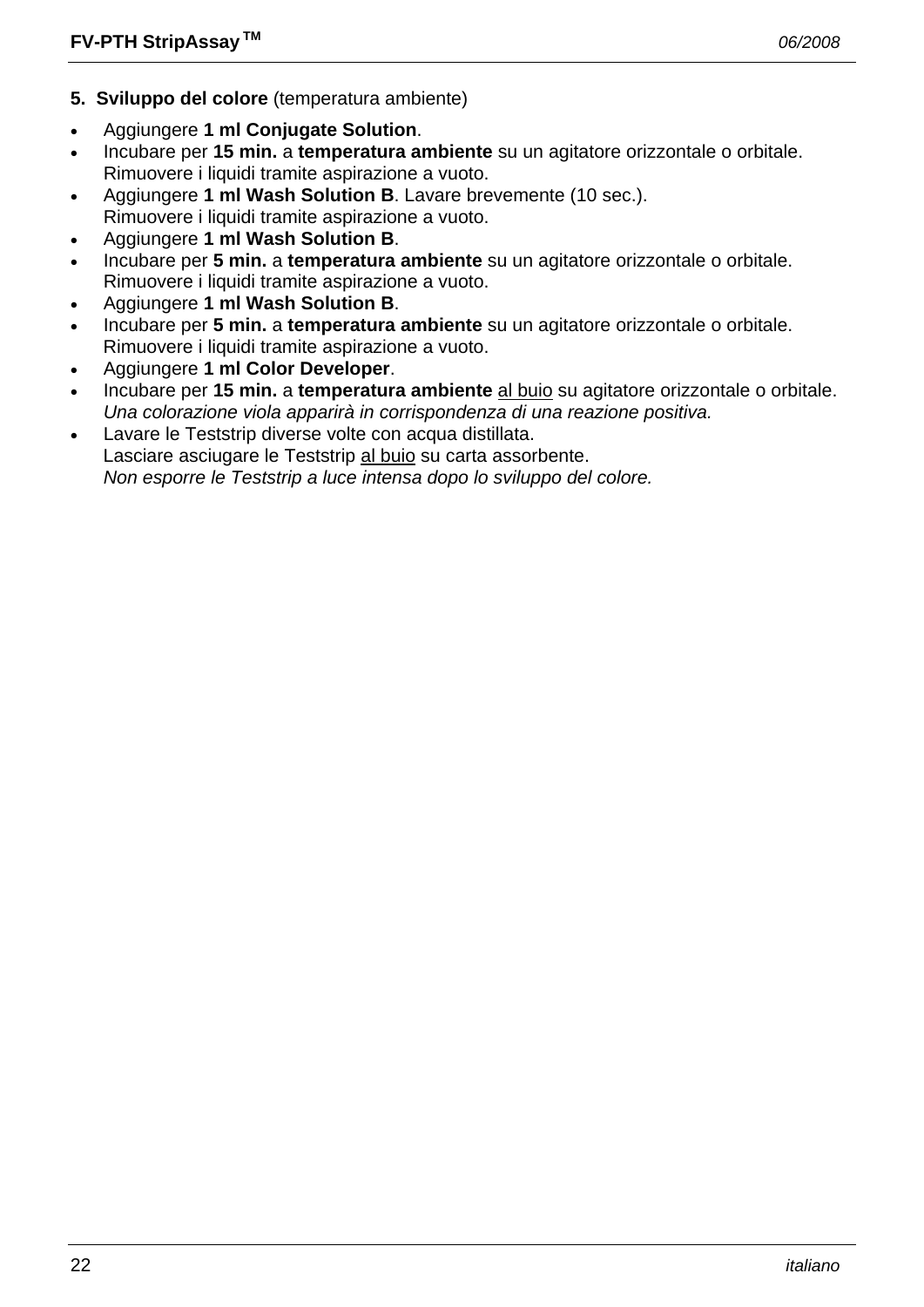#### **VI. INTERPRETAZIONE DEI RISULTATI**

Il genotipo di un campione si determina usando il « Collector<sup>TM</sup> » incluso nel kit.

Mettere la Teststrip sviluppata in uno degli spazi assegnati, allinearla allo schema disegnato utilizzando la linea rossa (alto) e la linea verde (basso) e fissarla con nastro adesivo.

Una reazione positiva nella banda di Controllo in alto indica il corretto funzionamento della Conjugate Solution e del Color Developer. Questa banda deve sempre risultare positiva.

Per ogni posizione polimorfica, si dovrebbe ottenere una delle seguenti combinazioni di colorazione:

*Nota: l'intensità di colorazione delle bande positive può variare. Questo non è significativo per il risultato.* 



|            | banda « wild type » | banda « mutant » | genotipo          |  |
|------------|---------------------|------------------|-------------------|--|
| <b>NOR</b> | positivo            | negativo         | normale           |  |
| HET        | positivo            | positivo         | eterozigote       |  |
| <b>HOM</b> | negativo            | positivo         | omozigote mutante |  |

Vedi esempi dei risultati StripAssay a pagina III (Fig. 3).

Un dettagliato « Technical Handbook » per StripAssays è scaricabile dal sito: www.viennalab.com. Consigli sulla soluzione dei problemi possono essere ottenuti dal sito o contattando il distributore locale della ViennaLab. In alternativa ci si può rivolgere direttamente all'indirizzo fornito a pagina I.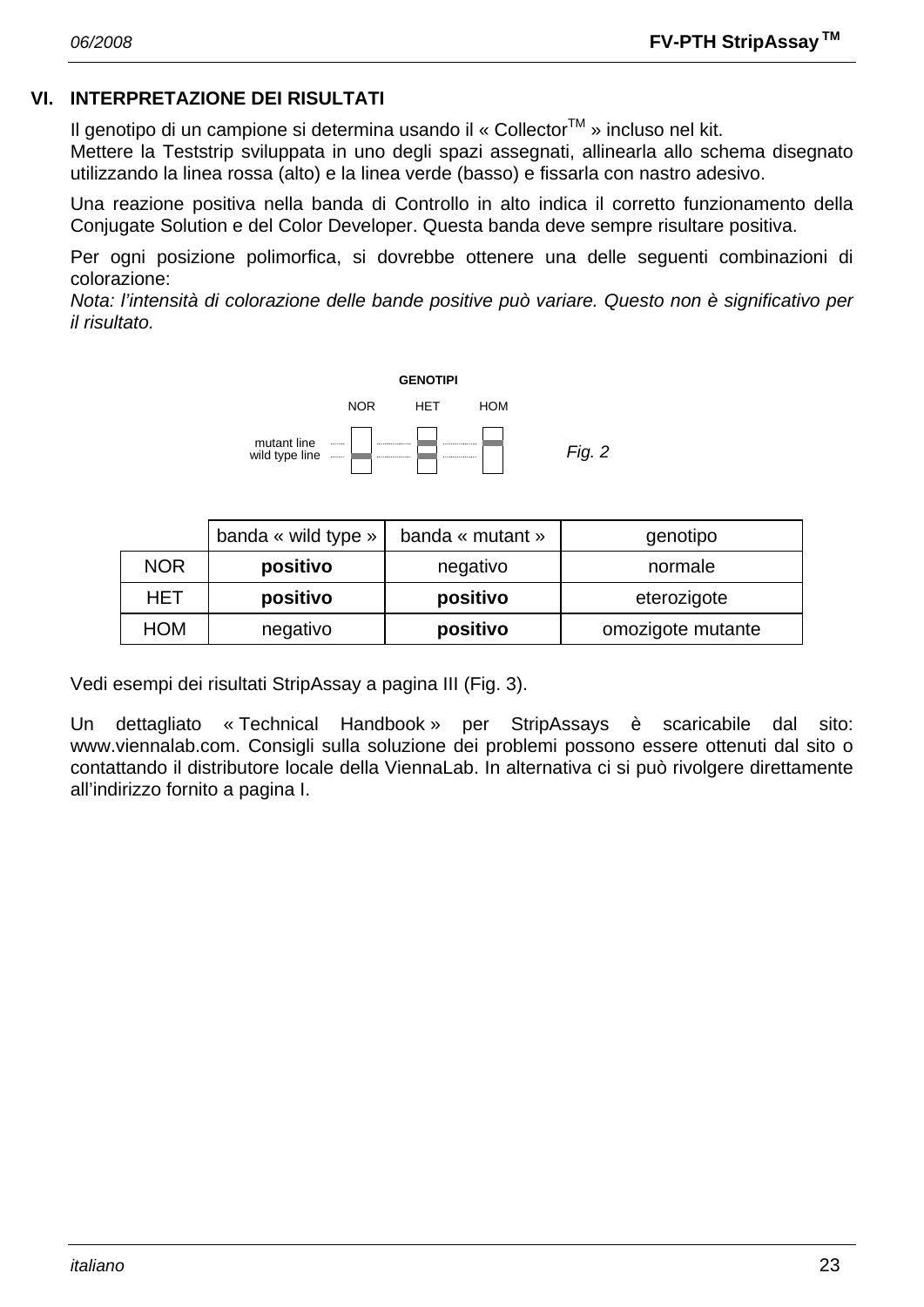# **VII. CONSIDERAZIONI SULLA QUALITA'**

- Una piena comprensione della procedura qui esposta e precisi equipaggiamenti e tecniche di laboratorio sono necessari per ottenere risultati affidabili. L'utilizzo del kit StripAssay per la diagnostica umana *in vitro* deve essere limitato a personale correttamente addestrato.
- Non usare i componenti del kit StripAssay oltre la data di scadenza riportata sull'esterno della scatola. Non mischiare reagenti di lotti diversi.
- Per evitare contaminazioni microbiche e cross-contaminazione dei reagenti o dei campioni utilizzare solo consumabili e puntali sterili. Non scambiare i tappi delle bottiglie tra di loro.
- La banda di controllo immobilizzata su ogni Teststrip consente un controllo di qualità del sistema di rivelazione colorimetrico. Per tenere sotto controllo e garantire la specificità dell'ibridazione e dei lavaggi, uno o più DNA di controllo a genotipo noto dovrebbero essere inseriti in ogni esperimento.

# **VIII. SICUREZZA**

- Non bere, mangiare, fumare o utilizzare cosmetici nelle apposite aree di lavoro. Indossare camici da laboratorio e guanti usa e getta quando si maneggiano i campioni e i reagenti del kit. Lavarsi accuratamente le mani alla fine del lavoro.
- Maneggiare tutti i campioni come se questi potessero trasmettere malattie infettive. Pulire e disinfettare accuratamente tutto il materiale e le superfici che sono entrati in contatto con i campioni. Eliminare tutti gli scarti inerenti i campioni in appositi contenitori per rischio biologico.
- Evitare il contatto del DNAT con pelle, occhi, o membrane mucose. Se il contatto avviene, lavare immediatamente con grandi quantità d'acqua. Se lo stesso si rovescia, diluire con acqua prima di asciugare.
- Aderire a tutte le regolamentazioni locali e federali che sono applicate in merito ai temi della sicurezza e dell'ambiente.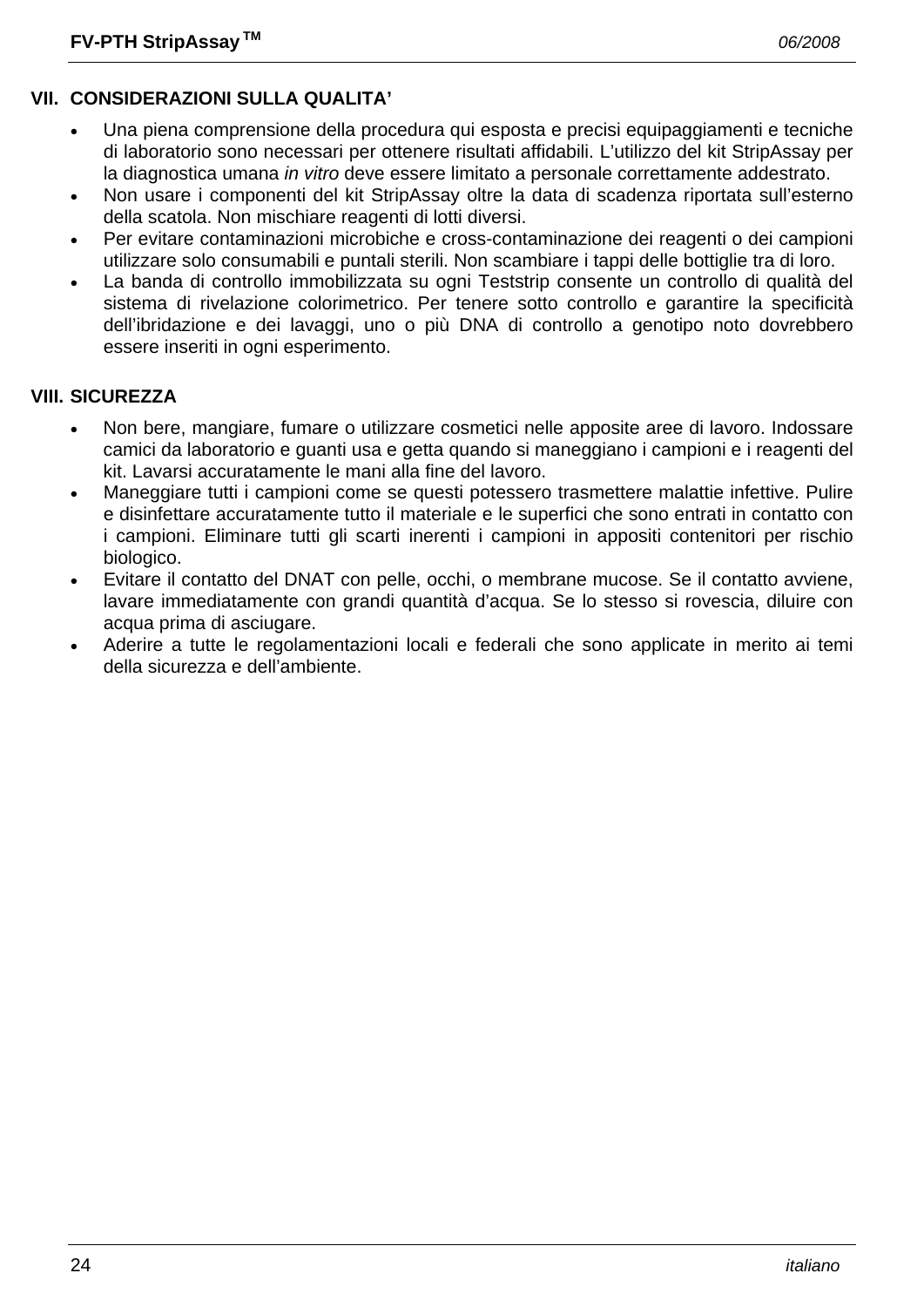# Instrucciones de uso

# **I. APLICACIÓN**

Ensayo para la identificación de las mutaciones del factor V (FV) y del gen de la protrombina (PTH) basado en la reacción en cadena de la polimerasa (PCR) e hibridación inversa.

# **II. METODOLOGÍA**

El procedimiento incluye tres pasos: (1) aislamiento del ADN, (2) amplificación PCR utilizando primers marcados con biotina, (3) hibridación de los productos de amplificación en una tira que contiene sondas de oligonucleótido alelo-específico fijadas en líneas paralelas (Fig. 1). Las secuencias marcadas con biotina unidas a la tira se detectan utilizando estreptavidinafosfatasa-alcalina y sustrato de color.

El ensayo incluye dos mutaciones: FV G1691A (Leiden) y PTH G20210A.

Se puede encontrar más información sobre genética en OMIM (Online Mendelian Inheritance in Man): www.ncbi.nlm.nih.gov/entrez/query.fcgi?db=OMIM

# **III. COMPONENTES DEL KIT**

Véase la lista de todos los componentes del kit en la página I.

**X** El DNAT contiene 1,6% NaOH (R 36/38).

Amplification Mix, Taq Dilution Buffer, Conjugate Solution, Wash Solution B contiene 0,05% NaN3. Conjugate Solution contiene estreptavidina-fosfatasa alcalina. Color Developer contiene nitroazul de tetrazolio (NBT) y 5-bromo-4-cloro-3-indolil fosfato (BCIP).

#### *¡Conservar todos los reactivos a 2-8°C cuando no se estén utilizando!*

# **IV. MATERIALES REQUERIDOS PERO NO SUMINISTRADOS**

Aparte del equipamiento de un laboratorio de biología molecular estándar, se necesita:

- Microcentrifuga regulable de 3.000-12.000 rpm (1.000-12.000 x g)
- Incubador (p.e. bloque de calor, baño de agua) capaz de alcanzar 56°C y 98°C (± 2°C)
- Termociclador y tubos de reacción de plástico fino adecuados.
- Taq ADN polimerasa
- Baño de agua con plataforma de agitación y temperatura regulable (45 $^{\circ}$ C ± 0,5 $^{\circ}$ C)
- Aparato de aspiración al vacío
- Agitador (balanceo o agitador orbital)
- • *Opcional: equipo de electroforesis en gel de agarosa (para el control de los productos de amplificación)*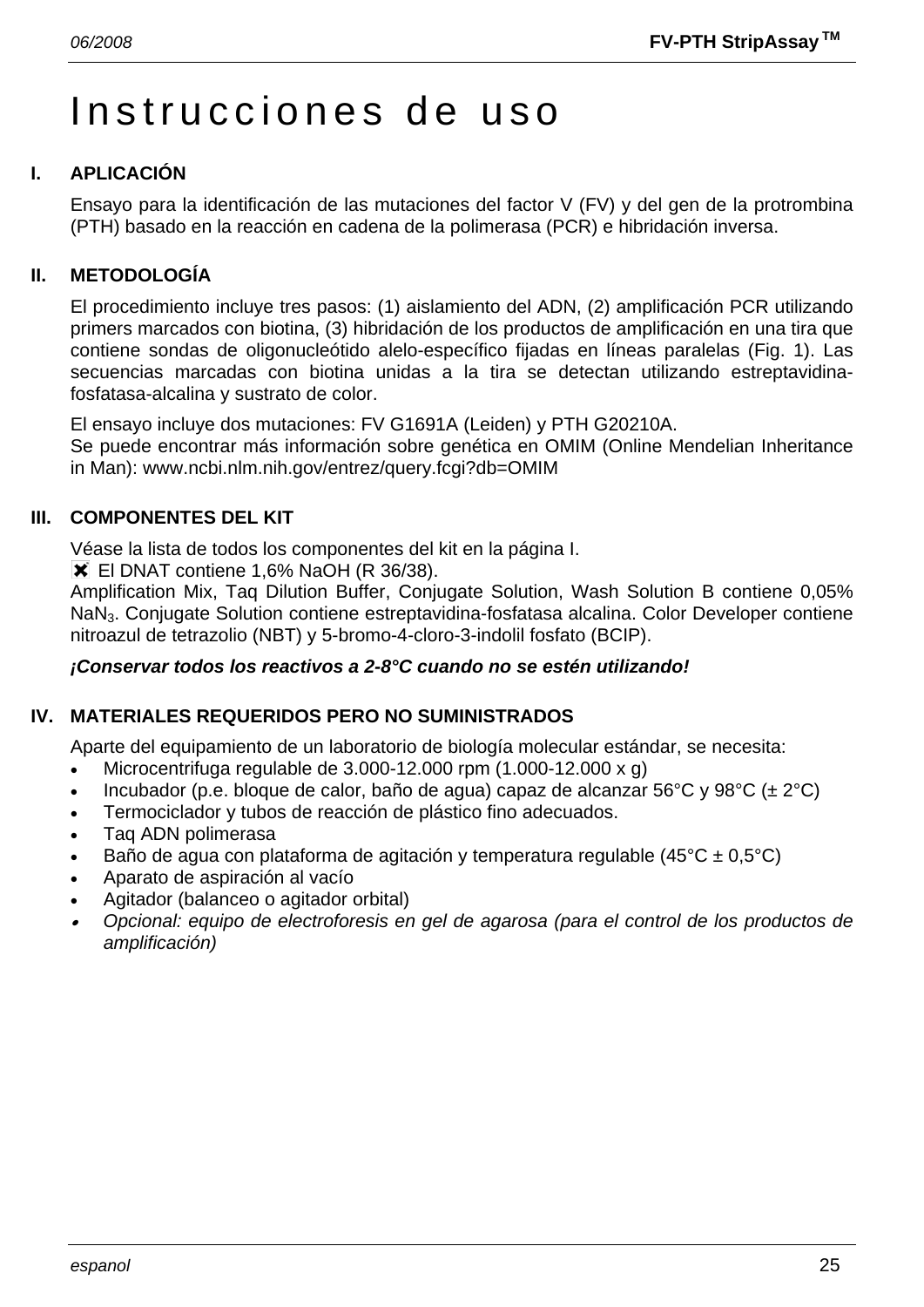# **V. PROCEDIMIENTO DEL ENSAYO**

#### **1. Aislamiento del ADN**

*Utilizar sangre fresca o congelada con EDTA o anticoagulante citrato; evitar sangre que contenga heparina.* 

*No conservar la sangre durante más de tres días a temperatura ambiente o más de 1 semana a 2-8°C antes de utilizarla. La sangre que se ha mantenido congelada durante más de un año o que ha pasado más de tres ciclos de congelación-descongelación no se puede utilizar en este procedimiento.* 

*Esperar a que las muestras de sangre alcancen la temperatura ambiente. Mezclar bien invirtiendo con cuidado los tubos de extracción de sangre varias veces. Repetir el proceso de mezclado cada vez que se vaya a extraer una alícuota de sangre.* 

*Esperar a que la Lysis Solution y la GENxTRACT Resin alcancen la temperatura ambiente.*

- Pipetear **100 µl** de **sangre** en un microtubo de 1,5 ml con tapón de rosca.
- Añadir **1 ml** de la **Lysis Solution** , cerrar el tubo y mezclar invirtiéndolo varias veces.
- Dejar reposar durante **15 min.** a temperatura ambiente.
- Centrifugar durante **5 min.** a **3.000 rpm** (apox. 1.000 x g) en una microcentrífuga.
- Aspirar y desechar la parte superior (1 ml) del sobrenadante.
- Añadir **1 ml** de la **Lysis Solution**, cerrar el tubo y mezclar invirtiéndolo varias veces.
- Centrifugar durante **5 min.** a **12.000 rpm** (aprox. 12.000 x g) en una microcentrífuga.
- Aspirar y desechar el supernadante exceptuando aprox. 50 µl de un precipitado visible y esponjoso.
- Resuspender la GEN<sup>X</sup>TRACT Resin agitando el frasco.
- Añadir **200 µl** de **GENxTRACT Resin** al precipitado. Cerrar el tubo y mezclar en un agitador tipo vortex durante 10 seg.

*La GENxTRACT Resin sedimenta rápidamente. Repetir la resuspensión cada vez inmediatamente antes de aspirar otra alícuota.* 

- Incubar durante **20 min.** a **56°C**. Mezclar en un agitador tipo vortex durante 10 seg.
- Incubar durante **10 min.** a **98°C**. Mezclar en un agitador tipo vortex durante 10 seg.
- Centrifugar durante **5 min.** a **12.000 rpm** en una microcentrífuga. Enfriar en hielo.

*El sobrenadante resultante contiene ADN adecuado para ser utilizado inmediatamente en la PCR. Para conservarlo de cara al futuro, el sobrenadante debería transferirse a un tubo nuevo y guardarse en un frigorífico (a 2-8°C hasta una semana) o en un congelador a -20°C.* 

#### **2. Amplificación** *In Vitro* **(PCR)**

*Conservar todos los reactivos PCR y el ADN en frío durante todo el proceso. Realizar todos los pasos hasta el inicio de la amplificación en hielo (0-4°C).* 

- Preparar una dilución de trabajo fresca (0,2 U/µl) de **Taq ADN polimerasa** en **Taq Dilution Buffer** (tapón transparente).
- Preparar un tubo de reacción para cada muestra a amplificar. Colocar los tubos en hielo.
- Para cada muestra, preparar una mezcla de reacción PCR final en hielo:
	- **15 µl** de **Amplification Mix** (tapón amarillo)
		- **5 µl** de **Taq ADN polimerasa diluida** (1U)
		- **5 µl** de **ADN**

 *Si no se utilizan ADN preparado siguiendo el protocolo de aislamiento del kit (capítulo V/1), se recomienda utilizar un rango de concentración del ADN de 5-40 µg/ml (= 25-200 ng de ADN por reacción).*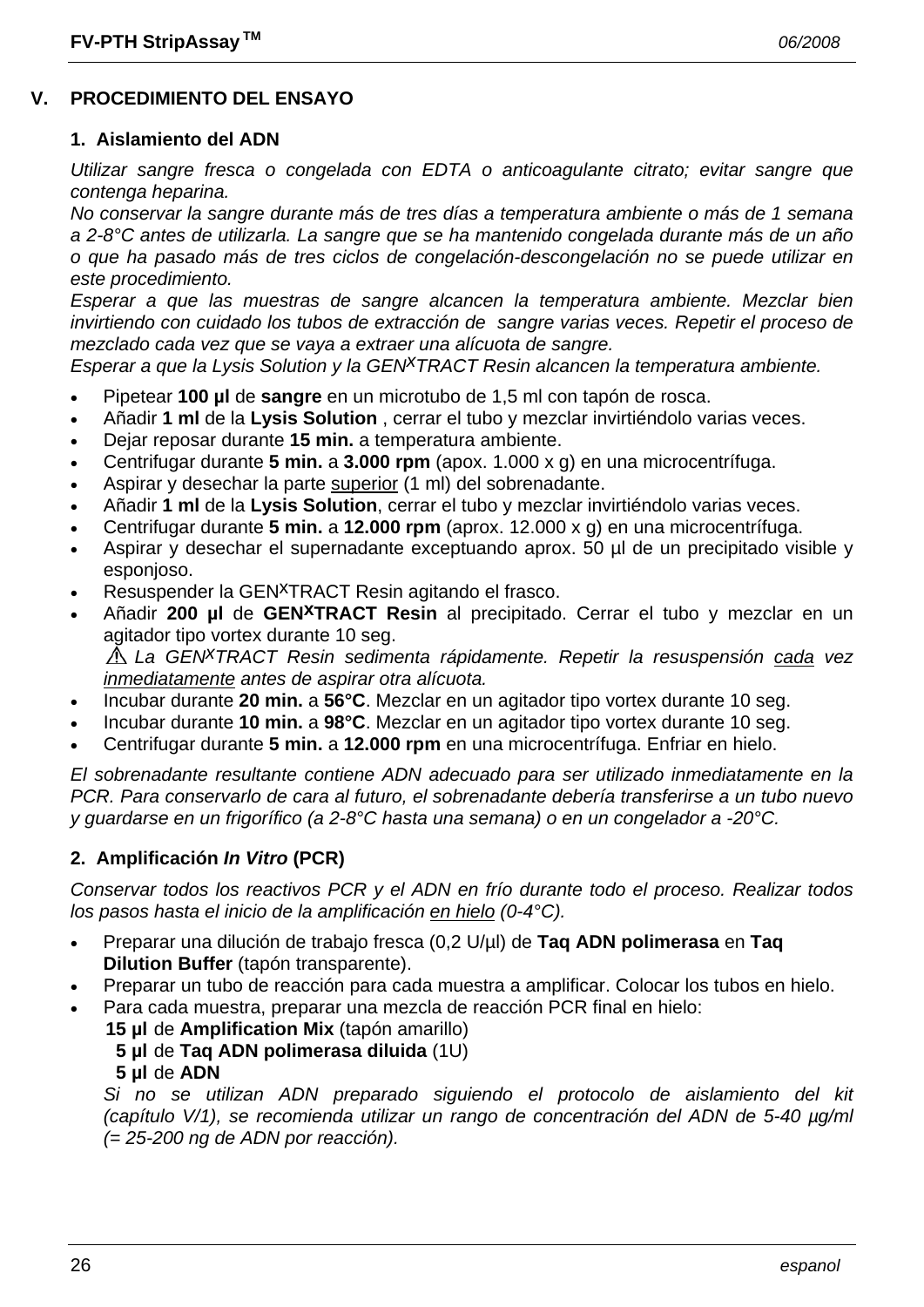- Tapar fuertemente los tubos. Precalentar el termociclador a 94°C.
- Introducir los tubos de reacción y ejecutar el siguiente programa de termociclado: Pre-PCR: 94°C/2 min.

 Termociclado: 94°C/15 seg. - 58°C/30 seg. - 72°C/30 seg. (30 ciclos) Exensión final: 72°C/3 min.

*Conservar los productos de amplificación en hielo a 2-8°C para utilizarlos más adelante.* 

*Opcional: Analizar los productos de amplificación mediante electroforesis en gel (p.e. 3% gel de agarosa).* 

*Longitudes de fragmento: 173, 223 bp* 

#### **3. Hibridación** (45°C; baño de agua con agitación)

*Ajustar el nivel de agua del baño a aprox. ½ de la altura de la Typing Tray.* 

*Calentar el baño de agua a exactamente 45°C (± 0,5°C). Comprobar la temperatura del agua con un termómetro calibrado.* 

*Precalentar el Hybridization Buffer y la Wash Solution A a 45°C. (Fijarse en que todos los precipitados formados a 2-8°C se disuelvan completamente.)* 

*Esperar a que los Teststrips, el DNAT, la Conjugate Solution, la Wash Solution B y el Color Developer alcancen la temperatura ambiente. Preparar la/s Typing Tray/s.* 

*Extraer un Teststrip para cada muestra utilizando unas pinzas limpias. (¡Tocar siempre los Teststrips con guantes!) Identificar los Teststrips fuera de las líneas marcadas con lápiz. (No utilizar bolígrafos, rotuladores etc.)* 

- Pipetear **10 µl** de **DNAT** (tapón azul) en la esquina inferior de cada compartimento que se vaya a utilizar en las Typing Trays (un compartimento por muestra).
- Añadir **10 µl** del **producto de amplificación** sobre la gota correspondiente de DNAT. Mezclar bien con una pipeta. *(La solución permanecerá azul.)*
- Incubar durante **5 min.** a temperatura ambiente.
- Añadir **1 ml** de **Hybridization Buffer** (precalentado a 45°C) en cada compartimento. Agitar la Typing Tray con suavidad. *(Desaparecerá el color azul.)*
- Introducir los **Teststrips** con el lado marcado hacia arriba (¡líneas visibles!) en los compartimentos correspondientes. Sumergir completamente.
- Incubar durante **30 min.** a **45°C** en la plataforma de agitación del baño de agua.  *Ajustar una frecuencia de agitación moderada (aprox. 50 rpm) para evitar derrames. Mantener cerrada la tapa del baño de agua para evitar variaciones en la temperatura.*
- Al final de la incubación, aspirar las soluciones de hibridación mediante aspiración al vacío.

 *Hacerlo inmediatamente. No permitir que las tiras se sequen durante el proceso.* 

- **4. Lavado riguroso** (45°C; baño de agua con agitación)
- Añadir **1 ml** de **Wash Solution A** (precalentada a 45°C). Lavar brevemente (10 seg.). Aspirar los líquidos mediante aspiración al vacío.
- Añadir **1 ml** de **Wash Solution A** (45°C).
- Incubar durante **15 min.** a **45°C** en el baño de agua con agitación. Aspirar los líquidos mediante aspiración al vacío.
- Añadir **1 ml** de **Wash Solution A** (45°C).
- Incubar durante **15 min.** a **45°C** en el baño de agua con agitación. Aspirar los líquidos mediante aspiración al vacío.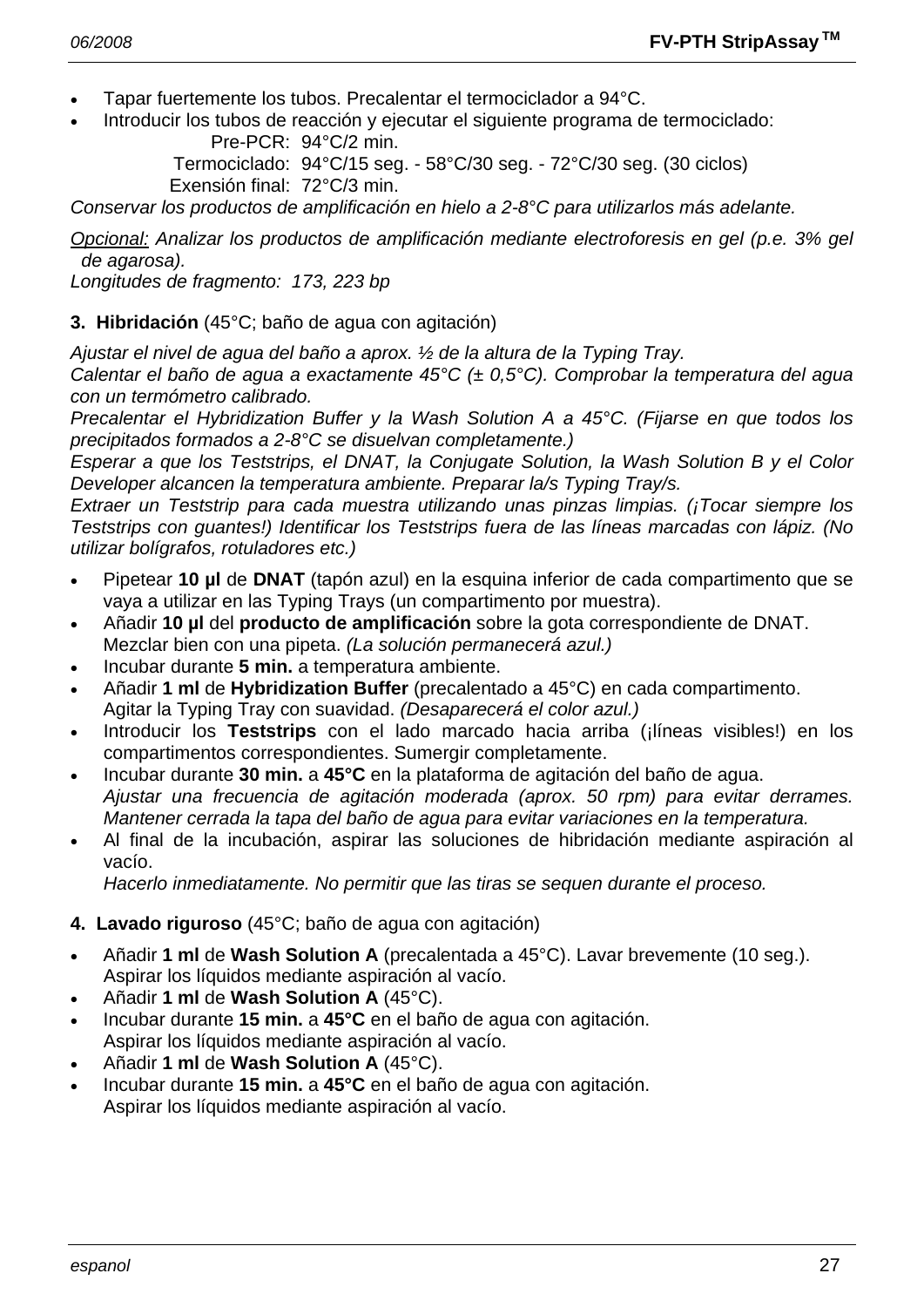- **5. Revelado del color** (temperatura ambiente)
- Añadir **1 ml** de **Conjugate Solution**.
- Incubar durante **15 min.** a **temperatura ambiente** en un agitador de balanceo u orbital. Aspirar los líquidos mediante aspiración al vacío.
- Añadir **1 ml** de **Wash Solution B**. Lavar brevemente (10 seg.).
- Aspirar los líquidos mediante aspiración al vacío.
- Añadir **1 ml** de **Wash Solution B**.
- Incubar durante **5 min.** a **temperatura ambiente** en un agitador de balanceo u orbital. Aspirar los líquidos mediante aspiración al vacío.
- Añadir **1 ml** de **Wash Solution B**.
- Incubar durante **5 min.** a **temperatura ambiente** en un agitador de balanceo u orbital. Aspirar los líquidos mediante aspiración al vacío.
- Añadir **1 ml** de **Color Developer**.
- Incubar durante **15 min.** a **temperatura ambiente** en la oscuridad en un agitador de balanceo u orbital.
- *Si se produce una reacción positiva, aparecerá un color morado.*
- Lavar varias veces los Teststrips con agua destilada. Dejar que los Teststrips se sequen en oscuridad sobre papel absorbente.  *No exponer los Teststrips a una luz intensa después del revelado del color.*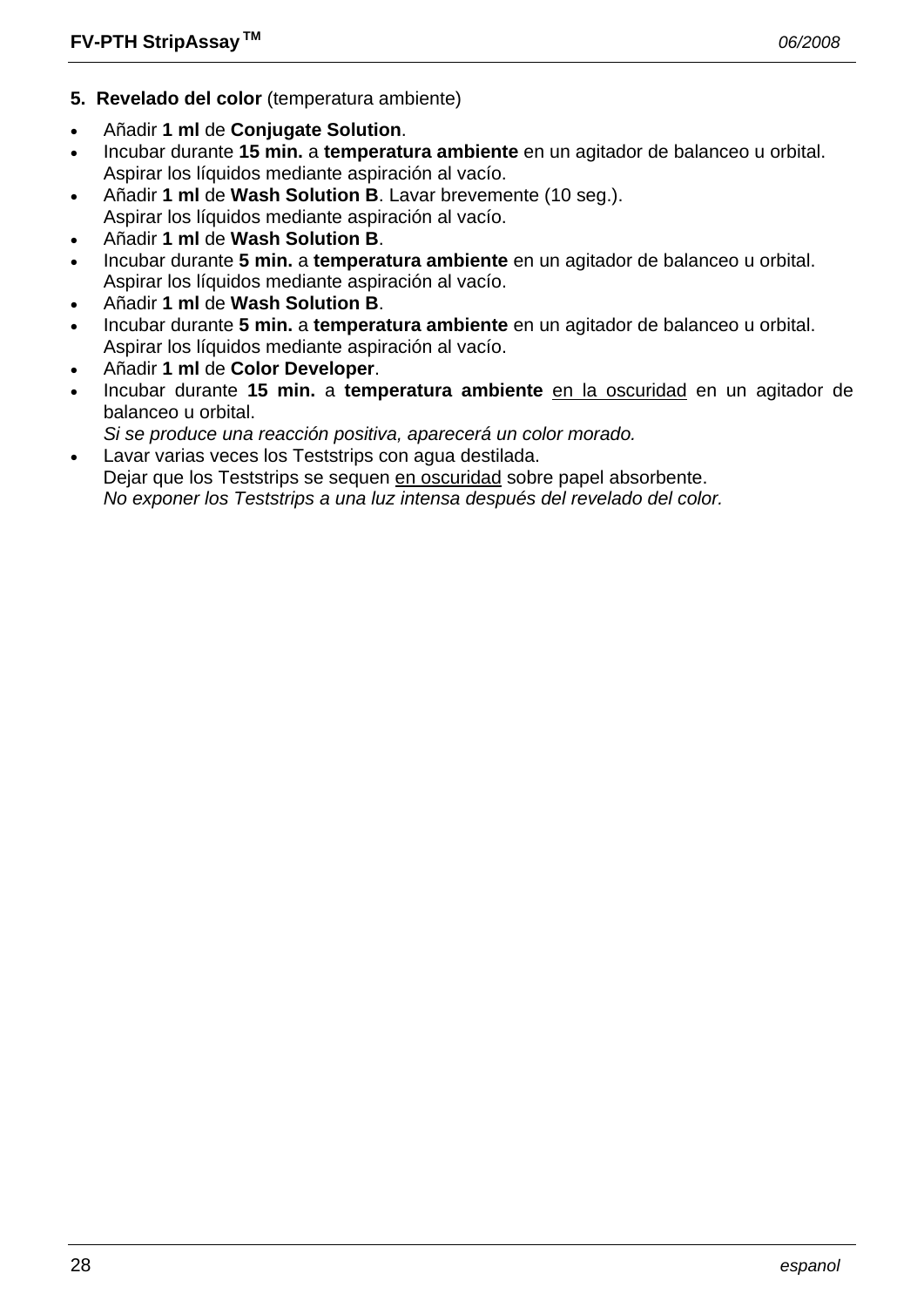## **VI. INTERPRETACIÓN DE LOS RESULTADOS**

El genotipo de la muestra se determina utilizando el « Collector<sup>™</sup> » suministrada.

Colocar el Teststrip procesado dentro de uno de los campos diseñados, alinearla con el dibujo esquemático utilizando la línea roja (arriba) y la línea verde (abajo), y pegarla con cinta adhesiva.

Una reacción positiva de la línea de Control superior indica el funcionamiento correcto de la Conjugate Solution y del Color Developer. Esta línea siempre debería dar positivo.

Para cada posición polimórfica, se debería obtener uno de los siguientes patrones de bandas: *Nota: Las intensidades de las bandas positivas pueden variar. Esto no tiene ningún significado para los resultados.* 



|            | banda « wild type » | banda « mutant » | genotipo           |
|------------|---------------------|------------------|--------------------|
| <b>NOR</b> | positivo            | negativo         | normal             |
| HET        | positivo            | positivo         | heterocigoto       |
| <b>HOM</b> | negativo            | positivo         | homocigoto mutante |

Véanse los ejemplos sobre los resultados del StripAssay de la página III (Fig. 3).

En Internet (www.viennalab.com), se puede encontrar y bajar un « Technical Handbook » detallado para los kits StripAssays. Se pueden encontrar consejos sobre los problemas que pueden surgir directamente en este manual, o bien poniéndose en contacto con ViennaLab a través del distribuidor local o directamente en la dirección facilitada en la página I.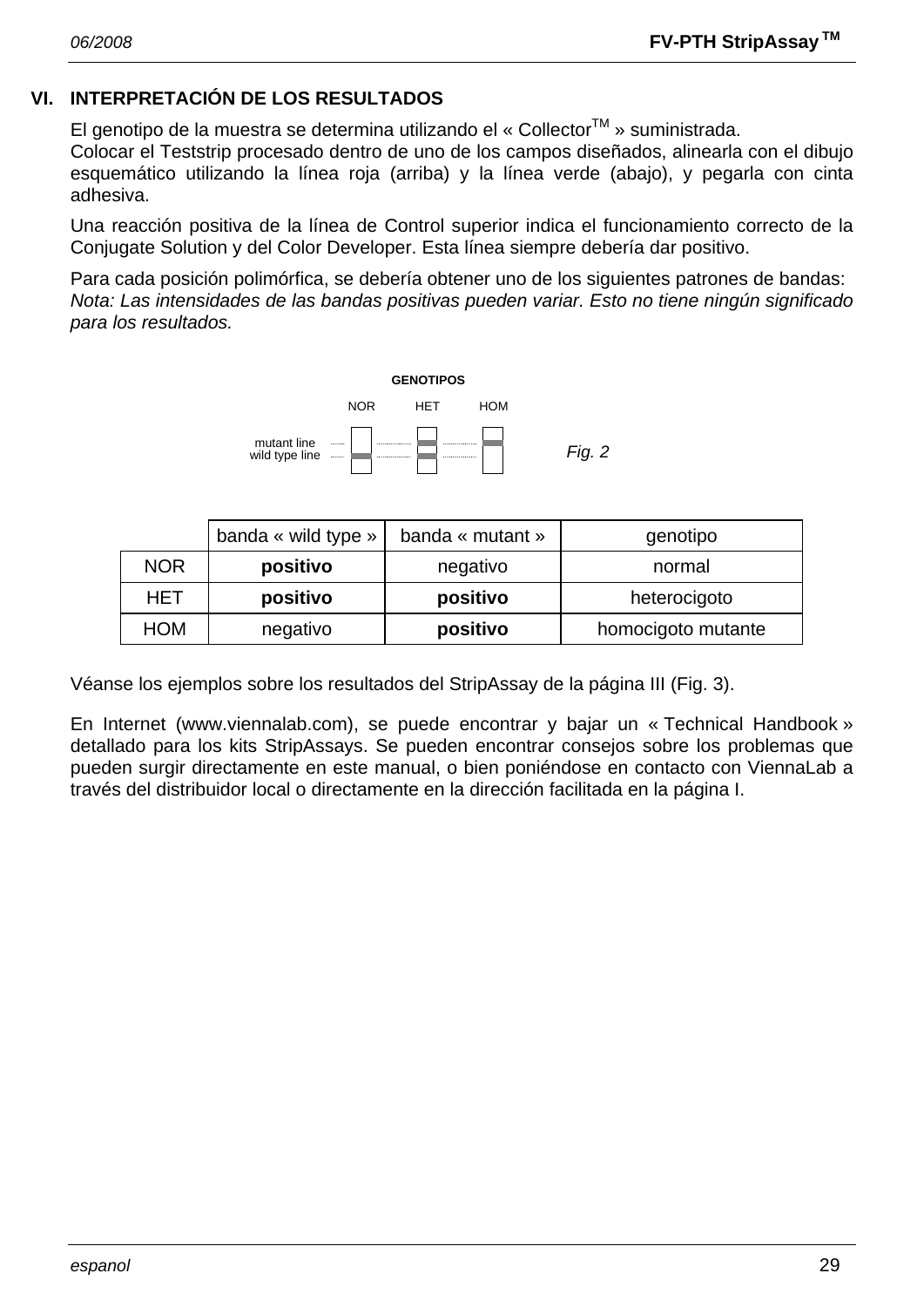# **VII. CONSIDERACIONES SOBRE LA CALIDAD**

- Para obtener resultados fiables, es preciso entender perfectamente el procedimiento aquí resumido, así como disponer de un equipo y técnicas de laboratorio precisos. El uso del StripAssay para diagnóstico humano in vitro debe estar limitado al personal adecuadamente formado y experimentado.
- No utilizar los componentes del StripAssay pasada la fecha de caducidad impresa en el exterior de la caja. No mezclar reactivos pertenecientes a lotes diferentes.
- Evitar la contaminación microbiana y la contaminación cruzada de los reactivos o de las muestras utilizando puntas de pipetas estériles y desechables durante todo el proceso. No intercambiar los tapones de los frascos.
- La línea de control de cada Teststrip permite realizar un control del rendimiento del sistema de detección cromógena. Para monitorizar y validar la especificidad de los pasos de hibridación y lavado, se deberían incluir controles de genotipos conocidos cada dvez que se realizaran estudios genéticos.

# **VIII. SEGURIDAD**

- No beber, comer, fumar o utilizar productos cosméticos en las áreas de trabajo designadas. Llevar ropa de laboratorio y guantes desechables mientras se manipulan las muestras y los reactivos del kit. Lavarse bien las manos al finalizar.
- Manipular las muestras como si fueran capaces de transmitir agentes infecciosos. Limpiar y desinfectar a fondo todos los materiales y superficies que hayan entrado en contacto con las muestras. Eliminar todos los residuos asociados a las muestras clínicas en un contenedor para residuos biológicos potencialmente peligrosos.
- Evitar el contacto del DNAT con la piel, los ojos o las membranas mucosas. Si se produce el contacto, lavar inmediatamente con mucha agua. En caso de derrame, diluir con agua antes de secar el área afectada con un trapo.
- Seguir la normativa de seguridad medioambiental local y estatal vigente.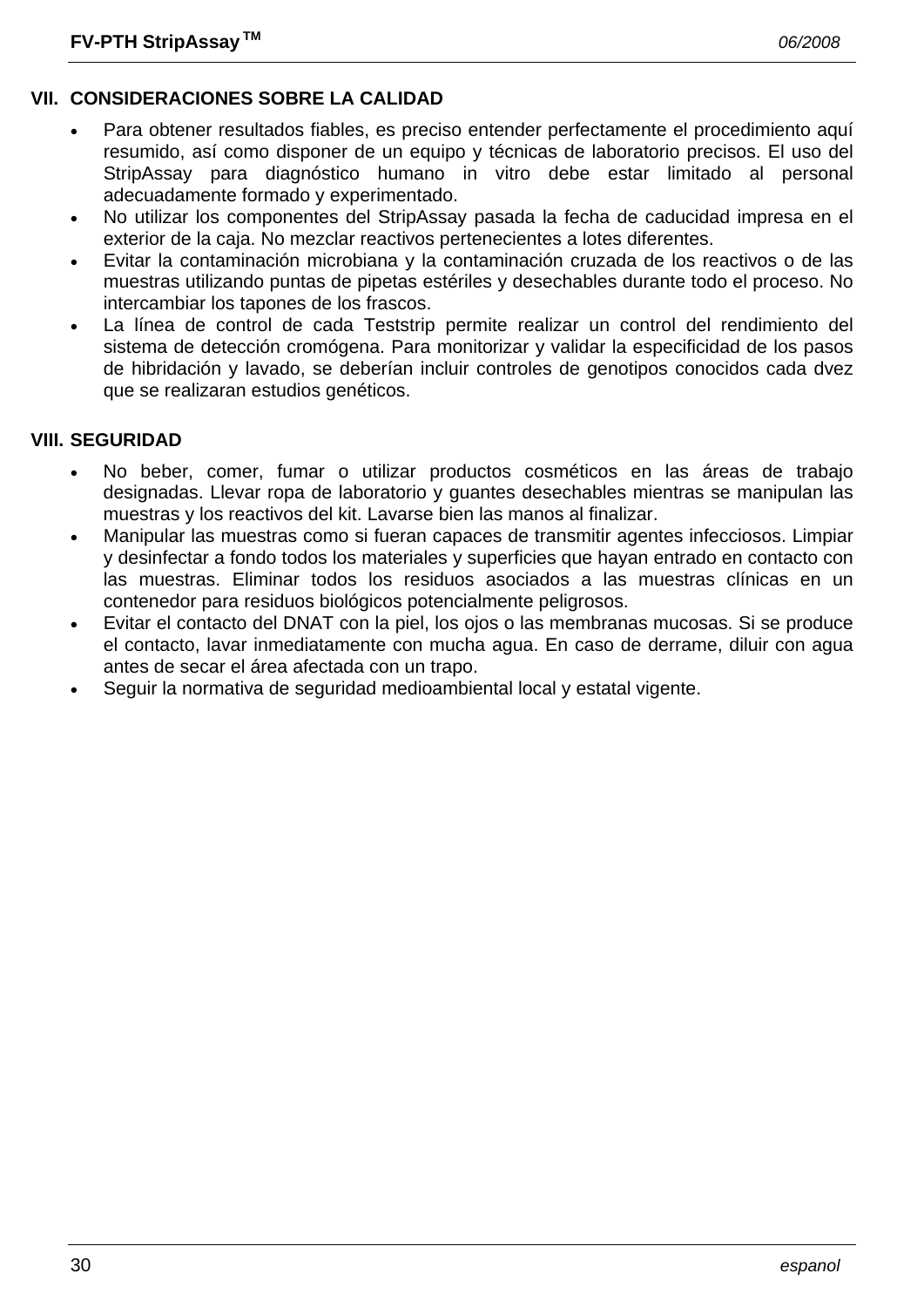# Instruções de utilização

# **I. UTILIZAÇÃO PREVISTA**

Ensaio para a identificação de mutações nos genes do factor V (FV) e protrombina (PTH) baseado na reacção em cadeia da polimerase (PCR) e hibridação reversa.

## **II. METHODOLOGY**

O procedimento incluí três passos: (1) isolamento do DNA, (2) amplificação por PCR utilizando *primers* biotinilados, (3) hibridação de produtos de amplificação numa tira de teste com sondas oligonucleotidicas específicas de alelo num *array* de linhas paralelas (Fig. 1). As sequências biotiniladas ligadas são detectadas usando fosfatase alcalina-estreptavidina e substratos de cor.

O ensaio engloba 2 mutações: FV G1691A (Leiden) e PTH G20210A.

Masi informação genética está disponível na OMIM (Online Mendelian Inheritance in Man): www.ncbi.nlm.nih.gov/entrez/query.fcgi?db=OMIM

#### **III. COMPONENTES DO KIT**

Ver lista de todos os components do kit na página I.

 $\blacktriangleright$  DNAT contém 1.6% NaOH (R 36/38).

Amplification Mix, Taq Dilution Buffer, Conjugate Solution, Wash solution B contém 0.05% NaN3. Conjugate Solution contém fosfatase alcalina-estreptavidina. Color Developer contém Nitroazul de tetrazólio (NBT) e 5-bromo-4-cloro-3-indolil fosfato (BCIP).

#### *Conserve todos os reagentes a 2-8°C quando não estiverem a ser utilizados !*

# **IV. MATERIAIS NECESSÁRIOS MAS NÃO FORNECIDOS**

Adicionalmente ao material padrão do laboratório de biologia molecular, é necessário:

- Microcentrífuga ajustável com capacidade para 3,000-12,000 rpm (1,000-12,000 x g)
- Incubadora (ex. bloco de aquecimento, banho de água) de 56°C e 98°C ( $\pm$  2°C)
- Aparelho de termociclos e tubos adequados de paredes de plástico finas/tiras
- Taq DNA polimerase
- Banho de água com plataforma de agitação e temperatura ajustável (45°C ± 0.5°C)
- Aparelho de aspiração de vácuo
- Agitador (de leito ou orbital)
- • *Opcional: equipamento de electroforese em gel de agarose (para controlo dos produtos da amplificação)*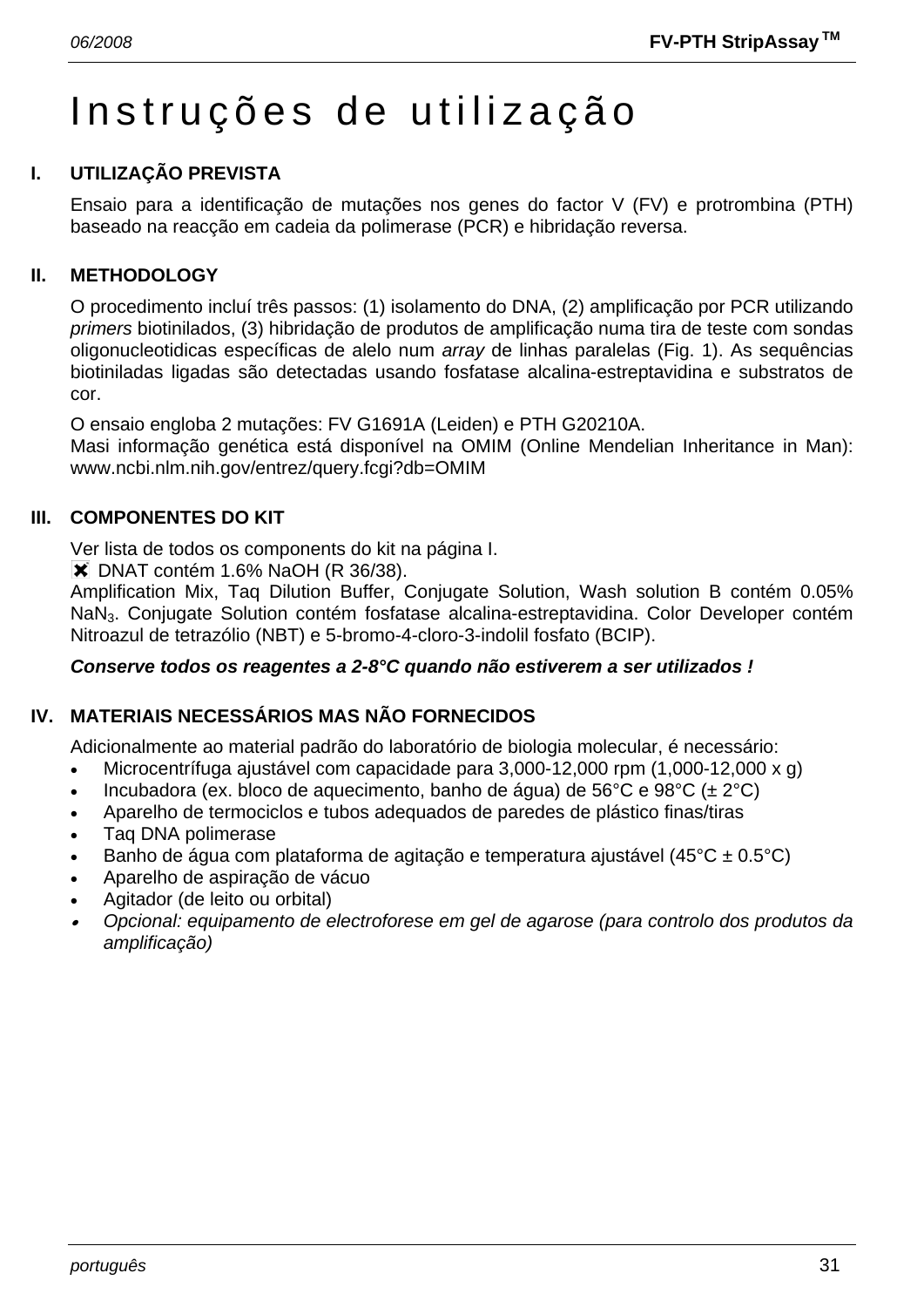# **V. PROCEDIMENTO DO ENSAIO**

#### **1. Isolamento do DNA**

*Utilize sangue fresco ou congelado com EDTA ou anticoagulante citrato; evite sangue com heparina.* 

*Não conserve o sangue durante mais do que 3 dias à temperatura ambiente ou mais do que uma semana a 2-8°C antes de utilizar. O sangue que foi mantido congelado durante mais do que um ano, ou que esteve sujeito a mais do que três ciclos de congelação/descongelação é inapropriado para ser utilizado neste procedimento.* 

*Deixe as amostras estabilizar à temperatura ambiente. Misture bem invertendo cuidadosamente, várias vezes, os tubos de sangue. Repita a mistura cada vez, antes de retirar uma aliquota do sangue.* 

*Deixe que a Lysis Solution e a GENxTRACT Resin estabilizem à temperatura ambiente.*

- Pipete **100 µl** da **amostra de sangue** para um microtubo de 1.5 ml com tampa de enroscar.
- Adicione **1 ml** da **Lysis Solution**, feche o tubo e misture várias vezes por inversão.
- Deixe estabilizar **15 min.** à temperatura ambiente.
- Centrifugue **5 min.** a **3,000 rpm** (aprox. 1,000 x g) numa microcentrifuga.
- Remova e rejeite a porção de cima (topo) 1 ml de sobrenadante.
- Adicione **1 ml** de **Lysis Solution**, feche o tubo e misture várias vezes por inversão.
- Centrifugue **5 min.** a **12,000 rpm** (aprox. 12,000 x g) numa microcentrifuga.
- Remova e rejeite o sobrenadante excepto aprox. 50 µl de um pellet suave e vísivel.
- Resuspenda a GEN<sup>X</sup>TRACT Resin por rotação insistente do recipiente.
- Adicione **200 µl** da **GENxTRACT Resin** ao pellet. Feche o tubo e agite no vortex 10 seg. *A GENxTRACT Resin sedimenta rapidamente. Repita a resuspensão de cada vez e imediatamente antes de remover outra aliquota.*
- Incube **20 min.** a **56°C**. Agite no vortex 10 seg.
- Incube **10 min.** a **98°C**. Agite no vortex 10 seg.
- Centrifugue **5 min.** a **12,000 rpm** numa microcentrifuga. Arrefeça no gelo.

*O sobrenadante resultante contém um template de DNA adequado para uso imediato em PCR. Para manter conservado, o sobrenadante deve ser transferido para um tubo novo arrefecido e manter a refrigeração (2-8°C; até uma semana) ou congelado a -20°C.* 

#### **2. Amplificação** *In Vitro* **(PCR)**

*Mantenha todos os reagentes de PCR e os templates de DNA sempre refrigerados ao longo do procedimento. Realize todos os passos até ao inicio do programa de termociclos em gelo (0-4°C).* 

- Prepare uma diluição de trabalho nova (0.2 U/µl) de **Taq DNA polimerase** no **Taq Dilution Buffer** (tampa transparente).
- Prepare um tubo de reacção para cada amostra a ser amplificada. Coloque os tubos no gelo.
	- Para cada amostra prepare a mistura de reacção final de PCR no gelo:
		- **15 µl Amplification Mix** (tampa amarela)
			- **5 µl Taq DNA polimerase diluida** (1U)

#### **5 µl template de DNA**

 *Se os templates de DNA utilizados não foram preparados de acordo com o protocolo do kit de isolamento (capítulo V/1), é recomendada a utilização de um intervalo de concentração de DNA de 5-40 µg/ml (= 25-200 ng DNA por reacção).*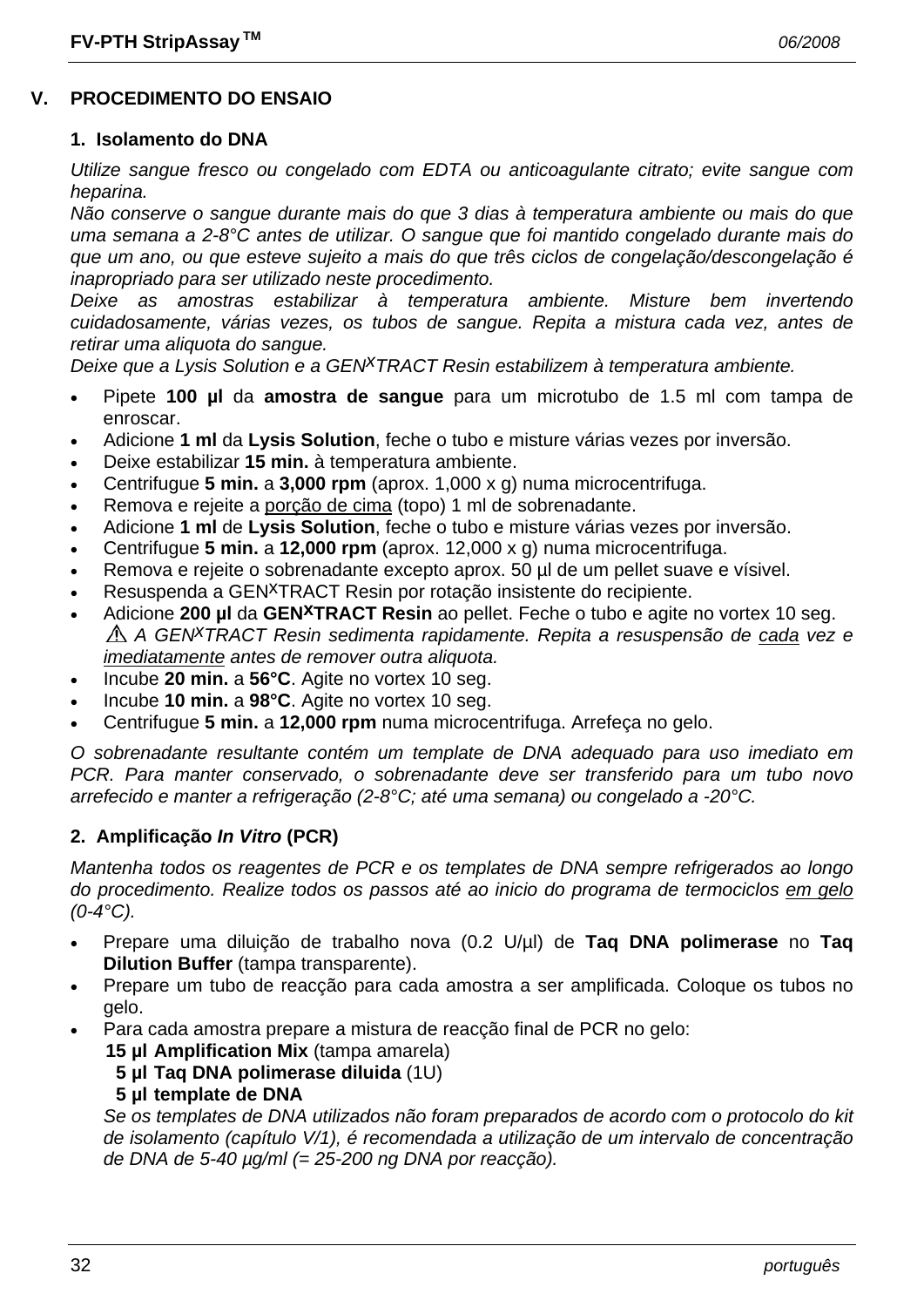- Coloque bem as tampas nos tubos. Pré-aqueça o aparelho de termociclos a 94°C.
- Insira os tubos de reacção e ponha a funcionar o seguinte programa de termociclos: pré-PCR: 94°C/2 min.

 termociclos: 94°C/15 seg. - 58°C/30 seg. - 72°C/30 seg. (30 ciclos) extensão final: 72°C/3 min.

*Conserve os produtos de amplificação no gelo ou a 2-8°C para utilização futura.* 

*Opcional: Analise os produtos de amplificação por electroforese em gel de agarose (ex. gel de agarose a 3%).* 

*Comprimentos dos fragmentos: 173, 223 bp* 

**3. Hibridação** (45°C; banho de água com agitação)

*Ajuste o nível de água no banho até aprox. ½ da altura do Typing Tray.* 

*Aqueça banho de água a exactamente 45°C (± 0.5°C). Verifique a temperatura da água com termómetro calibrado* 

*Pré-aqueça o Hybridization Buffer e a Wash Solution A a 45°C. (Tenha atenção, que todos os precipitados formados a 2-8°C sejam completamente dissolvidos.)* 

*Deixe que as Teststrips, DNAT, Conjugate Solution, Wash Solution B e o Color Developer estabilizem à temperatura ambiente. Prepare o Typing Tray(s).* 

*Remova uma Teststrip para cada amostra usando uma pinça limpa. (Toque nas Teststrips apenas com luvas!). Identifique as Teststrips fora das zonas marcadas com um lápis. (Não utilize esferográficas, marcadores, etc)* 

- Pipete **10 µl DNAT** (tampa azul) para o canto inferior de cada pista a ser utilizada nos Typing Trays (uma pista por amostra).
- Adicione **10 µl** de **produto de amplificação** à gota correspondente de DNAT. Misture bem com pipeta. *(A solução deverá permanecer azul.)*
- Deixe em repouso durante **5 min.** à temperatura ambiente.
- Adicione **1 ml** de **Hybridization Buffer** (pré-aquecido a 45°C) em cada pista. Agite o tabuleiro (tray) cuidadosamente. *(A cor azul vai desaparecer.)*
- Insira **Teststrips** com os lados marcados para cima (linhas vísiveis!) nas pistas respectivas. Submerja completamente.
- Incube **30 min.** a **45°C** na plataforma de agitação do banho de água.  *Programe uma velocidade de agitação moderada (aprox. 50 rpm) para evitar salpicos. Mantenha a tampa do banho fechada para evitar variações de temperatura.*
- No final da incubação remova as soluções de hibridação por aspiração de vácuo.  *Continue imediatamente. Não deixe que as Teststrips sequem durante todo o procedimento.*
- **4. Lavagem de estringência** (45°C; banho de água com agitação)
- Adicione **1 ml** de **Wash Solution A** (pré-aquecido a 45°C). Lave ligeiramente (10 seg.). Remova os liquidos por aspiração de vácuo.
- Adicione **1 ml** de **Wash Solution A** (45°C).
- Incube **15 min.** a **45°C** no banho de água com agitação. Remova os liquidos por aspiração de vácuo.
- Adicione **1 ml** de **Wash Solution A** (45°C).
- Incube **15 min.** a **45°C** no banho de água com agitação. Remova os liquidos por aspiração de vácuo.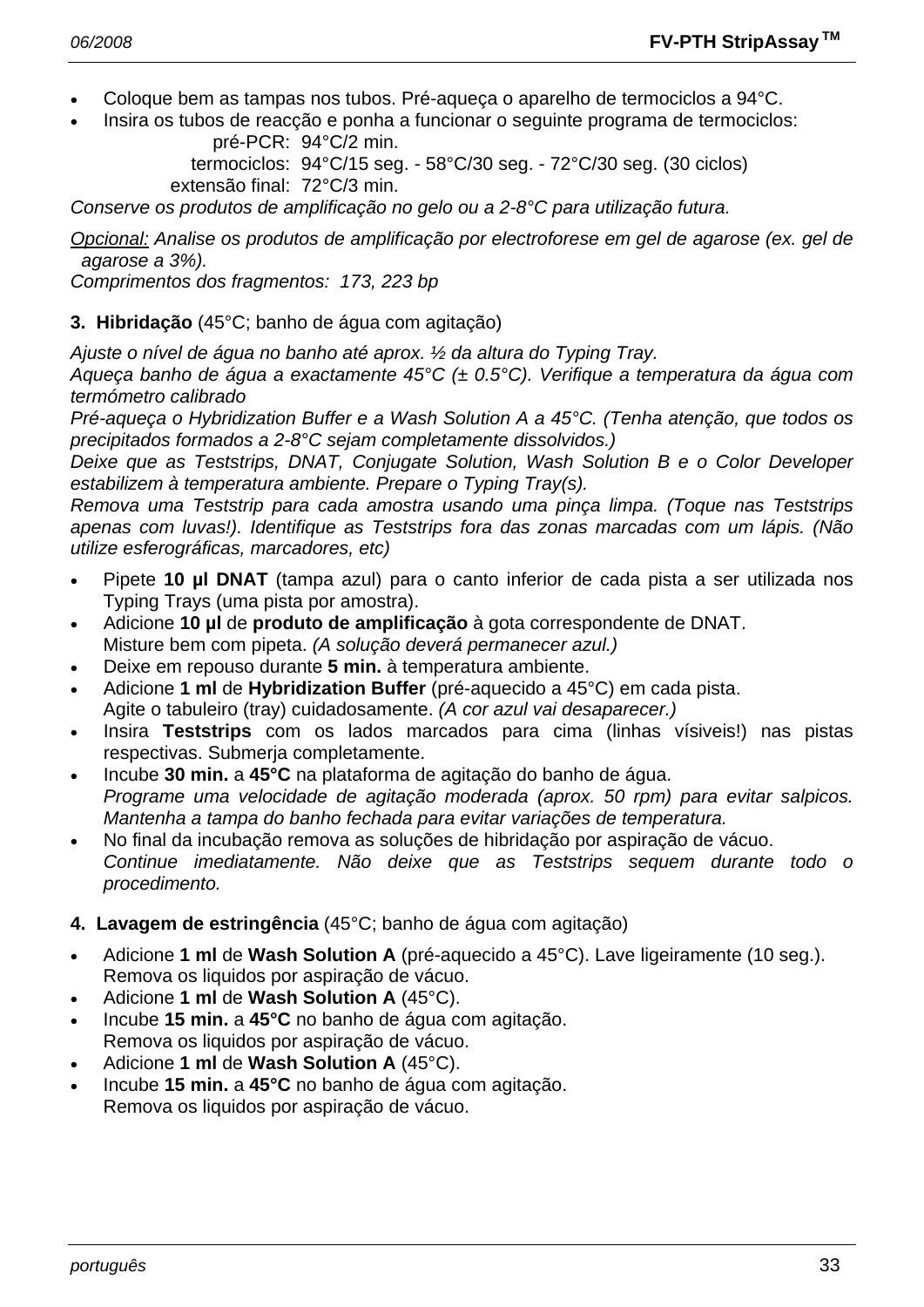- **5. Desenvolvimento de cor** (temperatura ambiente)
- Adicione **1 ml** de **Conjugate Solution**.
- Incube **15 min.** à **temperatura ambiente** num leito com agitação ou agitador orbital. Remova os liquidos por aspiração de vácuo.
- Adicione **1 ml** de **Wash Solution B**. Lave ligeiramente (10 seg.). Remova os liquidos por aspiração de vácuo.
- Adicione **1 ml** de **Wash Solution B**.
- Incube **5 min.** à **temperatura ambiente** num leito com agitação ou agitador orbital. Remova os liquidos por aspiração de vácuo.
- Adicione **1 ml** de **Wash Solution B**.
- Incube **5 min.** à **temperatura ambiente** num leito com agitação ou agitador orbital. Remova os liquidos por aspiração de vácuo.
- Adicione **1 ml** de **Color Developer**.
- Incube **15 min.** à **temperatura ambiente** no escuro num leito com agitação ou agitador orbital.
- *Vai surgir uma coloração púrpura depois da reacção positiva.*
- Lave várias vezes as Teststrips com água destilada. Deixe que as tiras sequem no escuro em papel absorvente.  *Não exponha a luz intensa as Teststrips depois do Desenvolvimento de cor.*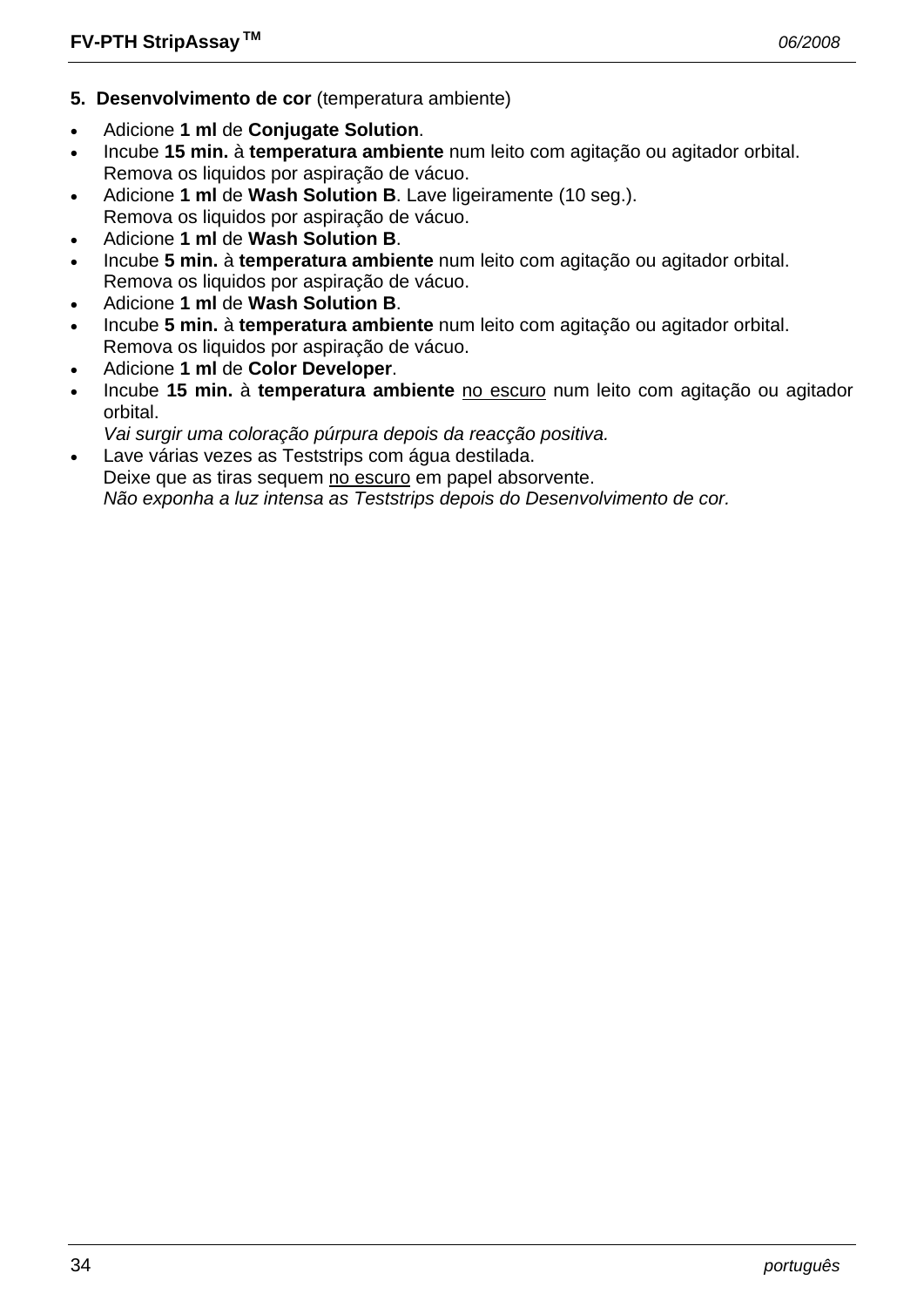## **VI. INTERPRETAÇÃO DOS RESULTADOS**

O genótipo da amostra é determinado usando a folha Collector™ inclusa.

Coloque a Teststrip processada num dos campos designados, alinhe-a ao desenho esquemático usando a linha marcadora vermelha (topo) e a linha marcadora verde (fundo), e cole-a com fita adesiva.

Uma reacção positiva da linha de controlo mais acima indica o funcionamento correcto da Conjugate Solution e do Color Developer. Esta linha deve sempre colorir-se de modo positivo.

Para cada posição polimórfica, um dos segunites padrões de coloração deve ser obtido: *Nota: As intensidades de coloração das linhas positivas podem variar. Tal não tem significado para o resultado.* 



|            | linha « wild type » | linha « mutant » | genótipo             |  |
|------------|---------------------|------------------|----------------------|--|
| <b>NOR</b> | positivo            | negativo         | normal               |  |
| HET        | positivo            | positivo         | heterozigótico       |  |
| <b>HOM</b> | negativo            | positivo         | mutante homozigótico |  |

Ver exemplos do resultados das StripAssay na página III (Fig. 3).

Um *Technical Handbook for StripAssays* detalhado está disponível para *download* em: www.viennalab.com. Conselhos para resolução rápida de problemas também podem ser obtidos no site, bem como por contacto com a ViennaLab através do distribuidor local ou por contacto directo para o endereço disponibilizado na página I.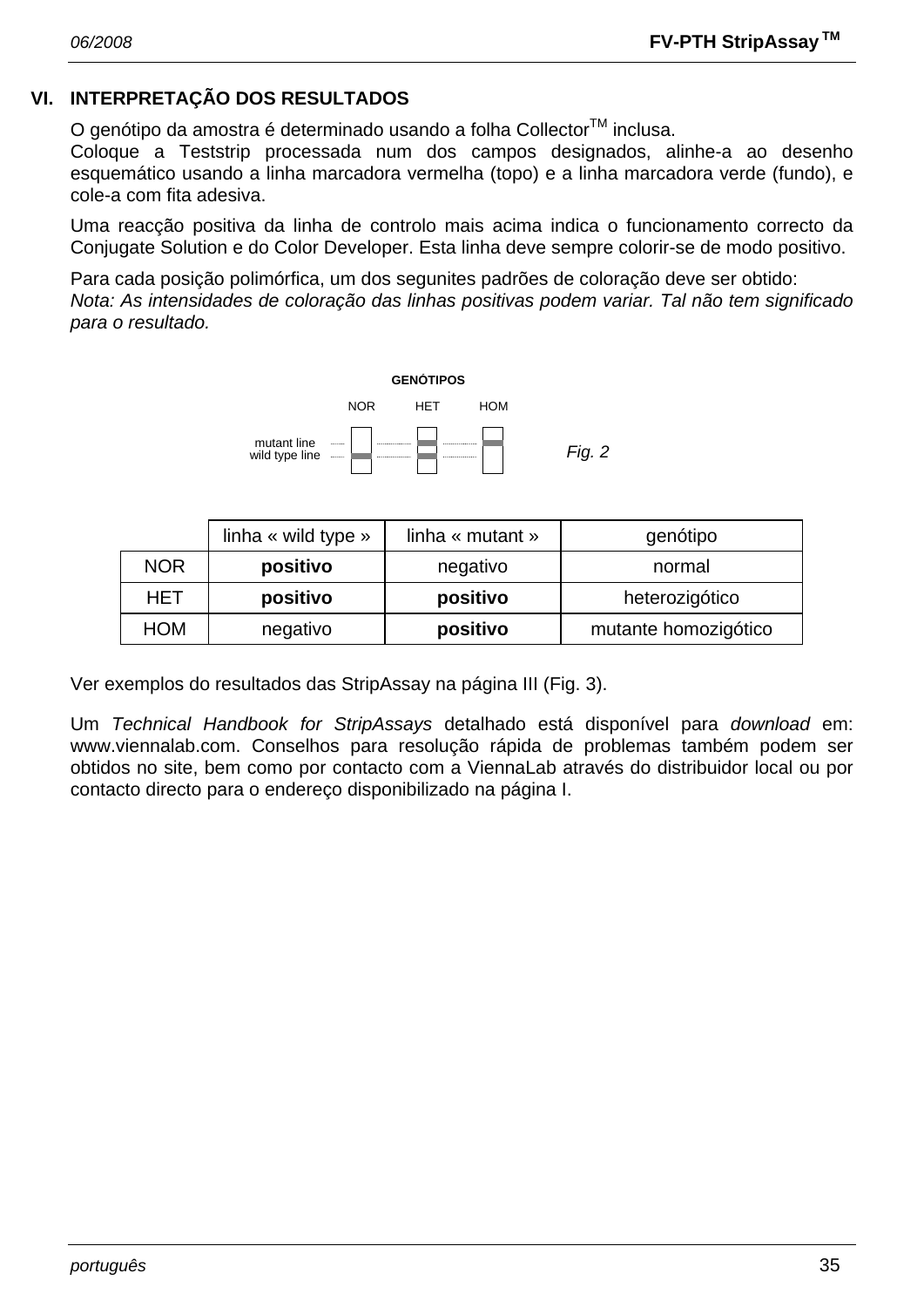# **VII. CONSIDERAÇÕES DE QUALIDADE**

- O entendimento detalhado do procedimento aqui explicado, e equipamento de laboratório e técnicas precisas, são necessárias para obter resultados fiáveis. Utilização do StripAssay para diagnóstico *in vitro* humano deve ser restrito a pessoal com o treino adequado.
- Não utilize componentes do StripAssay depois do prazo de validade ter expirado. O prazo de validade está impresso na parte exterior da caixa do kit. Não misture reagentes de lotes diferentes.
- Evite a contaminação microbiana e a contaminação cruzada de reagentes ou amostras pela utilização de pontas de pipetas estéreis e descartáveis, ao longo do procedimento. Não troque as tampas dos recipientes.
- A linha Control imobilizada em cada Teststrip permite um controlo do desempenho do sistema de detecção cromogénica. Para monitorizar e validar a especificidade dos passos de hibridação e lavagem, devem ser incluídos DNA's de controlo de um genótipo conhecido, em cada experiência individualizada.

#### **VIII. SEGURANÇA**

- Não beba, coma, fume, ou aplique cosméticos na área de trabalho. Utilize batas de laboratório e luvas descartáveis quando mnanipular as amostras e os reagentes do kit. A seguir, lave as mãos cuidadosamente.
- Manipule as amostras como potencialmente infecciosas. Lave e desinfecte cuidadosamente todos os materiais e superfícies que estiveram em contacto com as amostras. Rejeite todos os resíduos associados a amostras clínicas para um contentor de material bioperigoso.
- Evite o contacto do DNAT com a pele, olhos, ou membranas mucosas. Se ocorrer contacto, Lave imediatamente com abundante quantidade de água. Se houver salpicos, dilua com água antes de secar.
- Adira a todos os regualmentos locais e federais de segurança e ambientais que possam ser aplicáveis.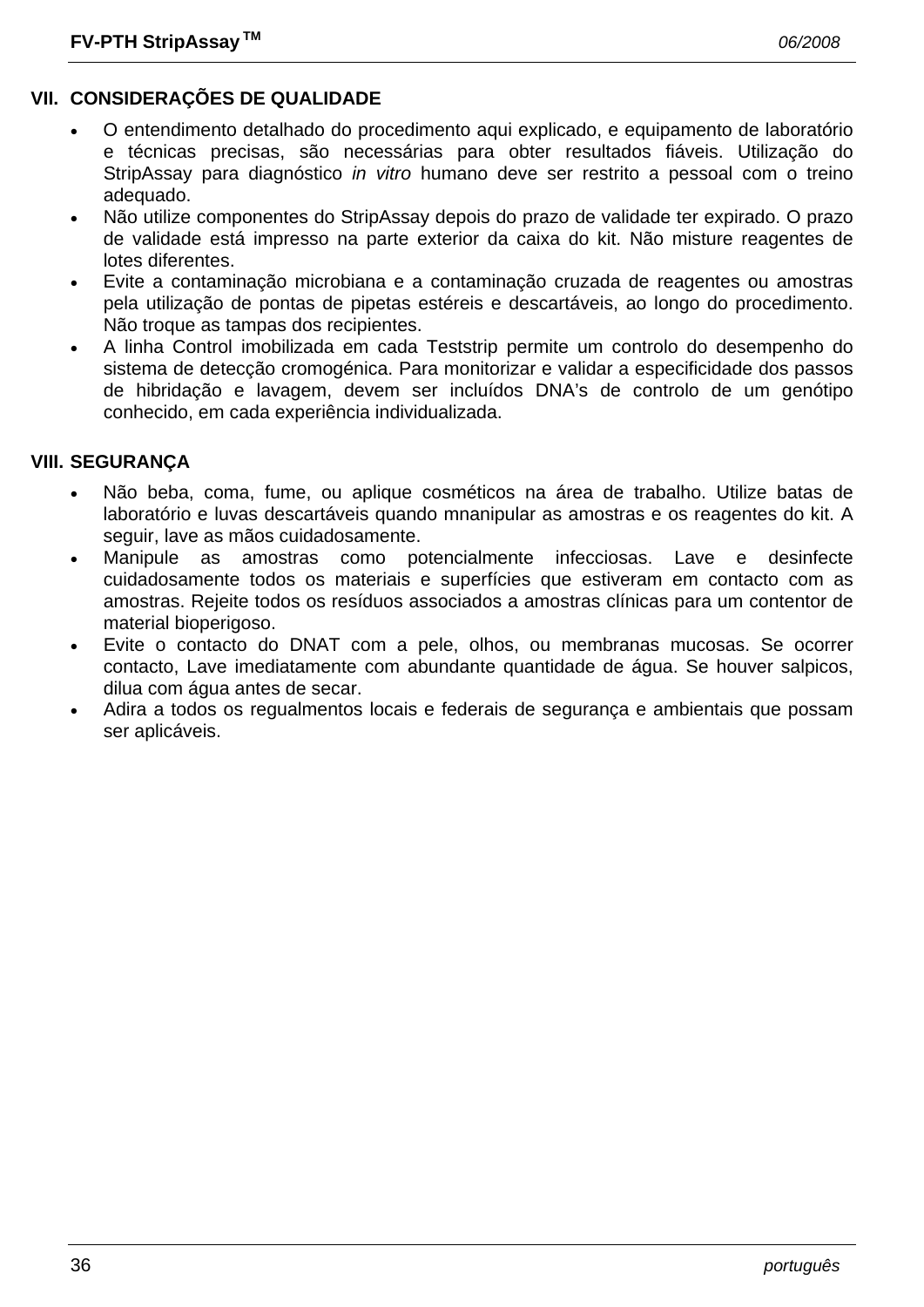# Fig. 3: Examples of test results





2

4

2

⋧

4













- 
- 
- 
- 
- 
- (A.) normal (F.) FV, PTH: heterozygous
- (B.) FV heterozygous (G.) FV: heterozygous; PTH: homozygous
- (C.) FV homozygous (H.) FV: homozygous; PTH: heterozygous
- (D.) PTH heterozygous ( I.) FV, PTH: homozygous
- (E.) PTH homozygous (J.) negative control or PCR failure